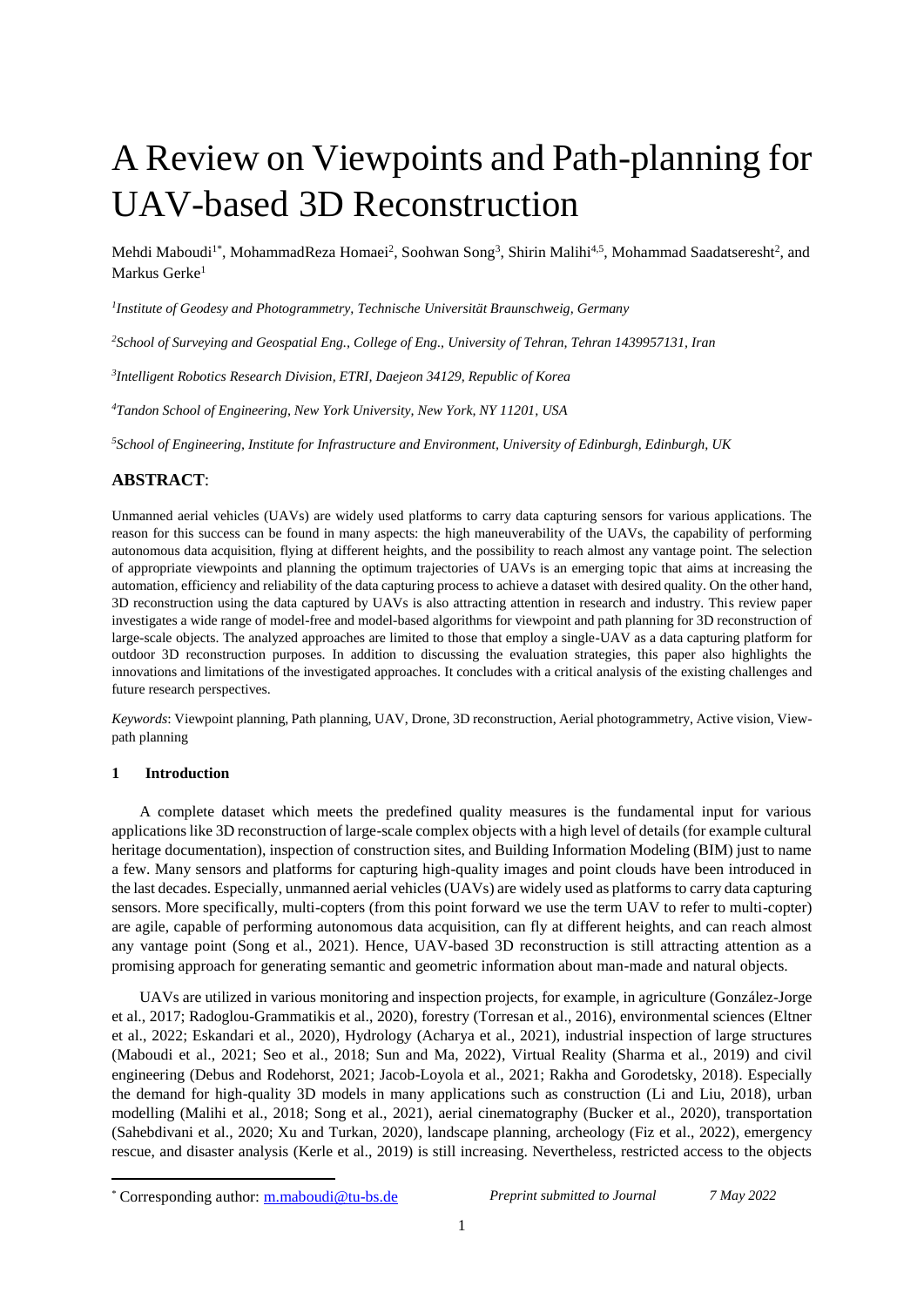and practical considerations like limited flight time, safety protocols, battery constraints, and legal regulations should also be considered. Furthermore, 3D reconstruction of complex objects with high level of details necessitate a thorough viewpoint and flight path planning. The quality of such 3D reconstructions highly depends on the acquisition process and camera network configuration (Koch et al., 2019; Zhou et al., 2020a).

Although it is possible to generate 3D reconstruction products with impressive quality using state-of-the-art algorithms, the success of these reconstruction methods depends to a large degree on the input images with predefined specifications (Hepp et al., 2018b; Hoppe et al., 2012; Saponaro et al., 2019; Schmid et al., 2012; Seitz et al., 2006; Song et al., 2020a). Furthermore, adding more images cannot always deliver better reconstruction, and even diminishing returns at some points are reported in the literature (Hepp, 2018; Hornung et al., 2008; Seitz et al., 2006). Moreover, due to the limited battery capacity of the current UAVs and possible restrictions in accessing the area of interest, data capturing should be performed in a limited time (Smith et al., 2018). Hence, efficient viewpoint and path planning algorithms are required to capture the data for the successful reconstruction of 3D objects with various sizes, shapes, and complexities (Kaba et al., 2017; Kuang et al., 2020; Roberts, 2019; Song et al., 2020b).

The selection of appropriate viewpoints and trajectory for 3D reconstruction has been a research topic for some decades (Ahmadabadian et al., 2014; Aloimonos et al., 1988; Connolly, 1985; Debus and Rodehorst, 2021; Peng and Isler, 2017; Scott et al., 2003; Song et al., 2021). In robotics, view and path planning is a research focus of many studies on 3D reconstruction to make the robots explore and reconstruct unknown environments more competently (Chen et al., 2011; Scaramuzza et al., 2014; Scott et al., 2003). This task is known as the active vision or view-path-planning problem in robotics (Roberts et al., 2017; Song et al., 2021). In Photogrammetry, the problem of determining the optimal viewpoints for accurate measurement of 3D scenes or objects is called camera network design (Fraser, 1984; Hoppe et al., 2012; Mason, 1997; Saadatseresht et al., 2005) where mainly the geometric aspects of the problem are investigated in controlled environments for highly accurate measurement of artificial targets using convergent imaging.

#### *1.1 Scope of the paper:*

The review includes peer-reviewed publications and theses, focusing on wide range of model-free and modelbased algorithms on viewpoint and path planning for 3D reconstruction of large-scale objects. In addition to discussing the evaluations strategies, this paper also highlights the innovations and limitations of the investigated approaches. It concludes with a critical analysis of the existing challenges and future research perspectives. Since various platforms and sensors are employed for different 3D reconstruction applications, we exclude the studies which are not within the scope of this paper.

**Platform**: Many researchers in robotics and other communities investigate view and path planning for moving robots, UGVs (Unmanned Ground Vehicles) and wheeled robots (Cao et al., 2021; Hosseininaveh and Remondino, 2021; Huang et al., 2020), Autonomous Underwater vehicles (Panda et al., 2020), robotic arms (Bogaerts et al., 2019; Wu et al., 2014) as well as multi-UAVs (Jing et al., 2020; Nagasawa et al., 2021; Sadeghi et al., 2019) for optimal data capturing. Although there are some common issues between path planning for these platforms and UAVs, the assumptions, challenges, trajectories, platforms abilities, and environmental conditions could be very different. For example, in contrast to UGVs, UAVs should consider a 6D search space for the sensor poses within the reconstruction workflow (Schmid et al., 2012). Therefore, this paper focuses on viewpoint and path planning for a single UAV.

**Sensor and 3D** representation**:** Various sensors are installed on UAVs for data capturing in different applications (Nex et al., 2022). Monocular RGB camera (Song et al., 2020a), RGB-D sensor (Hardouin et al., 2020), depth cameras (Deris et al., 2017; Xu et al., 2021), structured light scanners (Ułanowicz and Sabak, 2021), multi-spectral camera (DadrasJavan et al., 2019), stereo cameras and LiDAR (Alsadik and Remondino, 2020; Bolourian and Hammad, 2020; Yoder and Scherer, 2016) are the most commonly used sensors (Yan et al., 2021). Compared to single RGB cameras, other sensors entail special hardware and setup, making them very efficient for some applications. However, it usually comes at the cost of more technical requirements, bounds applications and makes them more expensive. Different 3D representation methods have been developed depending on the type of scanning sensors. Images acquired from a monocular camera are generally processed by MVS algorithms (Schönberger et al., 2016) to reconstruct 3D models. MVS generates a dense 3D reconstruction offline by matching the stereo correspondences of all images. This method can estimate a wide range of depths based on various baseline distances of images; therefore, MVS is appropriate for large-scale modeling. RGB-D sensors and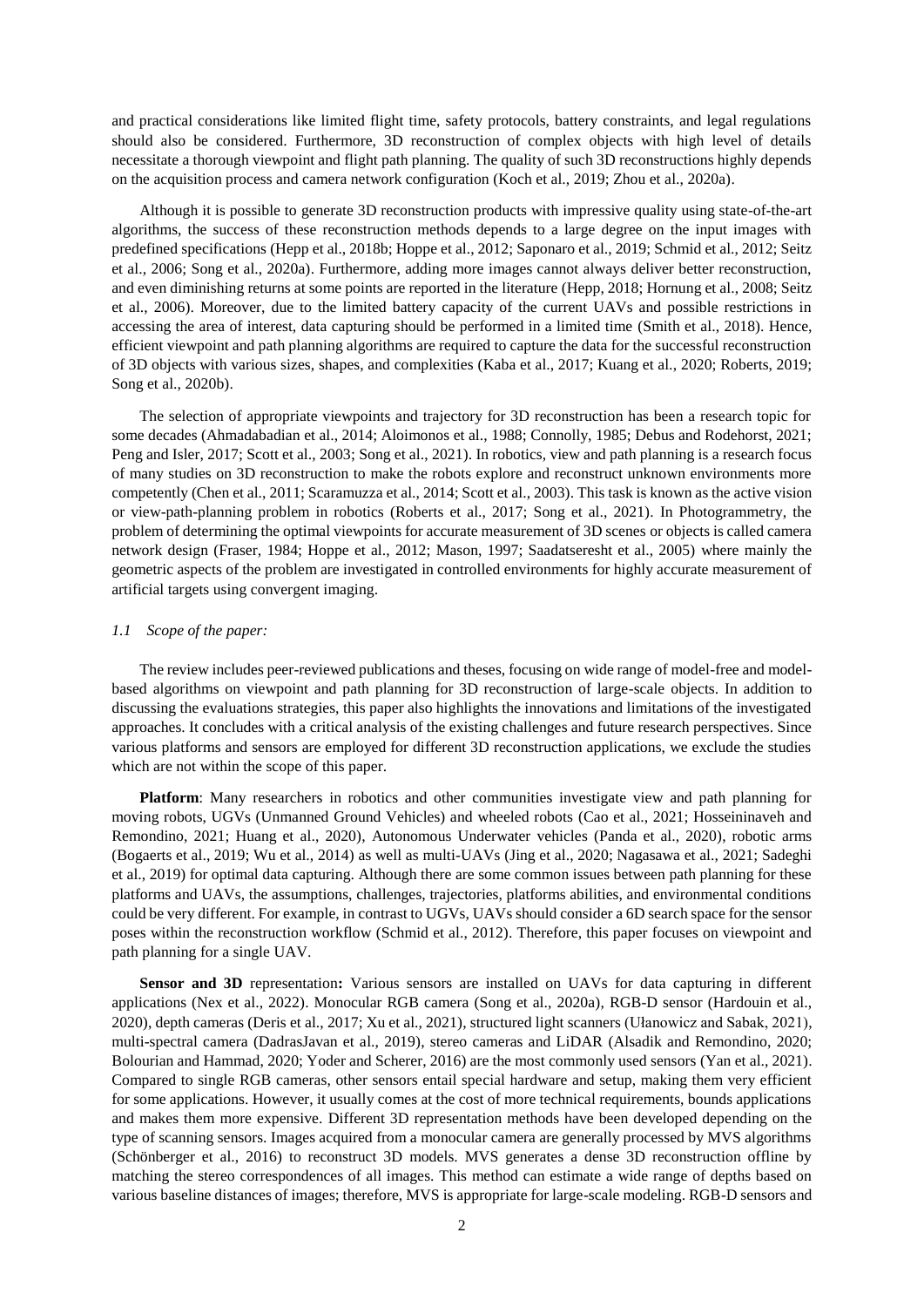stereo cameras can estimate accurate and dense depth maps in real-time. The estimated depth maps can be integrated into a volumetric model or a surface model by the volumetric mapping (Hornung et al., 2013) or TSDF mapping (Whelan et al., 2014), respectively. Volumetric models represent a coarse 3D shape based on occupancy probability, whereas surface models represent the precise surfaces of an object. LiDAR can acquire very accurate point cloud data in real-time. The point clouds are relatively sparse compared to the depth maps acquired from depth sensors and cannot represent dense surfaces. Therefore, LiDAR-based methods (Qin et al., 2019; Yoder and Scherer, 2016) generally employ the volumetric mapping method for scanning.

**Application**: Geometric criteria like completeness and accuracy of the 3D models acquired from UAV missions are the most interesting properties discussed in the literature (Roberts et al., 2017). However, researchers also aimed at other properties like semantic information, which could be extracted from the UAV data (Popovic et al., 2017; Stache et al., 2021; Valente et al., 2013). Apart from many other applications like precision agriculture (Basiri et al., 2022; Just et al., 2020), indoor exploration and reconstruction (Shen et al., 2012; Sun et al., 2021; Zhu et al., 2018) to name a few, we focus on viewpoint and path planning for 3D reconstruction of complex outdoor man-made objects like buildings and bridges which is a topic of interest for many applications (Almadhoun et al., 2019). A closely related topic is coverage path planning (Bircher et al., 2015; Galceran and Carreras, 2013; Kaba et al., 2017; Peng and Isler, 2020; Shang et al., 2020; Tan et al., 2021) which deals with optimizing the trajectories that cover a known 2D or 3D environment. This topic could be considered as a setcover problem (Jing et al., 2019) or an art gallery problem followed by the shortest path optimization (Almadhoun et al., 2016; Heng et al., 2015; Papachristos et al., 2019a). However, since these approaches do not consider MVS heuristics and 3D reconstruction requirements and the optimal coverage path with low overlapped rate is desired, they are out of the scope of this paper.

# <span id="page-2-1"></span>*1.2 SfM and MVS heuristics in viewpoint planning*

Since many of the 3D reconstruction approaches rely on structure from motion (SfM) and multi-view stereo (MVS), we shortly list the most important heuristics as follows (see also [Figure 1a](#page-2-0)):

- (1) Distance: the distance between camera viewpoints and object surface defines the resulting model resolution and depends on the desired GSD and the camera intrinsics (Koch et al., 2019; Peng and Isler, 2018).
- (2) Multiple views: every part of the scene has to be observed from multiple views (theoretically at least two views and practically more for increasing the reliability and accuracy of 3D reconstruction) from different perspectives with sufficient overlap between the views. Matching the corresponding points in overlapping images is the prerequisite for robust camera poses estimation and for triangulating 3D object points (Hoppe et al., 2012; Mostegel et al., 2016; Roberts et al., 2017; Schmid et al., 2012).
- (3) Observation and parallax angle: Shallow observation angles between the optical-axis of the cameras and surface normals are preferred in MVS. Moreover, large parallax angles (a.k.a angular separation) between cameras (also known as the B/H ratio in photogrammetry) are favored to increase the triangulation quality. However, it makes it more difficult to find correspondences (matching) between the images, especially for complex 3D structures (Koch, 2020; Mostegel et al., 2016; Peng and Isler, 2019; Smith et al., 2018).

Various models are used in the literature to control these parameters (Koch, 2020; Peng and Isler, 2018; Roberts, 2019). Three examples are illustrated in [Figure 1b](#page-2-0)-d.



<span id="page-2-0"></span>Figure 1: SfM and MVS heuristics in viewpoint planning: a) Parameters, b) co-apex cones for forcing the suitable cameras to adhere to the heuristics, c) considering the segments of a hemisphere for viewpoint planning (Koch, 2020), and d) MVS-aware coverage model (Roberts, 2019)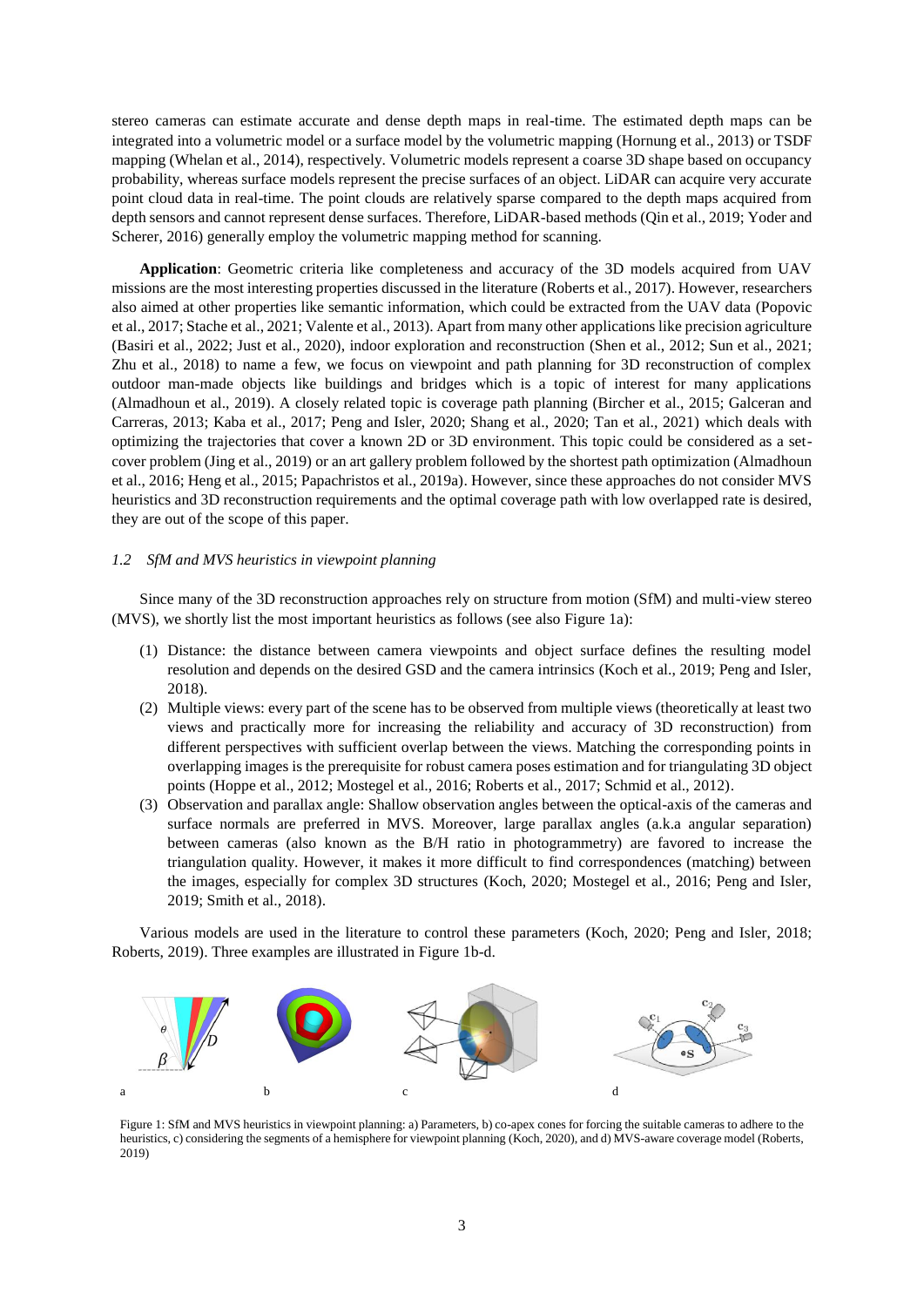The parameters defined above are visualized in [Figure 1a](#page-2-0). The strategy which is used in (Koch, 2020) is illustrated in [Figure 1b](#page-2-0), where a hemisphere is considered around the sample point. While the hemisphere is divided into four segments, the ideal camera constellations intersect the hemisphere in different segments. The coverage model introduced by (Roberts, 2019) is depicted in [Figure 1c](#page-2-0). Since each camera covers a disk area on the hemisphere around the sample point, the usefulness of the cameras is measured by total solid angle covered by all the disks.

#### *1.3 Problem formulation*

Since different terms, objectives, priorities and approaches are utilized for viewpoints and path planning in various communities, we formulate the problem again to provide a holistic definition that covers different strategies and nomenclature, consistently.

Determining "good", "ideal" or "reasonable" imaging positions is a common research topic in various communities such as robotics, computer graphics, computer vision, and photogrammetry (Hoppe et al., 2012). In UAV-based research, some viewpoint and path planning approaches (Hoppe et al., 2012; Schmid et al., 2012) solve the planning problem in two steps: The first step solves the optimum viewpoint while ignoring the travel budget and the second step, minimizes the cost of visiting all viewpoints which are computed in the first step. However, some other approaches solve both viewpoint and path planning problems in a unified approach (Hepp et al., 2018b; Roberts et al., 2017). This is mainly a domain specific concern and depends on the application and requirements/priorities. Giving priority to the reconstruction of the object is useful (usually leads to) first solving the camera poses (sensor placement, a.k.a viewpoint selection) and then finding the shortest/fastest trajectory to visit all those points. The constraints are defined on the object and quality has the highest priority. In this case, after computing the vantage viewpoints, TSP (shortest Hamiltonian path between the viewpoints) is a commonly used approach in the literature. On the other hand, giving priority to resources (flight time, trajectory length, or the number of the images) the constraints are defined on the sensor (also constrained by the obstacles). The aim would be to get as much as possible but hardly constrained by the resources. For maximum gain, the classical knapsack problem could be used. However, costs are not fixed in view-path planning (depending on the distance to the previous viewpoint). Therefore, this is a combination of knapsack and TSP which is called the orienteering problem (Gunawan et al., 2016; Vansteenwegen et al., 2011). The orienteering problem **(**reward-collecting graph optimization problem) was first introduced by (Golden et al., 1987). The objective is maximizing the total gain collected from visited nodes. Because of the limited time budget, all available nodes may not be selected. In orienteering problem marginal rewards are additive, but in MVS the usability of each camera is not additive and depends on some heuristics which could be defined considering the poses of other cameras. Different strategies are employed to tackle this problem (Hepp et al., 2018b; Roberts et al., 2017). Generally, we formulate the viewpoint and path planning as follows:

Considering a camera  $K$  with fixed intrinsics (at least during the data capturing) mounted on a drone, the objective of viewpoint and path planning is to find a feasible trajectory  $T$  of the drone which meets some constraints  $\Omega$  and passes through optimal camera positions  $P = \{p_1, p_2, ..., p_N\}$  for taking high-quality pictures at optimal orientations  $\Phi = {\varphi_1, \varphi_2, ..., \varphi_N}$  to achieve a predefined quality Q as much as possible.

The camera locations and orientations  $C = \{\{p_1, \varphi_1\}, \{p_2, \varphi_2\}, \dots, \{p_N, \varphi_N\}\}$  constitute a 6D search space. Generally, roll angle could be neglected in practice, resulting in a 5D search space for camera poses. Some researchers also add some more constraints (e.g. restricting the search space to a sphere around the object (Vasquez-Gomez et al., 2009), some adaptive planes (Peng and Isler, 2019), or height-wise data capturing (Sharma et al., 2019)). They further reduce the computations at the cost of having less chance to find the optimal solution. Various heuristics  $\mathcal H$  (cf. section [1.2](#page-2-1)) could be utilized to encourage the pose optimization algorithms to converge to a solution that meets the requirements of each specific application.

There are also various and different constraints  $\Omega$  which could be considered during path planning. Battery life, the shortest path between viewpoints, detecting and avoiding permanent and moving obstacles, and excluding no-go areas in the scene are the main constraints that are investigated.

Predefined quality  $Q$  of 3D reconstruction depends on the objective of the project and could be different in specific domains and applications. For example, in some applications wherein the full coverage of 3D reconstruction is very important,  $Q$  could be formulated as the completeness of the results and other metrics like the accuracy of the reconstructed object could be relaxed. On the other hand, in some domains in which the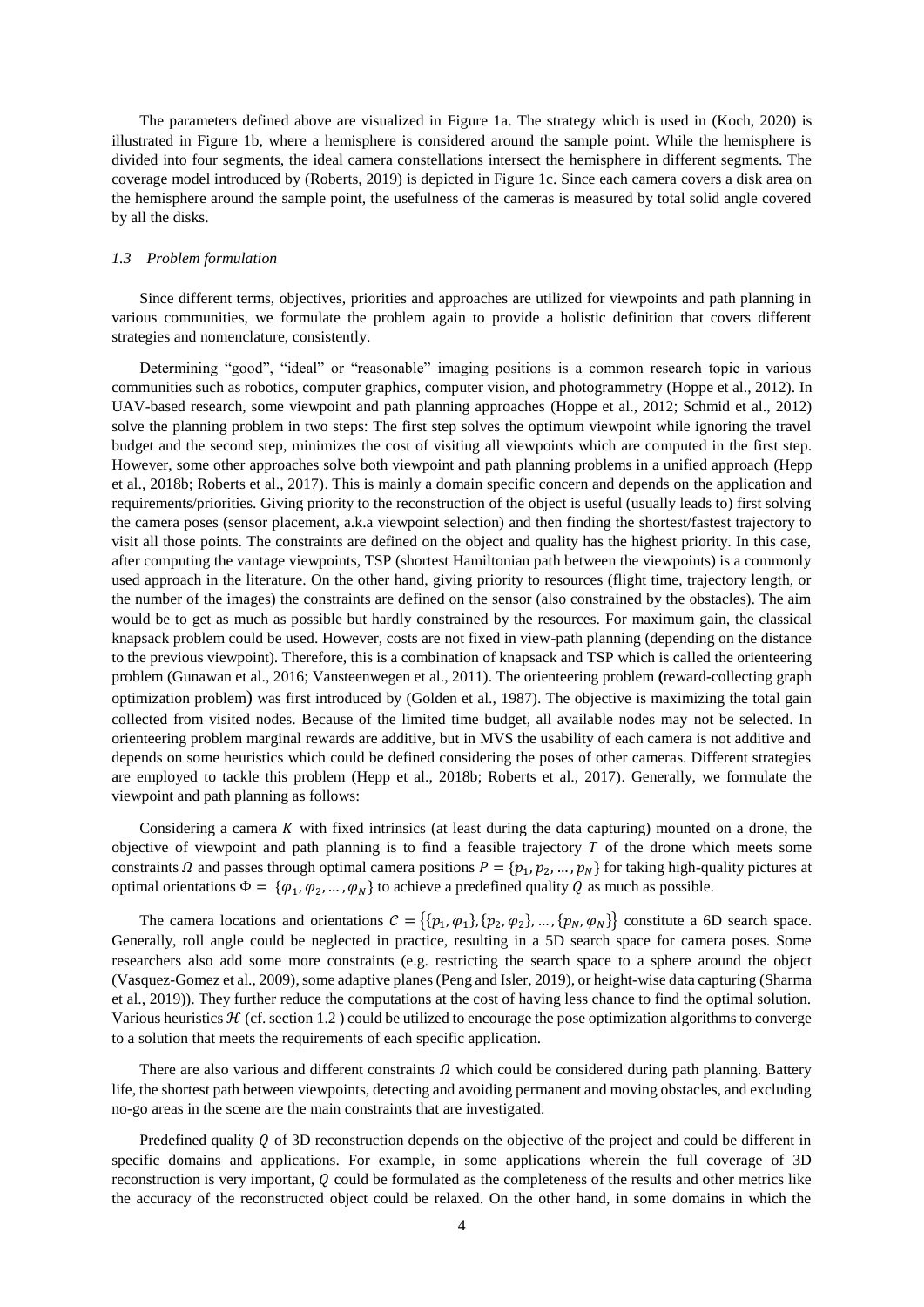accuracy is very important, other constraints have less priority, and accuracy has the highest weight in the planning. We will address these metrics in Section [3.](#page-16-0)

# **2 Viewpoint and path planning strategies**

Given that a maneuverable platform (e.g., UAV in our scope) is available, an initial tempting idea could be to capture so many images to achieve the best 3D reconstruction. Considering the limited endurance of the UAVs and also other practical flight-time limitations, diminishing returns and even destructive effect of adding views after some points (Hepp, 2018; Hornung et al., 2008; Seitz et al., 2006) and high computation cost of processing all images, this method is neither efficient nor applicable in real scenarios. Hence, most UAV-based reconstruction projects are currently performed either using manual piloting or using off-the-shelf commercial flight planning applications with the camera pointing in a fixed direction (Smith et al., 2018; Yan et al., 2021). Another idea could be to select/filter a subset of already densely captured images for 3D reconstruction to decrease the significant computational overheads and avoid the destructive effect of some images on the final product. These techniques require a complete set of already captured images to filter some of them to achieve high quality 3D reconstruction. (Mauro et al., 2014), which employs view importance measure for filtering the viewpoints and (Maldonado et al., 2016), which is incremental NBV-based approach are two examples of this category. Besides data capturing time which still is a problem, the total computational cost of viewpoint selection and processing the remaining images could be close to the processing time of all images. Furthermore, camera locations are densely sampled and the other three parameters of camera pose namely rotations are not optimized. Some other approaches try to improve the output of regular pattern data capturing by estimating the missing parts and low-quality 3D reconstructed areas and iteratively adding some amending viewpoints to improve the final 3D product (Zhang et al., 2020). However, the best solution could be to have a holistic planning approach before starting data capturing which is the topic of a rich body of viewpoint and path planning literature in various research communities.

Automated flight planning methods can be classified either as model-free or model-based methods (Jing et al., 2016; Kaba et al., 2017; Koch, 2020; Yan et al., 2021; Zhang et al., 2020). Model-based methods use an initial coarse model (geometric proxy or simply proxy) for generating optimal viewpoint and path planning. But, modelfree methods tackle the problem given that there is no such initial coarse model of the objects and environment and iteratively generate and update the model with new measurements. In the following parts of this section, we briefly discuss off-the-shelf mission planners. Afterward, we delve into the model-free and model-based methods.

## *2.1 Off-the-shelf flight planners:*

The manual piloting is inevitable in some applications (Maboudi et al., 2021). However, the most common method for UAV-based data capturing in an automated fashion is to use an off-the-shelf flight planner, such as Pix4D capture<sup>2</sup>, Altizure<sup>3</sup>, Litchi<sup>4</sup>, DJI Terra<sup>5</sup>, DJI flight planner<sup>6</sup>, 3dr robotics<sup>7</sup>, Precisionhawk<sup>8</sup>, PixHawk Ardu mission Planner<sup>9</sup>, DroneDeploy<sup>10</sup>, precision flight, UgCS<sup>11</sup>.

Usually offering limited parameter settings, commercial flight planners generate conservative trajectories (e.g., an orbit, a zigzag, or a lawnmower pattern at a safe flight height) to cover the scene (Koch et al., 2019; Kuang et al., 2020; Peng and Isler, 2019; Roberts et al., 2017). However, these trajectories are generated regardless of the scene geometry and structure and distribution of the objects. Hence, these tools tend to over-sample some regions (e.g., rooftops) while under- sampling others (e.g., facades, convex areas, overhangs, and fine details), especially in dense areas and complex objects, and therefore sacrifice reconstruction quality (Hepp et al., 2018b; Roberts, 2019; Zhou et al., 2020b). Furthermore, most of such planning tools do not directly choose viewpoints adhering to all SfM and MVS constraints and do not directly account for complete coverage of the scene. Recently Agisoft introduced a tool for designing an optimum path-planning for image capturing and creating mission plans based on the rough model (Agisoft, 2022; Zhang et al., 2020). In this tool, a set of camera positions are generated to cover the object's surface with sufficient overlap. However, it cannot promise the completeness of the dataset in real-world situations, and the accuracy of the final point is not explicitly considered in this approach. Although

**.** 

<sup>5</sup> <https://www.dji.com/de/dji-terra>

<sup>2</sup> <https://www.pix4d.com/product/pix4dcapture>

<sup>3</sup> <https://www.altizure.com/>

<sup>44</sup> <https://flylitchi.com/>

<sup>6</sup> <https://www.djiflightplanner.com/>

<sup>7</sup> <https://3drobotics.com/>

<sup>8</sup> <https://www.precisionhawk.com/>

<sup>9</sup> <https://ardupilot.org/planner/index.html>

<sup>10</sup> <https://www.dronedeploy.com/product/mobile/> <sup>11</sup> <https://www.ugcs.com/>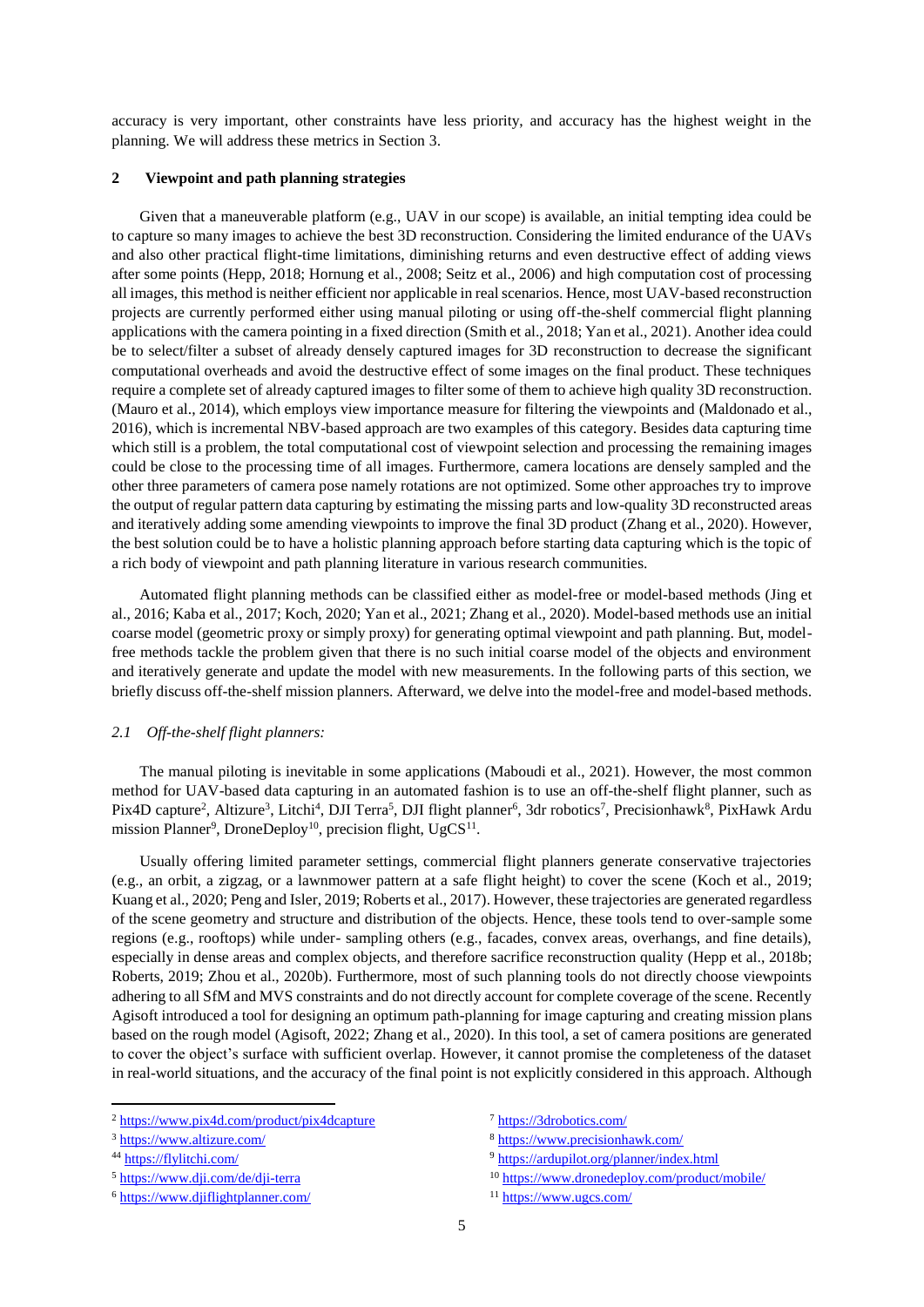the Agisoft mission planning tool has a power-line detection algorithm, most off-the-shelf flight mission planners may cause an accident with adjacent obstacles in the environment and should be used cautiously and at the safe fixed distance to the object.

## *2.2 Model-free methods*

Model-free methods do not have any prior information for target structures or scenes. Since there is no prior information, it is challenging to compute an optimal scanning trajectory. Therefore, model-free methods have to find the best scanning trajectory in an online manner from a partially constructed model. This problem is the same as the exploration planning problem, which determines the scanning paths online to explore an unknown and spatially bounded space. In this problem, a scanning platform has to estimate its location and construct 3D models in real-time. The location can be estimated using the simultaneous localization and mapping (SLAM) method (Leonard and Durrant-Whyte, 1991), and sparse 3D models can be constructed using an environmental mapping method (Estrada et al., 2005). SLAM systems are used to define the poses of the platforms, capture data from the scene, and direct the platform to the defined positions. Still, before directing the platform, the pose of the next station must be determined. In the last two decades, many SLAM approaches used a probabilistic method for reducing the impact of the inaccurate sensor on the map, using millimeter waves for building relative maps (Dissanayake et al., 2001), integrating Particle Filter and Extended Kalman Filter (Montemerlo et al., 2002), or introducing Square Root Smoothing and Mapping (Dellaert and Kaess, 2006). Another SLAM system is Visual SLAM which can produce a fast 3D reconstruction on-the-fly (Fang and Zhan, 2020).

Most model-free methods employ the next-best-view (NBV) approach. This approach is a greedy method that finds a local solution from partial information. It consistently determines the best viewpoint that obtains the largest unknown information from a current map. The unknown information is defined according to the purpose of various scanning scenarios. Some methods (Batinovic et al., 2021; Cieslewski et al., 2017) try to explore a volumetric map within a minimum time thoroughly. They evaluate the unknown volumes to determine an NBV in the volumetric map. Some methods (Bircher et al., 2018; Song et al., 2020a) are trying to inspect all surfaces of an unknown structure. These methods find a viewpoint that observes the largest uncovered surfaces. The other methods (Hardouin et al., 2020; Kompis et al., 2021; Song and Jo, 2018) try to reconstruct precise 3D models of target structures or environments. These methods analyze the reconstruction quality of 3D models, such as completeness and accuracy (Knapitsch et al., 2017). This section classified the model-free methods into three categories: *frontier-based planning*, *volumetric-based planning*, and *surface-based planning*. The following sections present literature reviews on each category of model-free planning methods summarized in [Table 1.](#page-9-0)

# 2.2.1 Frontier-based methods

Frontier-based planning is one of the most widely used mobile robot exploration methods. The main idea was originally proposed by Yamauchi (Yamauchi, 1997), who defined the frontier as a boundary between an explored and unexplored area in a 2D occupancy grid map (Moravec and Elfes, 1985). The occupancy grid map represents a 2D environment as a set of grid cells composed of three states: free, occupied, and unknown. The frontier cells are estimated by collecting free cells adjacent to unknown cells. The frontier-based method starts at an initial location with an initially scanned map. The method continuously moves toward the nearest accessible and unvisited frontier cell until entire unknown cells are explored. This method generally shows acceptable exploration performances while intuitive and straightforward. Umari and Mukhopadhyay (2017) extended the frontier-based method to detect the frontiers in the occupancy grid map efficiently. They found frontiers by expanding multiple rapidly-exploring random trees (RRTs) instead of classical image processing methods like edge detection. The RRTs expanded towards unexplored regions based on the Voronoi diagram; they quickly extracted the frontiers with navigation paths.

The frontier-based method has been extended to 3D exploration tasks of a UAV by utilizing a 3D volumetric map (Hornung et al., 2013) instead of a 2D occupancy grid map. Frontier volumes are defined as the free volumes adjacent to the unknown volume in volumetric maps. The octree structures can rapidly access the 6- or 18- adjacent volumes. Most methods iteratively determine the NBVs based on the frontier information. Oßwald et al. (2016) improved the exploration performance of the general frontier-based method by providing additional guide information on global routes. They utilized a user-provided topological graph representing the topology information of the environment. A global route is computed by finding a traveling salesperson problem (TSP) solution on the topological graph. A mobile robot sequentially visits every node based on the TSP tour while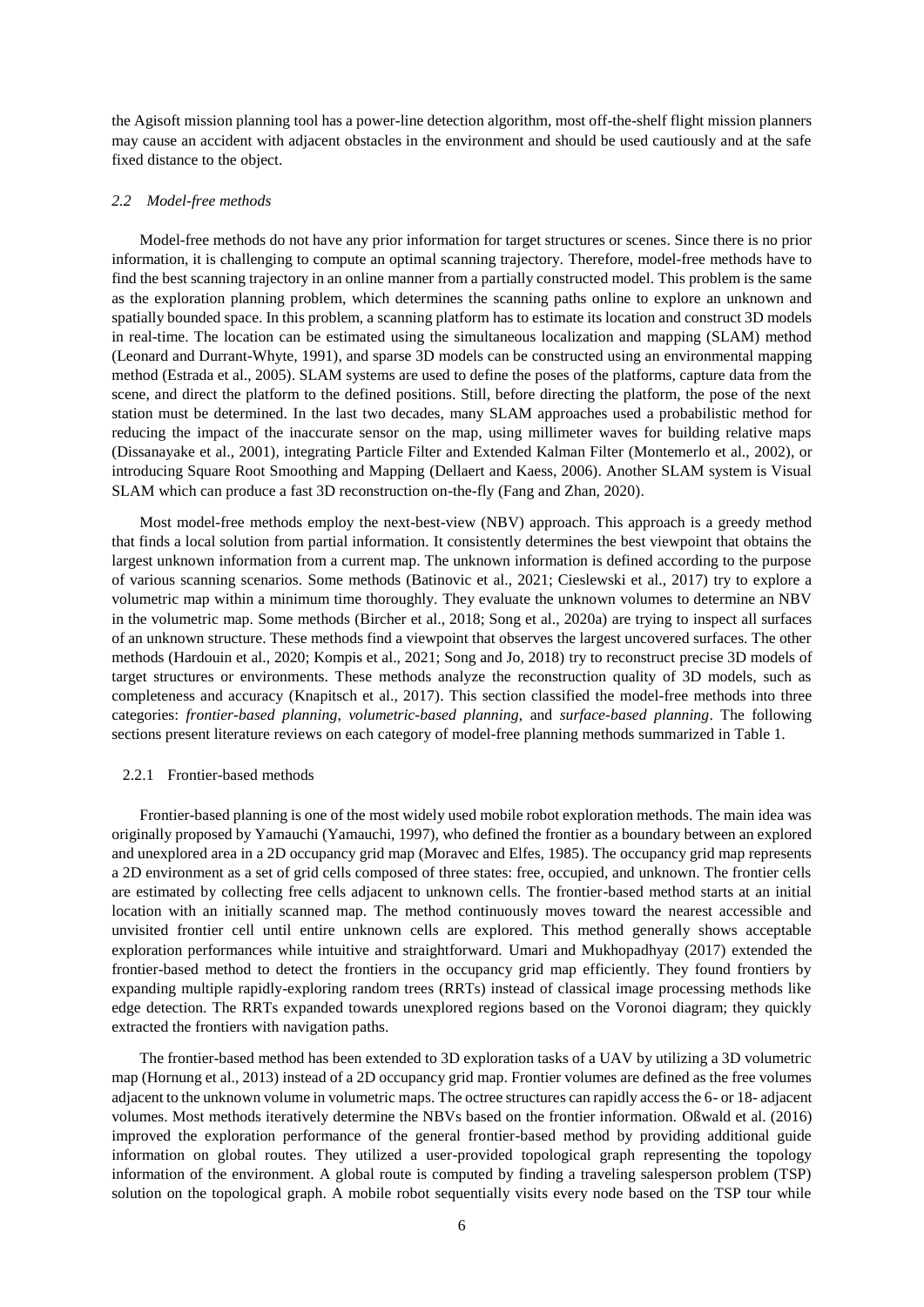exploring local regions using the frontier-based method. This method can produce more effective exploration paths that prevent revisiting a region that has already been passed. Cieslewski et al. (2017) extended the frontierbased method to maintain the maximum speed of a mobile robot. They determined an NBV by selecting target frontier volumes inside the current field of view (FoV). This method can prevent a mobile robot from slowing down due to heading rotation; therefore, the robot can explore unknown regions at high speed. This method reduces the exploration time while it may increase the trajectory length.

Several studies (Batinovic et al., 2021; Dai et al., 2020) have focused on reducing the computation time of frontier extraction and clustering. Dai et al. (2020) proposed an implicit frontier clustering method. They updated the frontiers only in the volumes inside the camera frustum at every depth integration step. Batinovic et al. (2021) tried to filter out many frontier points in multi-resolution volumes on Octomap. They also applied the mean-shift clustering for frontier clustering. These approaches significantly reduce the number of frontiers, which reduces the computation time of candidate viewpoint evaluation.

Some others (Meng et al., 2017; Shade and Newman, 2011) have tried to determine the next-best trajectories instead of the NBVs. They evaluated view sequences and found the most informative view paths. Shade and Newman (2011) proposed a 3D exploration method for stereo-camera-based scanning. They first extracted frontier volumes in a volumetric map and composed 3D vector fields toward the frontier volumes. They then computed the steepest descent path in the vector fields to get the next-best trajectory for 3D scanning. Meng et al. (2017) proposed a two-stage planning method for 3D exploration. The method first generates frontier sets by clustering adjacent frontiers and then computes the coverage path to cover all frontier sets. The coverage path can be computed by solving a fixed start open TSP. A mobile robot moves to the first edge of the coverage path and continuously recomputes the coverage path. Since this method considers global coverage instead of a single viewpoint, the number of revisits of the same area can be reduced.

# 2.2.2 Volumetric-based planning

Volumetric-based planning focuses on reconstructing a complete volumetric model instead of a fast exploration of unknown areas. Unlike frontier-based planning, volumetric-based planning analyzes not only the frontier but also the entire spatial information of the volumetric map. Estimated 3D information is sequentially integrated into an octree structure (Hornung et al., 2013). Each volume has one of three states (free, occupied, or unknown volume), updated based on the occupancy probability. The volumetric map is very suitable for view planning since it can easily access entire spatial information by the multi-resolution representation of Octomap. Furthermore, it can efficiently perform a ray-casting for visibility check. This operation is essential for viewpoint evaluation.

Volumetric-based planning method has also been widely used in object modeling. Vasquez-Gomez et al. (2017) proposed a volumetric-based planning method for single object modeling. They evaluated viewpoints by analyzing unknown volumes with overlapped volumes for point cloud registration. They also applied a hierarchical ray-tracing method for fast visibility check. This method starts from the rough-resolution map and applies high-resolution ray-tracing only around occupied volumes. Delmerico et al. (2018) proposed several information gain functions for viewpoint evaluation on the volumetric model. To quantify the visible information, they just counted unobserved voxels or calculated a weighting sum of voxel entropy. The authors also considered the object's rear side voxels with their entropy. They evaluated the performances of the proposed information gain functions through various modeling scenarios. Daudelin and Campbell (2017) proposed a view planning method for modeling an object without any prior information such as size or bounding box. They dynamically extended search spaces for the sampling of viewpoints based on a partial reconstruction. The search spaces are not restricted to known free space. They estimated all reachable configurations of a mobile robot's sensor and generated viewpoint samples from the reachable configurations. Similar to (Delmerico et al., 2018), the total amount of information gain for each candidate viewpoint is computed.

Several studies also proposed a volumetric-based planning method for exploration tasks. Bircher et al. (2016) employed a receding horizon planning strategy for exploration planning. The strategy iteratively computes an optimal exploration path and only executes the first step of the optimal path. This method generates a set of viewpoints by expanding an RRT and selects the best branch that provides the maximum information gain. The information gain is defined as the total volume of visible unknown cells penalized by the distance costs of nodes. The method then determines the NBV to the first node of the branch. This approach can efficiently find exploration paths with a low-computation complexity even in large-size environments. Papachristos et al. (2019b) extended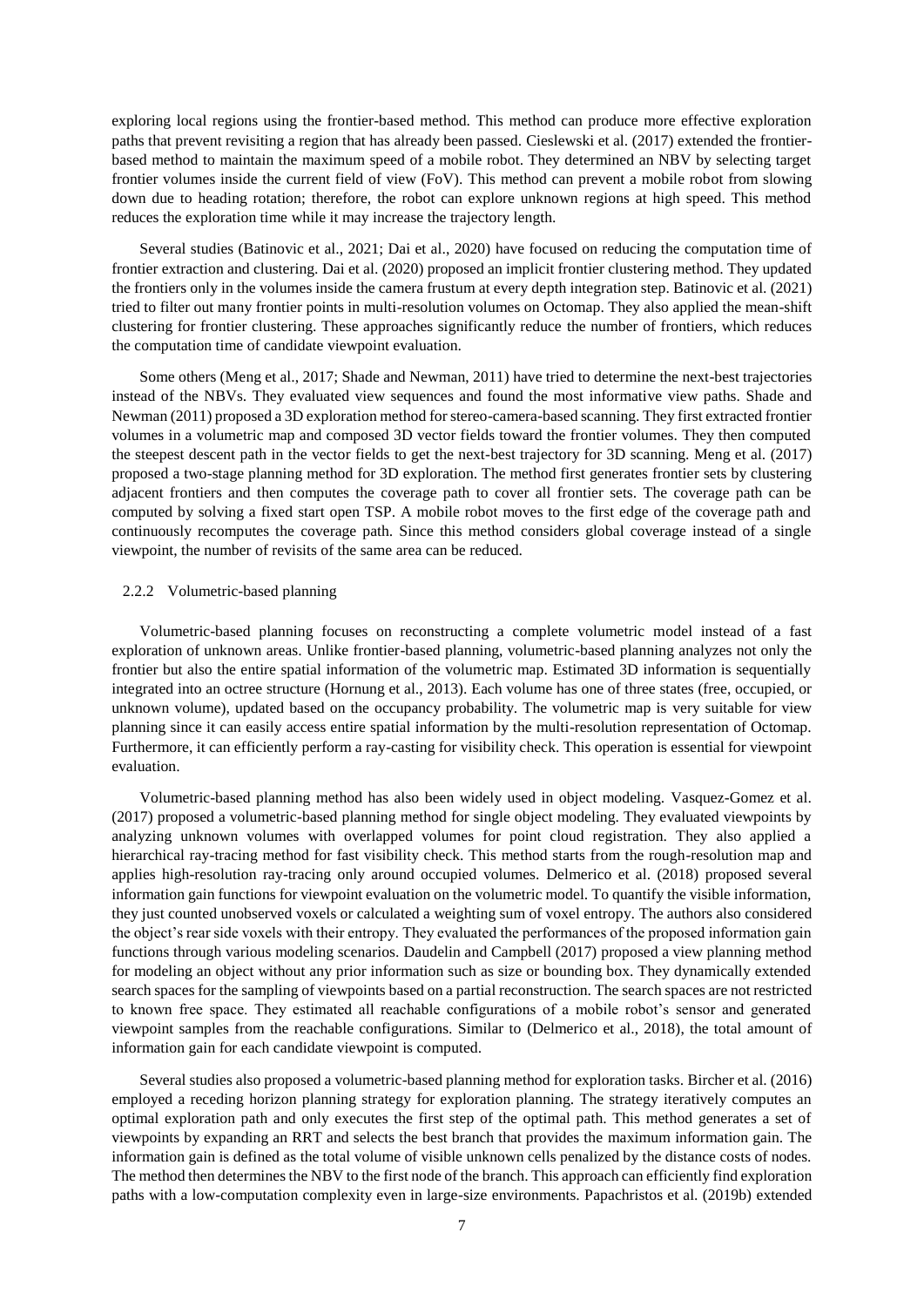the receding horizon planning method (Bircher et al., 2016) to additionally consider the localization uncertainty in exploration tasks. The proposed method comprises two planning stages: volumetric exploration planning and uncertainty-optimization planning. Like the receding horizon planning, the exploration planning expands branches of a random tree and determines an NBV from the first node of the most informative branch. To compute an information gain, they consider not only unknown volumes but also the occupancy probability of occupied volumes. The uncertainty-optimization planning then finds an optimal trajectory to the NBV, which provides the minimum localization uncertainty for the SLAM module. Dharmadhikari et al. (2020) also extended the receding horizon planning to provide fast and agile paths for a MAV. They directly generated view configurations and admissible paths based on motion primitives. They then determined a future-safe path that provides the maximum information gain and guarantees continuous fast motions. Batinovic et al. (2022) proposed an exploration planning method for LiDAR scanning data. They applied a recursive shadow-casting algorithm for fast information gain computation of large-scale point clouds. They also proposed a cuboid-based path evaluation method that estimates the information gain of each RRT edge instead of a node.

Song and Jo (2017) applied an inspection approach to a model-free planning method. Given a prior model of a target structure, the inspection approach precomputes a coverage path that provides full visual coverage of the whole surfaces of the prior model. On the other hand, Song and Jo (2017) addressed an online inspection planning on an incrementally updated and partially known model. The inspection planning method first determines an NBV that explores the largest unknown area in a volumetric map. Similar to (Bircher et al., 2016), it expands branches of RRT and evaluates the information gain of each branch to determine the NBV. The method then plans a local inspection path to the NBV, providing complete visual coverage of near-frontiers. The local inspection path is continuously replanned according to the updated near-frontiers until a robot reaches the NBV. This method improves the completeness of volumetric modeling because it can thoroughly scan all small unreconstructed regions. Song et al. (2020a) also extended the online inspection planning to consider global coverage planning. They proposed an online map partitioning method, which decomposes entire space into a set of sectors by clustering free and unknown volumes. The decomposed sectors have a compact and convex shape; therefore, the sectors represent a topological map. The method plans a global coverage path of unexplored sectors and determines an NBV to move toward the next sector. It then plans a local inspection path that fully covers local frontiers. This method significantly reduces total exploration time and path length by reducing the number of revisits of the sectors.

# 2.2.3 Surface-based planning

Surface-based planning concentrates on reconstructing a precise 3D surface model, which is represented as surface meshes (Kazhdan and Hoppe, 2013), surfel points (Whelan et al., 2016), or truncated signed distance function (TSDF) (Newcombe et al., 2011). Volumetric models are difficult to sufficiently express complex surface information; therefore, the surface-based planning methods analyze the shape and trend of reconstructed surfaces instead of volume information. Most surface-based planning methods have been used to reconstruct small-scale objects. Chen and Li (2005) predicted the shape and trend of simple and smooth surfaces from the curvature tendency and determined an NBV based on the predicted surface information. Wu Shihao et al. (2014) also predicted a tentative surface model from a partial reconstruction by using the Poisson surface reconstruction algorithm (Kazhdan and Hoppe, 2013). They then evaluated the completeness and smoothness of Poisson isosurfaces to determine an NBV. Lee et al. (2020) detected surface shapes with surface primitives such as planes, cylinders, and spheres and utilized them for NBV determination.

Recently, several studies have attempted to apply the surface-based planning method to large-scale modeling tasks. Hardouin et al. (2020) analyzed the reconstructed surfaces to determine an NBV for MAV exploration. They estimated 3D data using a stereo camera or RGB-D sensor and integrated them into a surface model based on the TSDF (Newcombe et al., 2011). TSDF can reconstruct detailed 3D surfaces in real-time from a volumetric distance field, which contains sign distances to the closest surface. TSDF is also useful for identifying missing model parts during an online reconstruction (Monica and Aleotti, 2018). To determine an NBV, Hardouin et al. (2020) first detected incomplete surface elements (ISEs) from TSDF and then generated viewpoints along with normal directions of ISEs at a specified distance. They clustered the neighboring viewpoints and selected a cluster covering the most ISEs. They incrementally updated the TSDF model by scanning from an NBV until no ISE was detected.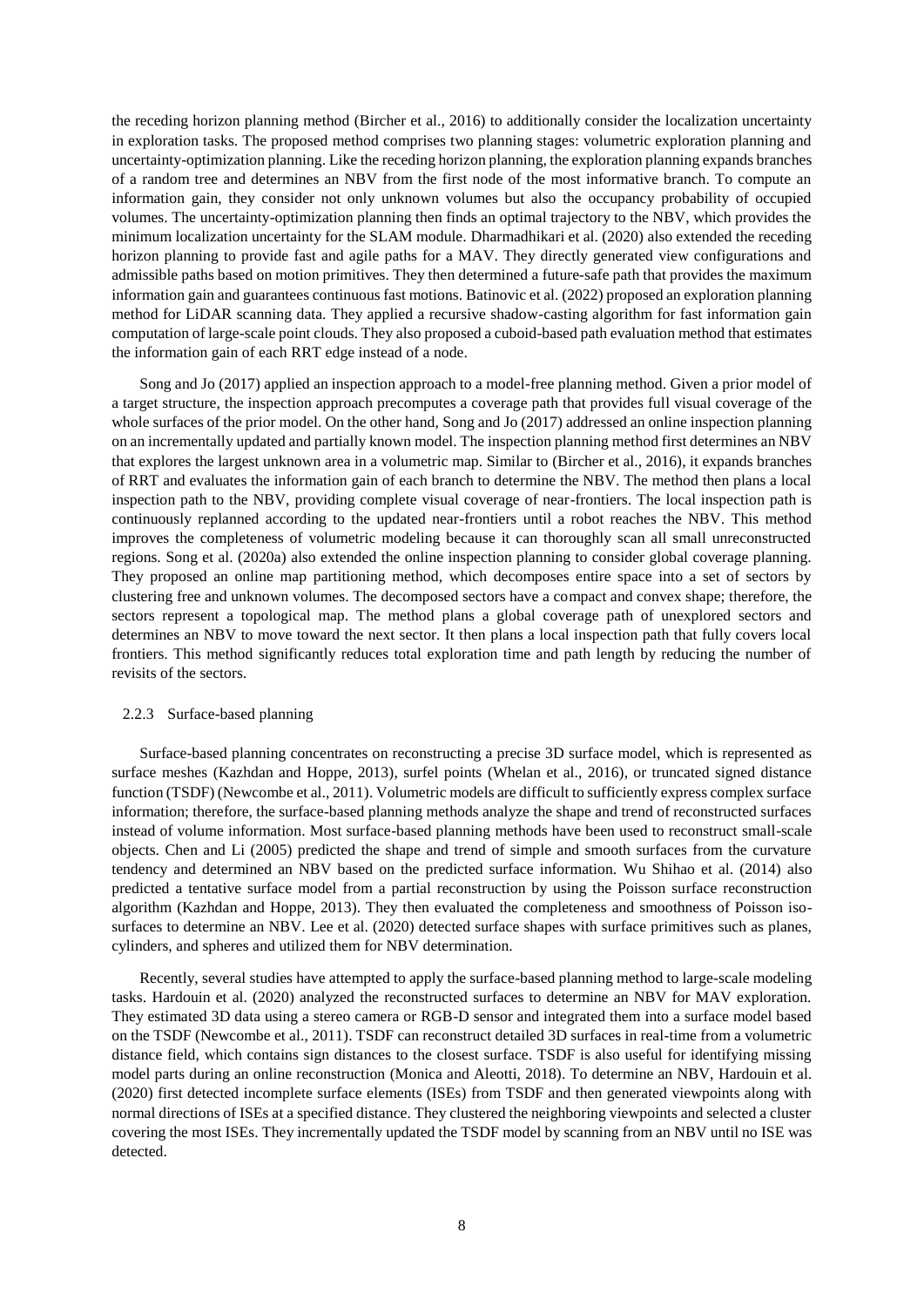Song and Jo (2018) proposed a surface-based exploration, which is an extended method of online inspection planning (Song and Jo, 2017) for surface model reconstruction. The surface-based exploration analyzes both the volumetric map and surface model in TSDF for fast exploration and complete reconstruction. The method determined an NBV that explores the largest unknown areas in the volumetric map. The method then plans an inspection path covering the surrounding low-confidence surfaces and frontiers. To cover the low-confidence surfaces, it generates a viewpoint set for each surface by inversely composing a view frustum from a surface to its normal direction. An inspection path is computed by finding the minimum distance trajectory that visits at least one viewpoint from each viewpoint set. A generalized TSP algorithm can compute the minimum distance trajectory. The method then refines the inspection path to cover the near-frontiers by applying the inspection planning method of Song and Jo (Song and Jo, 2017). Their method has a longer path length and more completion time, but the percentage of the coverage and the quality of the model are improved in their method. However, using a better objective function could improve the quality of the 3D reconstruction.

Schmid et al. (2020) proposed an exploration planning method for reconstructing a surface model. They implemented a new RRT method, which continuously expands a single tree to get global coverage with the maximum utility. Unlike the original RRT method, it rewires tree nodes according to their utility to maintain nonexecuted nodes and sub-trees. The method then refines intermediate paths and computes a global coverage path that maximizes the utility. They also proposed an information gain function for TSDF-based surface models. It considers not only a TSDF weight but also a sensing error. The sensing error of the depth sensor is modeled as the quadratic weight of the depth range. In their experiments, the proposed method can reconstruct more accurate 3D models than the other surface-based planning methods such as (Yoder and Scherer, 2016) and (Song and Jo, 2018).

A new informed sampling method for exploration path planning is introduced in (Kompis et al., 2021). The informed sampling method ranks the sampled viewpoints based on a utility function and finds the viewpoint candidates that are likely to have high information gain in advance. They used a stereo camera for 3D mapping the environment and Voxblox (Oleynikova et al., 2017) as the map representation of the scene. They generated viewpoints based on surface normal and frontier voxels' normal and computed their ranks according to an artificial potential field. The artificial potential field considers MAV position and viewpoint's distinction and repetitiveness. The method then evaluated only a subset of viewpoints according to the ranks. This approach significantly reduces the computation time of viewpoint evaluation.

Song et al. (2020b) applied a surface-based planning method to online multi-view stereo (MVS) reconstruction for the first time. On the other hand, Song et al. (2020b) implemented an online MVS system that reconstructs a large-scale scene in real-time. The system computes camera poses from the key-frame-based SLAM (Mur-Artal et al., 2015) and estimates depth maps of key-frames by performing the stereo matching of neighboring key-frames. For the depth estimation, it utilizes a monocular mapping algorithm, REMODE (Pizzoli et al., 2014). The estimated depth maps are integrated into a single 3D model based on the surfel mapping method (Whelan et al., 2016). They utilized the surface-based exploration method to plan a local inspection path for scanning lowconfidence surfaces. Trajectory optimization is applied to maximize the MVS performance. They considered several multi-view stereo heuristics for the trajectory optimization, such as parallax, relative distance, and focus angle. Furthermore, Song et al., (2021a) extended this work for a more precise 3D model reconstruction. They utilized the deep-learning-based MVS, CasMVSNet (Gu et al., 2020), instead of REMODE (Pizzoli et al., 2014) for depth computation. CasMVSNet estimates a depth map by using multiple small cost volumes. It progressively reduces the depth hypothesis range in a coarse-to-fine manner, making it possible to process a high-resolution image in real-time. CasMVSNet provides better reconstruction performances with respect to accuracy and completeness than REMODE.

Surface-based planning analyzes detailed reconstructed surfaces in a surface model; however, the surface model may require a lot of memory. In this case, it can be limited to implementing the 3D scanning system onboard. To address this problem, a coarse surface model can be utilized for path planning by lowering the resolution of the reconstructed model. However, the advantage of surface-based planning that analyzes the surface shape and trend of a precise 3D model is lost. Finding a way to efficiently handle large-scale 3D data for an onboard system would be an interesting direction for future work. [Table 1](#page-9-0) Summarizes the state-of-the-art modelfree approaches.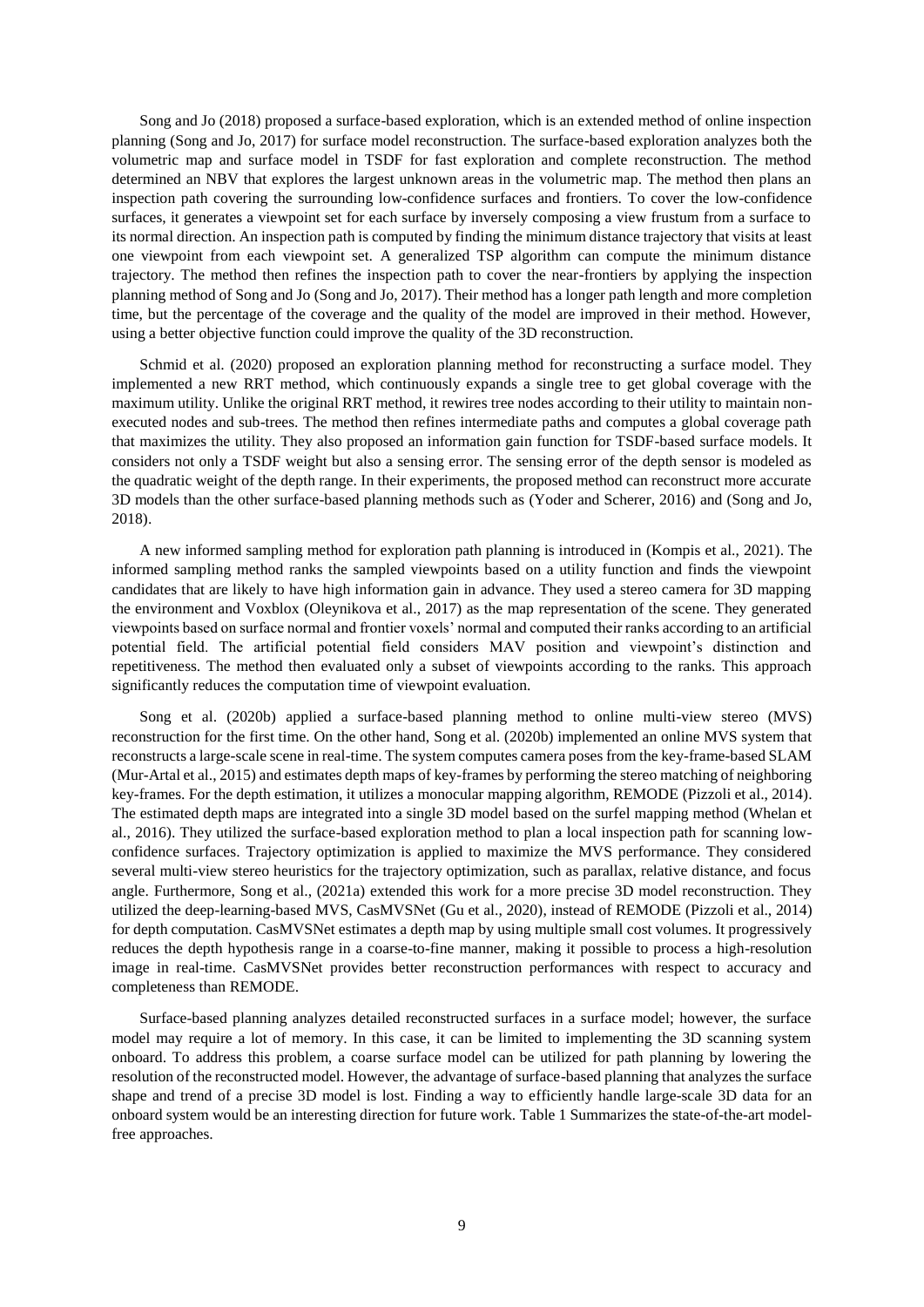<span id="page-9-0"></span>

| Category                     | Approach                     | <b>References</b>                                                                                                    | <b>Modeling</b><br><b>Method</b>                   | <b>Modeling Target</b> | <b>Description</b>                                                                               |
|------------------------------|------------------------------|----------------------------------------------------------------------------------------------------------------------|----------------------------------------------------|------------------------|--------------------------------------------------------------------------------------------------|
| Frontier-based<br>planning   | NBV planning                 | (Yamauchi, 1997),<br>(Umari and Mukhopadhyay, 2017)                                                                  | 2D occupancy<br>grid mapping                       | Indoor/outdoor         | Continuously move toward the nearest frontier in<br>2D grid map                                  |
|                              |                              | (Zhu et al., 2018)                                                                                                   | 2D occupancy<br>Indoor<br>planning<br>grid mapping |                        | Deep reinforcement learning-based exploration                                                    |
|                              |                              | (Oßwald et al., 2016),<br>(Cieslewski et al., 2017)                                                                  | Volumetric<br>mapping                              | Indoor/outdoor         | Continuously move toward the nearest frontier in<br>3D space                                     |
|                              |                              | (Dai et al., 2020),<br>(Batinovic et al., 2021)                                                                      | Volumetric<br>mapping                              | Indoor/outdoor         | Reduce the computation time of frontier extraction<br>and clustering                             |
|                              | Next-best trajectory         | (Shade and Newman, 2011),<br>(Meng et al., 2017)                                                                     | Volumetric<br>mapping                              | Indoor/outdoor         | Evaluate view sequences and determine the best<br>trajectory                                     |
| Volumetric-based<br>planning | NBV planning                 | (Vasquez-Gomez et al., 2017),<br>(Delmerico et al., 2018),<br>(Daudelin and Campbell, 2017)                          | Volumetric<br>mapping                              | Small-scale object     | Provide various evaluation metrics for NBV<br>planning on volumetric model                       |
|                              |                              | (Hepp et al., 2018a)                                                                                                 | Volumetric<br>mapping                              | Indoor/outdoor         | 3D CNN-based viewpoint evaluation for NBV<br>planning                                            |
|                              | Next-best trajectory         | (Charrow et al., 2015a),<br>(Charrow et al., 2015b),<br>(Wang et al., 2020)                                          | Volumetric<br>mapping                              | Indoor/outdoor         | Evaluate or optimize view paths by using an<br>information-theoretic measure                     |
|                              | Receding horizon<br>planning | (Bircher et al., 2016)<br>(Papachristos et al., 2019b),<br>(Dharmadhikari et al., 2020),<br>(Batinovic et al., 2022) | Volumetric<br>mapping                              | Indoor/outdoor         | Iteratively computes a next-best trajectory and only<br>execute the first step of the trajectory |
|                              | Inspection planning          | (Heng et al., 2015),<br>(Song and Jo, 2017),<br>(Song et al., 2020a)                                                 | Volumetric<br>mapping                              | Indoor/outdoor         | Online inspection path planning for complete<br>modeling                                         |
| Surface-based<br>planning    | NBV planning                 | (Chen and Li, 2005),<br>(Wu et al., 2014),<br>(Lee et al., 2020)                                                     | Surface<br>reconstruction                          | Small-scale object     | Surface-based NBV planning for modeling a small-<br>scale object                                 |
|                              |                              | (Hardouin et al., 2020),<br>(Kompis et al., 2021)                                                                    | <b>TSDF</b><br>mapping                             | Indoor/outdoor         | Evaluate reconstruction quality for NBV planning                                                 |
|                              |                              | (Peralta et al., 2020),<br>(Zeng et al., 2020)                                                                       | Point cloud<br>mapping                             | Single object          | Machine-learning-based NBV planning for point-<br>cloud mapping                                  |
|                              | Receding horizon<br>planning | (Schmid et al., 2020)                                                                                                | <b>TSDF</b><br>mapping                             | Indoor/outdoor         | Iteratively rewire nodes of RRT for coverage<br>planning                                         |
|                              | Inspection planning          | (Song and Jo, 2018)                                                                                                  | <b>TSDF</b><br>mapping                             | Outdoor                | Online inspection planning for dense surface<br>reconstruction                                   |
|                              |                              | (Song et al., 2020b),<br>(Song et al., 2021)                                                                         | <b>MVS</b>                                         | Outdoor                | View path planning via online multi-view stereo<br>reconstruction                                |

Table 1: Categorization and main features of model-free view-path planning methods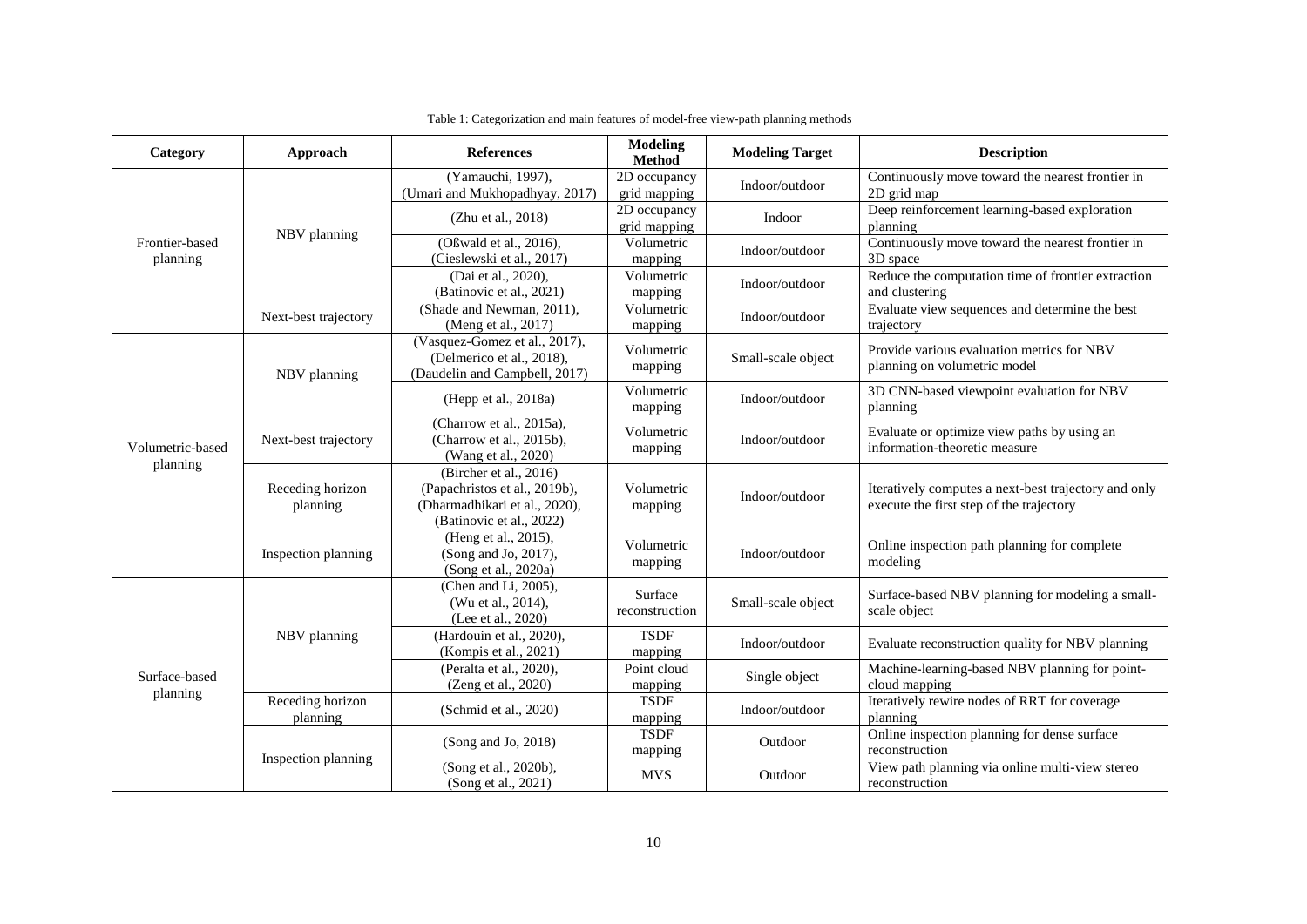# *2.3 Model-based methods*

Model-based methods leverage a coarse representation of the scene geometry (geometric proxy) for generating optimal viewpoint and path planning. Recently, Agisoft Metashape 1.5 introduced functionality for designing an optimum path-planning for image capturing, which creates mission plans based on the rough model (Agisoft, 2022; Zhang et al., 2020). In this approach, a set of viewpoints with sufficient overlap is generated to cover the surface of the object. However, the computed static network of camera poses cannot promise the completeness of the dataset in real-world situations, and the accuracy of the final point cloud is not considered explicitly. Recently explore-then-exploit methods [\(Figure 2\)](#page-10-0) which consist of two phases are utilized in UAV mission planning (Peng and Isler, 2019; Roberts et al., 2017; Yan et al., 2021; Zhang et al., 2020). The first phase is the *exploration* that generates the initial viewpoints and flight path similar to off-the-shelf flight planners or manual flight (Koch et al., 2019). The second phase is called the *exploitation* phase, where the geometric proxy is employed to design optimum viewpoints and trajectories to acquire proper images for 3D reconstruction (Sadeghi et al., 2019; Zhou et al., 2020b).



Figure 2: Overall structure of explore-then-exploit methods

<span id="page-10-0"></span>The main advantage of the explore-then-exploit strategy is that prior knowledge of the scene geometry facilitates the global optimization of 3D coverage and accuracy in the secondary exploitation visit (Peng and Isler, 2019).

## <span id="page-10-1"></span>2.3.1 Exploration

Although most researchers use a nadir flight for this phase, employing orbit patterns is also reported in some literature (Roberts et al., 2017). The outcome of exploration phase approximates the scene geometry which is called "geometric proxy". The geometric proxy is usually a mesh (Hoppe et al., 2012; Sharma et al., 2019), point cloud (Yan et al., 2021), or supported by voxel representation (Hepp et al., 2018b). The initial model or geometric proxy obtained by exploration, may include many gaps or inaccurate areas (Hepp et al., 2018b; Koch et al., 2019). Therefore, this rough 3D representation of the scene is mostly used for optimal viewpoint planning (to generate a high-fidelity reconstruction) as well as computing the 3D safe navigable zone for the platform (Hepp et al., 2018b; Roberts et al., 2017; Smith et al., 2018). However, (Yan et al., 2021; Zhang et al., 2020) used this geometric proxy to locate incomplete or low-quality areas to guide the camera placement in the exploration phase.

Different from most other approaches, which use an exploratory flight for generating geometric proxy, in (Zhou et al., 2020a), a very coarse 2.5D coarse model is generated from the Google map (providing 2D footprints of buildings) and a single satellite image (for height estimation based on shadows).

Using this approach, the planning can be done before visiting the target sites. However, it needs an up-to-date satellite image captured during a sunny day and assumes that the ground is relatively flat. Moreover, extrusion of the 2D footprint of irregularly shaped architectural objects leads to a non-optimal viewpoint planning in the exploration phase.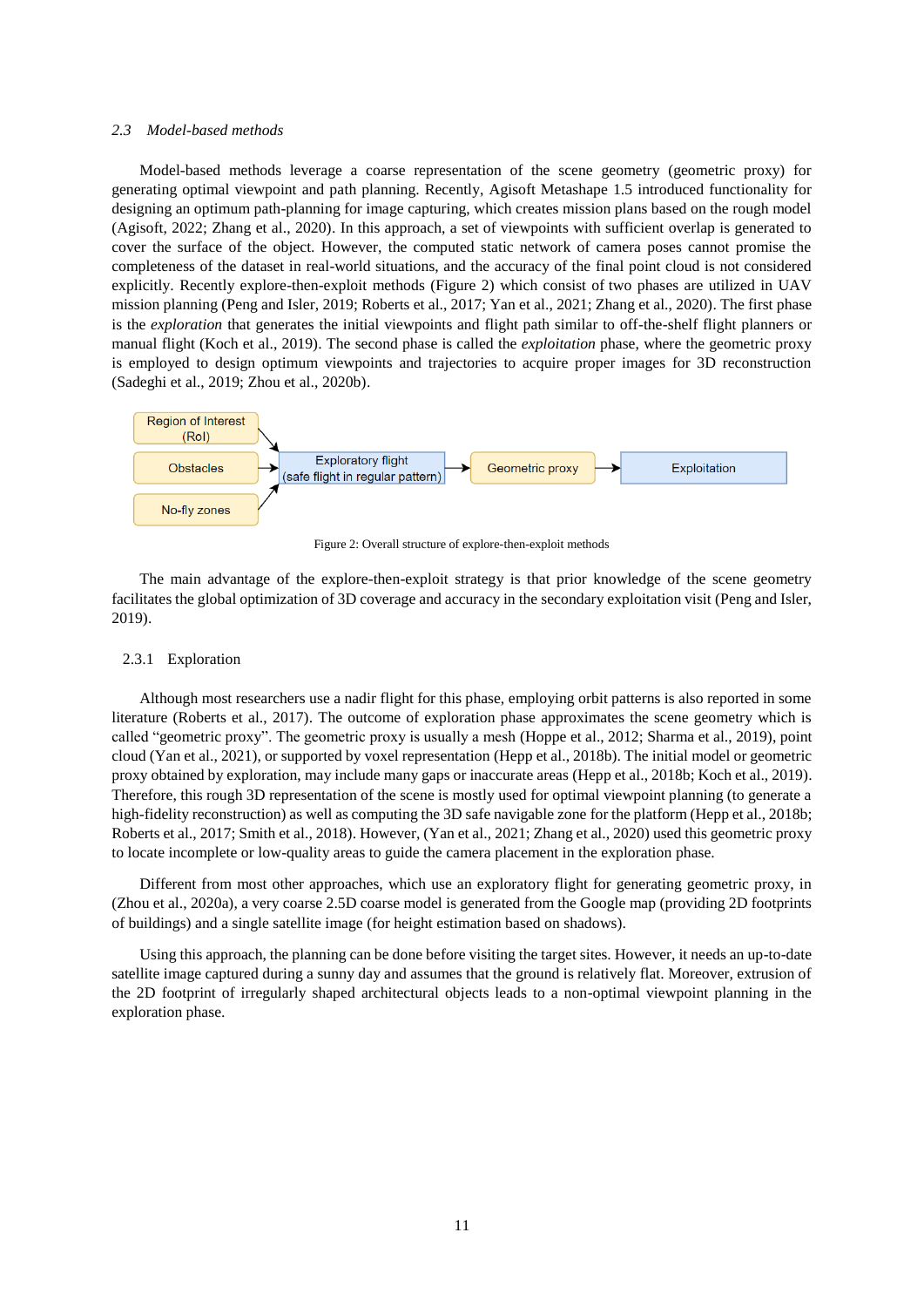

Figure 3: comparison of proxies. First row: coarse 2.D proxies generated in (Zhou et al., 2020a); Second row: 3D proxies generated using an exploratory flight. Images are adopted from (Zhou et al., 2020a)

A semantic-aware exploit-and-explore flight planning approach is introduced in (Koch et al., 2019). The main contribution of this research lies at employing semantic information of the exploratory flight for extracting the target object and generating a semantically-enriched coarse proxy for defining inadmissible airspaces for safe trajectories. A fully Convolutional Network (Long et al., 2015) is applied on 3069 images (from Semantic Drone Dataset<sup>12</sup> and ISPRS 2D Semantic Labelling Benchmark (Rottensteiner et al., 2014) and also some manually annotated UAV images). The open street map (OSM) information are used to improve the results. The object of interest is extracted using a region growing seeded by the user input, which is applied on the segmentation result. The semantics of the environment is very important (both practically and legally) in defining the flight trajectory, especially in dense urban areas.

It is worth mentioning that with the recent advancements in the concepts and realization of BIM, digital twin, and smart cities, the 3D rough models of large structures like buildings and bridges are going to be more available. Although this 3D spatial information can alleviate the exploration in UAV mission planning, semantic and geometric information of the whole scene should be updated for a safe UAV mission and high-fidelity 3D reconstruction.

# 2.3.2 Exploitation

After generating the geometric proxy, exploitation aims at designing optimum viewpoints and trajectories to provide the data for high-quality 3D reconstruction (Sadeghi et al., 2019; Zhou et al., 2020b) constrained by platform and environment conditions.

(Hoppe et al., 2012) proposed an uncertainty-aware and heuristic-based viewpoint planning approach which aims at accurate 3D coverage of the scene. Their approach belongs to the generate-and-test approaches which generates potential camera poses by assigning one fronto-parallel view to each triangle of the proxy-mesh. Then an angular histogram (four bins in [0-40]) is computed for each triangle. Another histogram which is the accumulation of cameras of all triangles for each angular bin is used to score the cameras. Based on camera scores (which are updated after the selection of each viewpoint), a greedy selection of the best (i.e. observes the most triangles at a novel angle) overlapping neighboring viewpoints is employed in order to select a subset of the viewpoints to reach one of the two stopping conditions for each (in practice 95% ) of the triangles: 1) estimated accuracy, measured by the largest semi-axis of the covariance ellipsoid, is acceptable, or 2) at least one camera of each bin is selected. Although the efficiency of this approach is not reported, we believe that initializing the camera positions by considering one candidate for each triangle of the proxy mesh may generate a very dense search space and is not applicable in real-world large-scale projects. Since this is an off-line approach, no feedback about texture or illumination conditions is considered during data capturing.

Jing et al. (2016) subdivided the 3D rough model using the Bubble Mesh method. The initial model is divided into small patches. Afterward, randomly sampled viewpoints are generated around the target building. After

**.** 

<sup>12</sup> <https://www.tugraz.at/index.php?id=22387>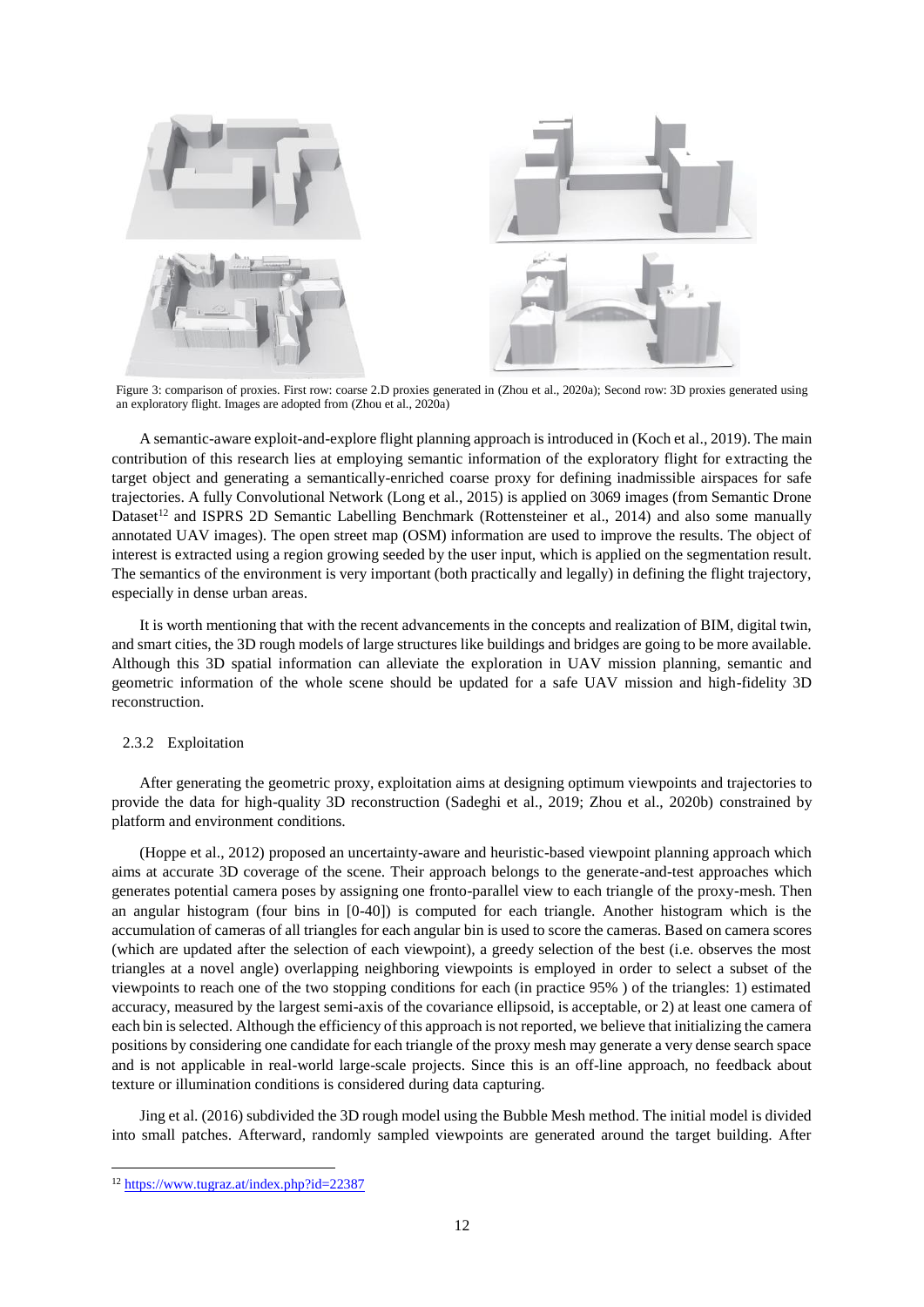investigating the visibility (between each surface patch and each viewpoint) and adjacency (between each pair of viewpoints), the selection of viewpoints is performed as a modified set covering with constraints using a neighborhood greedy search algorithm. SFM and MVS heuristics are not involved in the viewpoint selection and computing the orientation of the cameras and quantitative evaluation of the results are missing. Although the proposed method for designing image orientations seems feasible, generating random positions is too risky, and it might cause some gaps or low-quality areas on complex objects.

In the seminal research of (Roberts et al., 2017), selecting the viewpoint and trajectory planning are jointly considered in a unified global optimization problem as a submodular orienteering problem. This innovative approach finds a path that maximizes scene coverage while adhering to the SFM and MVS heuristics and respecting the limited travel-budget of the drone. After introducing a coverage model, the approximated optimal orientations of all candidate cameras are computed. Submodular orienteering is then transformed into an additive orienteering problem which is solved as an integer linear problem. However, the coverage model of this approach is monotone which means selecting more cameras never reduces the coverage score, which is not in line with the findings of (Hepp, 2018; Seitz et al., 2006). Moreover, there is no stopping condition except travel-budget, which is independent of the complexity of the object and desired quality. Lacking online processing also prevents reaction to low-texture areas and moving objects during flight. Lastly, uniform sampling of the object points avoids putting more attention on the edges.

Hepp et al., (2018b) proposed a system for 3D reconstruction of building-scale scenes which is similar to Roberts2017 in spirit. Based on the coarse mesh (generated from images with overhead pattern), a volumetric occupancy map (fixed voxel size=0.2m) containing occupied, free-space, and unobserved voxels is generated where each voxel is also attributed by a measure of observation quality. The authors introduced an approximated camera model (to make the optimization problem suitable for a submodular formulation) to measure expected information gain from an individual viewpoint, independently from other viewpoints. After generating viewpoints candidates, ray-casting is used to compute the visible voxels for each viewpoint to evaluate the corresponding contributed information. Since this model entirely ignores the MVS heuristics, the proposed method encourages fronto-parallel views during the computation of information contribution of voxels. To solve the submodular optimization with travel-budget constraint, an adaption of the recursive strategy which is introduced in (Chekuri and Pál, 2005) is used. This strategy recursively splits the trajectory and travel-budget into two parts and selects the reachable (with the current travel budget) viewpoint with the highest information gain. The authors employed voxels' attributes (free, occupied, unknown) to find the free-space motion paths. Paths between viewpoints are preferably a straight line, or in case of an obstacle they are piecewise linear computed using RRT\* algorithm (Karaman and Frazzoli, 2011). In spite of very promising results, this approach uses images from the exploratory flight in reconstruction and also in uncertainty computation. This would lead to a problem when the geometric proxy is not generated from the exploratory flight (cf. section [2.3.1\)](#page-10-1). Even if a good geometric proxy is available, the exploration should start after an initial flight. Another issue of these methods is that their optimization needs the minimum number of viewpoints as input and is not guaranteed to converge. The user should decide how long to run the optimization. Furthermore, using a recursive greedy algorithm to maximize the optimization objective may lead to some viewpoints which cannot make a single adjustable block. Hence, some other images are added to make sure that all the images are connected. (Hoppe et al., 2012; Mostegel et al., 2016) solve this problem by applying an overlapping constraint in the recursive selection process.

An Explore-then-exploit approach is introduced in (Peng and Isler, 2019) which after exploration and generating the geometric proxy, builds a set of adaptive viewing planes for viewpoint selection. This is an iterative approach in the exploration phase (usually one exploratory flight and two exploitation flights) which repeats data capturing after identifying the low-quality regions until quality converges or a desired level of quality is achieved. The main novelty of this approach which is an extension of their previous study (Peng and Isler, 2018), is considering a set of adaptive viewing planes [\(Figure 4\)](#page-13-0) to limit the search space for camera placement leading to similar resolution for the images in each patch. However, generating viewing planes based on the slope of regions may cause gaps because viewing planes are created based on the average of patch points normal. Hence, in the complex regions the viewing plane might not be able to cover all regions, properly.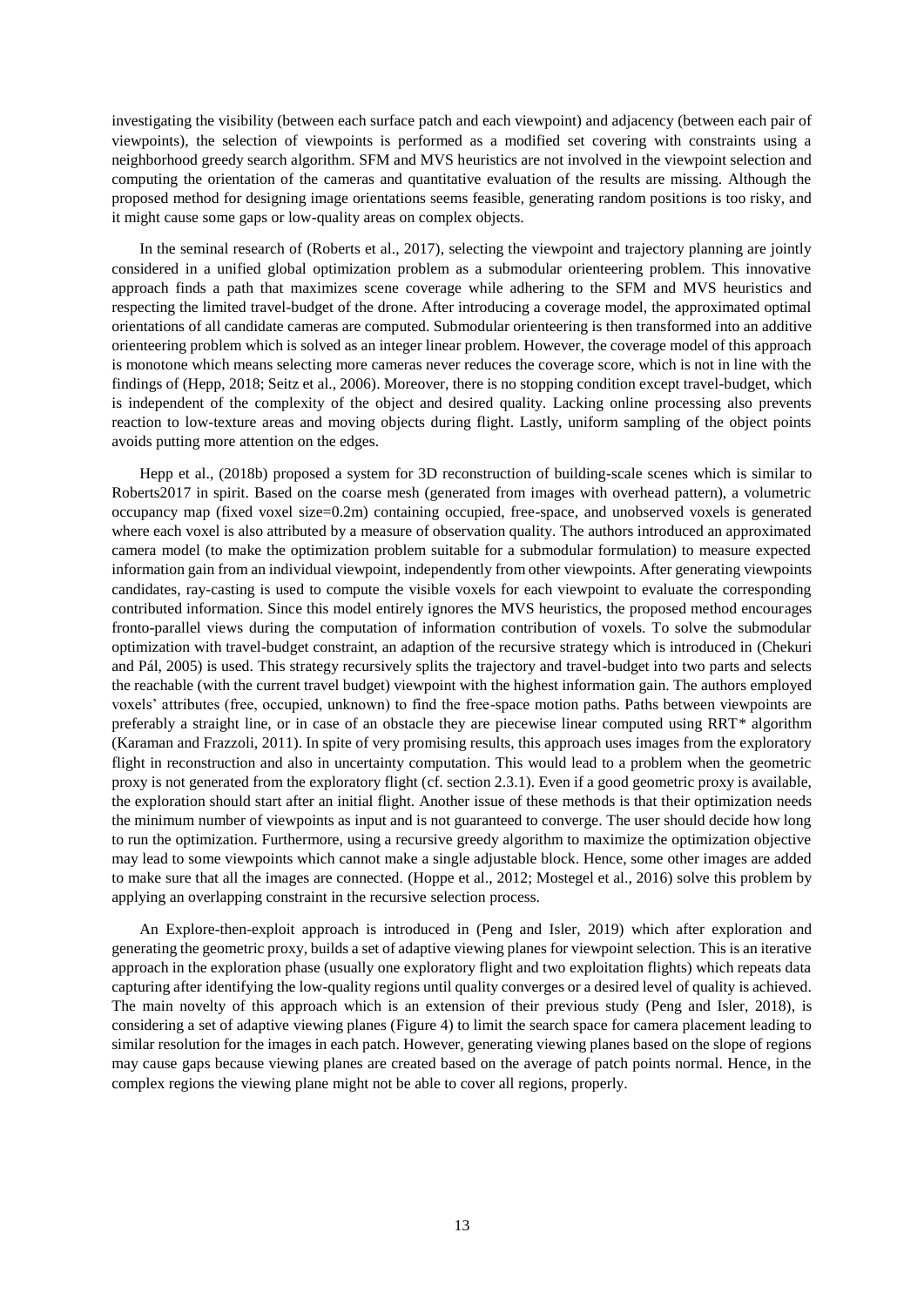

Figure 4: The adaptive viewing rectangles for different clusters of the scene patch (Peng and Isler, 2019)

<span id="page-13-0"></span>In (Smith et al., 2018) a dilation operator with a ball structure element (whose radius is the desired minimum distance) is applied on the geometric proxy to estimate a closed surface boundary between safe and potentially dangerous airspace. The authors employed some reconstructability heuristics for predicting reconstruction quality. The contradicting effect of parallax on triangulation error and matchability are estimated and considered. Moreover, the distance of the camera to the object and binary visibility of the points based on the geometric scene proxy and the deviation from normal of the surface are also elaborated in the heuristic function. The authors use the geometric proxy to initialize the camera network with a fixed number of uniformly distributed cameras. Utilizing a set of uniformly distributed samples on the geometric proxy, pairwise view parameters are improved incrementally using the simplex method to optimize the reconstructability of the samples. Different aspects of 3D reconstruction heuristics are formulated and embedded very well in the objective function of this approach. However, since fixed and uniformly distributed sample points are used, depth discontinuities posed some problems in the experiments. Moreover, the inability of this off-line approach to adapt the number of views could be improved to avoid oversampling and undersampling of the viewpoints. Furthermore, like almost all other approaches, varying surface texture and lighting are not considered in their approach.

Sharma et al. (2019) introduced a floor-wise viewpoint and path planning for optimal building surface coverage. The geometric proxy is a mesh which could be obtained either from building blueprints or cross-sections of a rough model generated by a reconnaissance (exploratory) flight. For each height a contour is generated and minimum 60% overlap between image strips is considered to cover the contours in 3D. Offsetting the contours by a fixed distance, a 2D flight map is generated. This initial flight path could be updated to avoid obstacles which are computed with MVS reconstruction from the reconnaissance flight. The camera positions are initialized by sampling the flight path every 1 m and camera poses (position and orientations) are then optimized using genetic algorithm to maximize the total coverage such that at least  $N$  (=3) cameras see each patch of the surfaces. Since this approach does not consider most MVS heuristics, the generated 3D model is suitable for the applications like VR which the details and completeness of the dataset are more important than the accuracy of 3D reconstruction.

In (Yan et al., 2021), by evaluating the quality of the geometric proxy (point cloud), two types of new viewpoints are selected in a constrained view sampling space. The new viewpoints of first type are considered for improving incomplete or low-quality areas and the second type viewpoints are added to fully cover the entire scene. Finally, various optimization algorithms are employed to generate a smooth 3D trajectory. For this step, ACO, PSO, and Branch and Bound (BnB) methods are compared and the best results are reported using ACO. Similar to (Smith et al., 2018) the sample points on the geometric proxy are distributed uniformly. Therefore, most sample points with lower quality scores were located at the edges of buildings or structures with more geometric details. Two main objectives in their method are maximizing the coverage and minimizing the path length, so the quality of the 3D reconstruction does not play any role in their method for viewpoint planning.

(Kuang et al., 2020) proposed an on-line path planning method for large-scale urban scene reconstruction. In this research the geometric proxy of the buildings is generated using an oblique initial flight around the buildings. Then, instances in the scene are segmented using the well-known Mask-RCNN (He et al., 2017) approach and simple geometric shapes are used to represent the layout of the scene. Flight trajectory is minimized in two levels, namely inter-buildings and intra-building levels. In the first level of optimization each building is considered as a node of a graph [\(Figure 5\)](#page-14-0) and the shortest path is computed using the classical Dijkstra algorithm. In the second level, the task is formulated as the Chinese postman problem.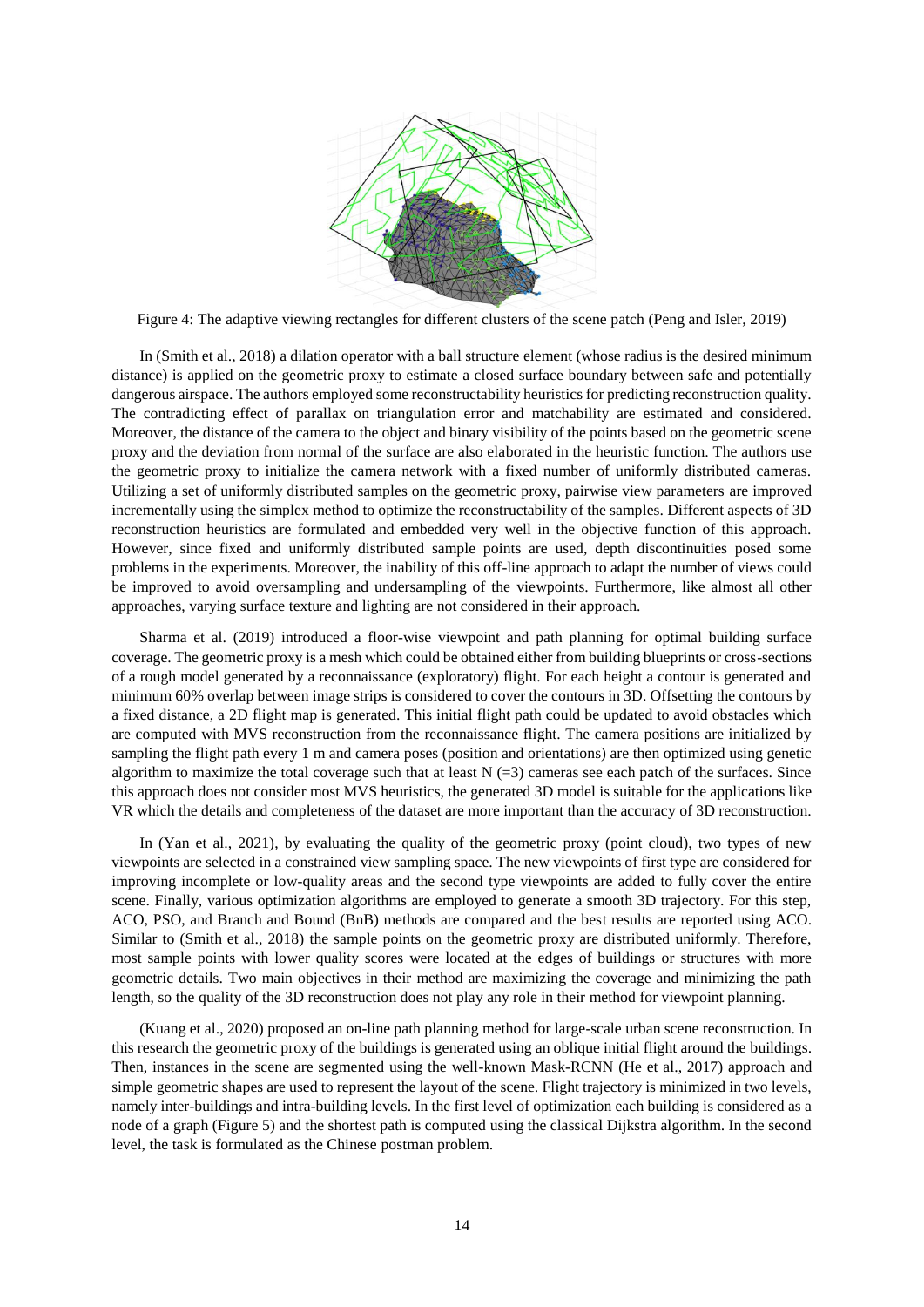

Figure 5: Bi-level graph-based path planning in (Kuang et al., 2020)

<span id="page-14-0"></span>For on-the-fly predicting the coverage of the whole scene a lightweight SLAM framework is utilized. Then, unobserved spaces are covered by adding new viewpoints. If the endurance of UAV allows, this online approach also has a mechanism which tries to capture close-up images of architectural details. The main limitation of this approach is that SFM and MSV heuristics are not considered in the planning, directly. Moreover, since prior information of the coarse scene model is not completely used during flight, more viewpoints are required.

(Huang et al., 2018) proposed an efficient viewpoint and path planning method based on a fast MVS and NBV algorithm. This approach consists of an online front-end for viewpoint and path planning to control the image capturing process and offline back-end for generating the final dense 3D model [\(Figure 6\)](#page-14-1). The online front-end incorporates a closed-loop for iterative updating the initial model, coverage evaluation and NBV planning to achieve satisfactory coverage.



Figure 6: The pipeline of the proposed approach in (Huang et al., 2018). Image courtesy: (Huang et al., 2018)

<span id="page-14-1"></span>The proposed approach uses the initial model generated from an enclosing rectangular flight around the object. A confidence score is computed for each triangle of the mesh. In this confidence score position consistency, normal consistency, and front parallelism are considered. Searching for NBVs is done plane by plane, from high to low altitude to speed up the process by coarsening the search space from 5D to 4D. In each iteration, an obstacleaware A\* algorithm is used for optimal path planning, which connects the NBVs starting from UAV's current position. The main novelty of this approach is using on-the-fly incremental SFM for local and per-vertex updating the mesh model. However, it highly relies on GNSS signal availability which is not always the case, especially in dense urban areas and close to the large objects.

Koch et al. (2019) proposed a semantic-aware exploit-and-explore flight planning approach to define inadmissible airspaces for safe trajectories. The main contribution of this research lies in employing semantic information of the exploratory flight for extracting the target object and generating a semantically-enriched coarse proxy for defining free and occupied airspace and avoiding prohibited flight zones. After sampling a large number of viewpoints on the bounding box of the extracted object of interest, the normalized distance-weighted mean of all visible 3D points is utilized to compute the orientation of each viewpoint candidate. Distance-based and observation angle-based gains coupled with camera constellation hemisphere slices on each object point are used as heuristics to predict the suitability of the viewpoints for the reconstruction. Inspired by (Hepp et al., 2018b; Roberts et al., 2017), greedy submodularity optimization is utilized to add the viewpoint with the highest additive information reward to the output set.

[Table 2](#page-15-0) summarizes the main characteristics of discussed model-based approach.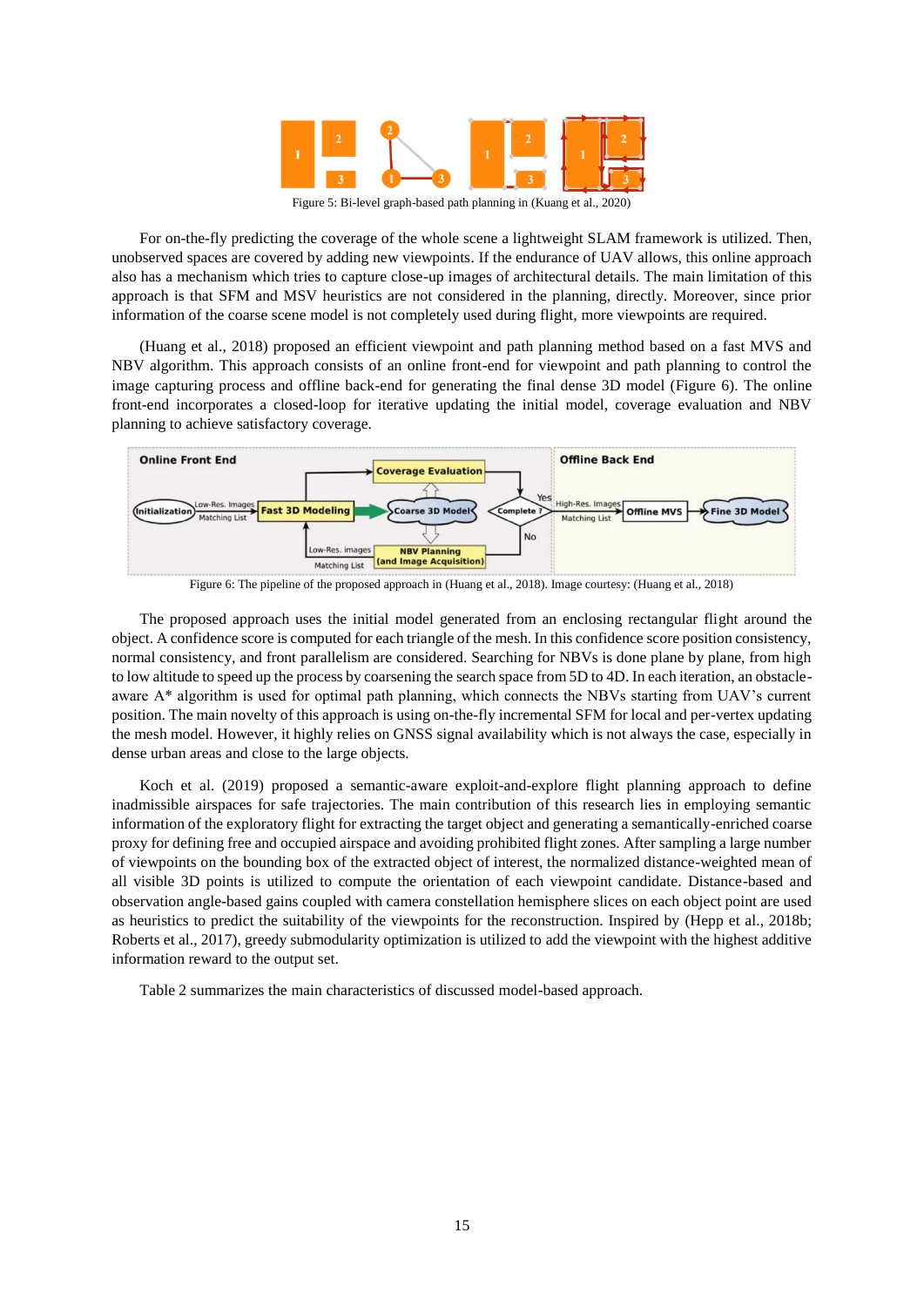<span id="page-15-0"></span>

|                        |                                            | <b>Exploitation</b>                                            |                                                              |                                                                                                                    |                             | On-line        |
|------------------------|--------------------------------------------|----------------------------------------------------------------|--------------------------------------------------------------|--------------------------------------------------------------------------------------------------------------------|-----------------------------|----------------|
|                        | <b>Exploration</b>                         | pose candidate generation                                      |                                                              | pose computation                                                                                                   | <b>Path planning</b>        | processing     |
|                        |                                            | position                                                       | angles                                                       |                                                                                                                    |                             |                |
| (Hoppe et al., 2012)   | Nadir flight                               | Centers of mesh<br>triangles                                   | Fronto-parallel to<br>the mesh normals                       | Cluster then select                                                                                                | Greedy shortest<br>path     | N <sub>o</sub> |
| (Huang et al., 2018)   | Flight on an<br>enclosing rectangle        | Plane-wise 2D grid                                             | Regular sampling<br>of pitch and yaw                         | NBV based on confidence score (function of<br>position consistency, normal consistency, and<br>front parallelism.) | $A^*$                       | Yes            |
| (Jing et al., 2016)    | 2D map and<br>estimated building<br>height | Random                                                         | Surface patch<br>attraction forces                           | coverage ratio and fully connected<br>viewpoints constraints                                                       | N <sub>o</sub>              | N <sub>o</sub> |
| (Peng and Isler, 2019) | Nadir flight                               | viewing grid on each<br>adaptive viewing<br>plane              | Normals of the<br>adaptive viewing<br>planes                 | SfM and MVS heuristics                                                                                             | patch-wise TSP              | N <sub>o</sub> |
| (Roberts et al., 2017) | Orbit flight                               | uniform sampling on<br>3D bounding box                         | Constrained<br>uniform sampling                              | Based on the optimum path length                                                                                   |                             | No             |
| (Smith et al., 2018)   | Nadir flight                               | Uniformly distributed<br>views                                 | Randomly oriented<br>simplices around<br>each view candidate | Simplex optimization<br>spherical visibility histograms                                                            | <b>TSP</b>                  | N <sub>o</sub> |
| (Yan et al., 2021)     | Nadir flight                               | centers of view<br>sampling voxels                             | Normal angle of<br>sample points                             | Local (confidence score (visibility, distance,<br>sample points normal)) and Global (coverage)                     | TSP-ACO, PSO,<br><b>BnB</b> | N <sub>o</sub> |
| (Kuang et al., 2020)   | Oblique images                             | Looking at center of<br>unobserved cells<br>cluster            | encourages fronto-<br>parallel views                         | sorted confidence score (function of distance,<br>number of views, and front parallelism)                          | Dijkstra                    | Yes            |
| (Hepp et al., 2018b)   | Nadir flight                               | regular 3D sampling<br>Add viewpoint s to<br>exploration queue | Random sampling<br>with bias towards<br>the interesting area | Information Gain score and Sparse matching                                                                         | RRT*                        | N <sub>o</sub> |
| (Zhou et al., 2020a)   | GoogleMap+satellite<br>image               | one candidate for<br>each sampling point                       | Fronto-parallel to<br>the sampling poin                      | MaxMin optimization: minimizing the<br>redundancy and maximizing the<br>reconstructability                         | <b>TSP</b>                  | N <sub>o</sub> |
| (Koch et al., 2019)    | Nadir flight                               | uniform sampling on<br>3D bounding box                         | Normalized<br>distance-weighted<br>mean of 3D points         | Submodularity (distance-based and<br>observation angle-based reward)                                               | orienteering                | N <sub>o</sub> |
| (Sharma et al., 2019)  | Nadir flight                               | uniform sampling on<br>height-wise<br>boundaries               | encourages fronto-<br>parallel views                         | Genetic algorithm<br>Fast marching                                                                                 |                             | N <sub>o</sub> |

| Table 2: Main characteristics of discussed model-based approach. |  |
|------------------------------------------------------------------|--|
|------------------------------------------------------------------|--|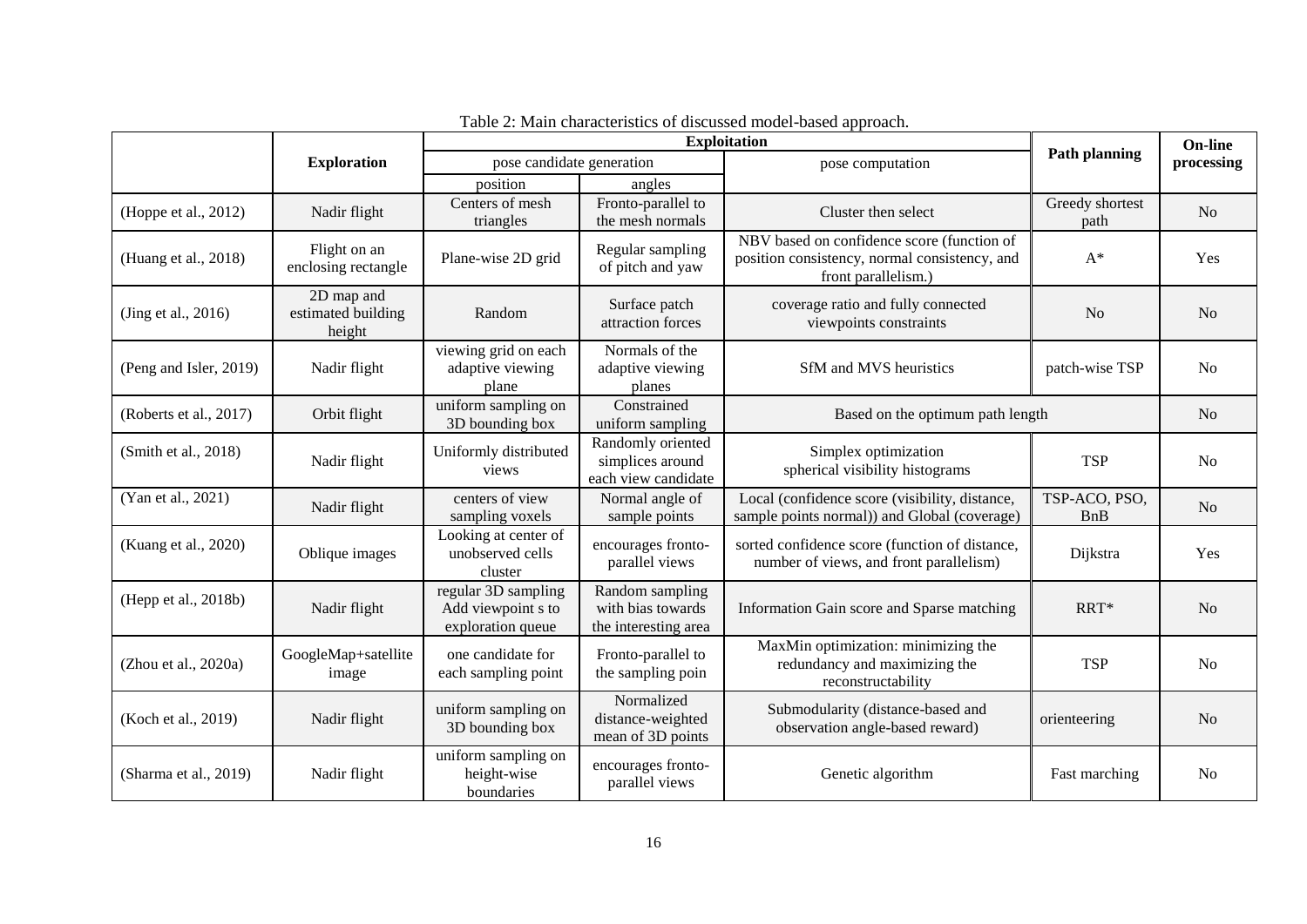Since a prior model of the object is available, model-based methods are able to compute the reasonable poses that could be used to create a complete and accurate 3D reconstruction. Employing various objective functions which include SfM and MVS heuristics, accuracy and completeness are involved explicitly in selecting optimum viewpoints. Most of these approaches use monocular images and tackle the problem of viewpoint and path planning separately i.e. after computing the effective viewpoints, path optimization will start to compute an efficient solution to approach the computed poses. As [Table 2](#page-15-0) shows, most model-based methods are offline. An interesting direction could be using a fast online SfM and MVS system to enable on-the-fly computations.

To the best of our knowledge, all model-based approaches use uniform sampling of the proxy for further inspections or use a uniform discretization of the environment as 3D representation of the object of interest. Investigation of the results of the current approaches reveals that most of the large errors lie at highly curved parts and also sharp corners of the objects. We suggest considering an adaptive sampling of the objects where the overall density depends on the desired LoD. However, the density should be also adaptive to local curvature which leads to more samples on the high curvature areas and geometric boundaries.

The Static environment is the prerequisite of the most MVS algorithms (Mostegel et al., 2016). Therefore, detecting and considering moving objects during data capturing is very important. However, this issue is widely ignored by most planning and image acquisition approaches. Another limitation is low-texture areas and building parts with different materials. In some cases, especially for buildings, there might be some low-texture images that can't reconstruct the 3D model of the area or object. None of the above-mentioned model-based methods consider neither moving objects nor low-texture images for viewpoints planning.

Although some researchers have already employed Google Map and satellite images for generating geometric proxy, with the recent advancements in the concepts and realization of BIM, digital twin and smart cities, the 3D rough model of the large structures like buildings and bridges are going to be more available. Even LoD2 information is publicly available in some countries nowadays<sup>1,2</sup> that could be used as *a-priori* information in viewpoint and path planning algorithms.

## <span id="page-16-0"></span>**3 Evaluation strategies**

Evaluation of viewpoint and path planning methods for UAV-based 3D reconstruction is a challenging task which poses many significant challenges (Debus and Rodehorst, 2021; Hepp et al., 2018b; Koch et al., 2019). First, the important criteria in various communities and projects are different. For example, while visual fidelity and completeness are important in some cases, accuracy is a key in some other applications. Moreover, in some projects and environments, overall flight time is critical. Second, environmental conditions such as lighting, weather conditions, and surrounding objects may change. Moreover, moving objects and modifications of the object itself that can occur over the course of time can affect the evaluations. Furthermore, ground truth information is typically not available (Debus and Rodehorst, 2021; Hepp et al., 2018b; Koch et al., 2019). Hence, in most studies, the evaluation of the real datasets and scenes are restricted to the qualitative verification. Quantitative evaluations are usually possible and performed on synthetic datasets (cf. section [3.2\)](#page-19-0) or specific dataset is used which make the fair and standard comparison of different approaches almost impossible. Last but not least, in most evaluations the quality of the generated 3D data (e.g. point cloud) is investigated. This indicates the performance of the whole pipeline of planning, data capturing and 3D reconstruction [\(Figure 7\)](#page-17-0), which is the non-separable mixture of these three steps. The interested reader can refer to (Seitz et al., 2006) and the leaderboard of (Knapitsch et al., 2017) for a comparison of the reconstruction approaches. It should be accentuated that even in the case of perfect planning, the effect of hardware and environment could affect the quality of the acquired images.

 $\overline{a}$ 

<sup>1</sup> <https://3d.bk.tudelft.nl/opendata/opencities/>

<sup>2</sup> <https://opengeodata.lgln.niedersachsen.de/#lod2>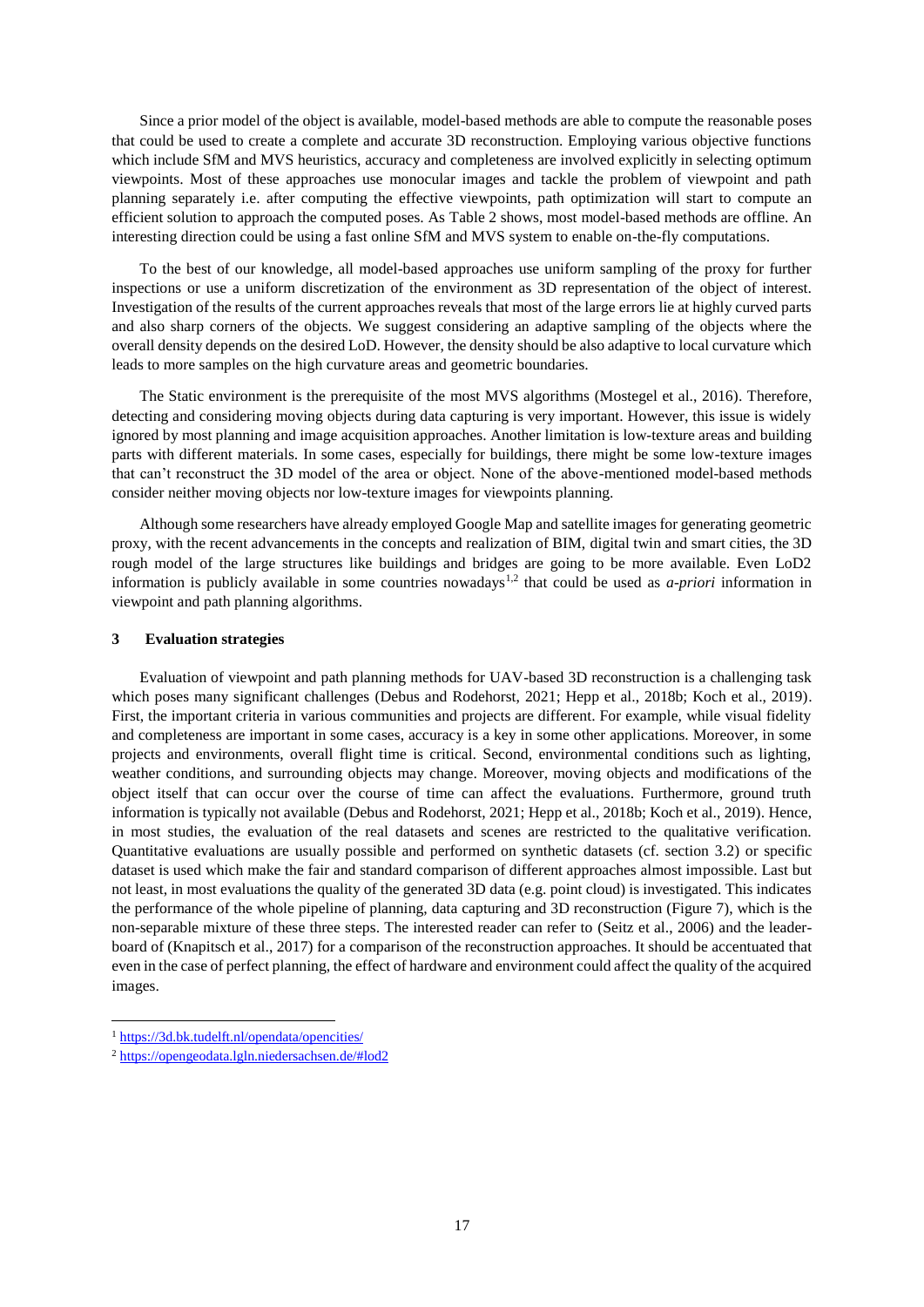

Figure 7: General pipeline of planning, data capturing and 3D reconstruction

<span id="page-17-0"></span>Therefore, in this section we first mention the quality measures for the whole pipeline and then investigate measures that indicate the quality of viewpoint and path planning separately.

#### *3.1 Evaluation of the whole pipeline:*

Denoting the ground truth as  $G$  and reconstruction result as  $R$ , we can compute the following quality measures:

- *precision* (how much of  $R$  is supported by  $G$ )
- *recall* (how much of  $G$  is correctly modeled by  $R$ )
- *F-score* (Harmonic mean of *recall* and *precision*)
- *accuracy* (how close  $R$  is to  $G$ )

Generally, both  $R$  and  $G$  could be a mesh or point cloud. However, considering  $R$  as point cloud is better (avoiding surface reconstruction and its errors) and more convenient (avoiding sampling mesh at its vertices (Seitz et al., 2006)). If  $G$  is delivered as a mesh or CAD model, it is also better to use it directly to avoid the approximations in resampling it to a point cloud. Nevertheless, if  $G$  is itself a point cloud (e.g. captured by laser scanners) we can directly use it in the point-based evaluations. Following the similar notations as in (Knapitsch et al., 2017) and (Seitz et al., 2006), the quality measures could be expressed as follows:

*Precision* (Correctness): if the distance between a reconstructed point  $r \in R$  and the ground truth is  $e_{r\to G} = \min_{g \in G} ||r - g||$ , the *precision* of the reconstruction for any cut-out distance d is defined as follows:

$$
P(d) = \frac{\sum_{r \in R} [e_{r \to G} \le d]}{|R|} \qquad (1)
$$

where  $[\cdot] \in \{0,1\}$  is the Iverson bracket and  $|\cdot|$  is the cardinality of the set and  $P(d) \in [0,1]$ . Selecting the proper value for d depends on the application and affects the results. For example, (Hepp et al., 2018b) considered  $d =$ 10 cm which may not be acceptable for some high quality reconstruction purposes.

*Recall* (Completeness): Similarly, for a ground-truth point  $g \in G$ , its distance to R is defined as  $e_{g\to R} = \min_{r \in R} ||g - r||$  and the *recall* of the reconstruction R for any cut-out distance d is  $R(d) \in [0,1]$  and is defined as: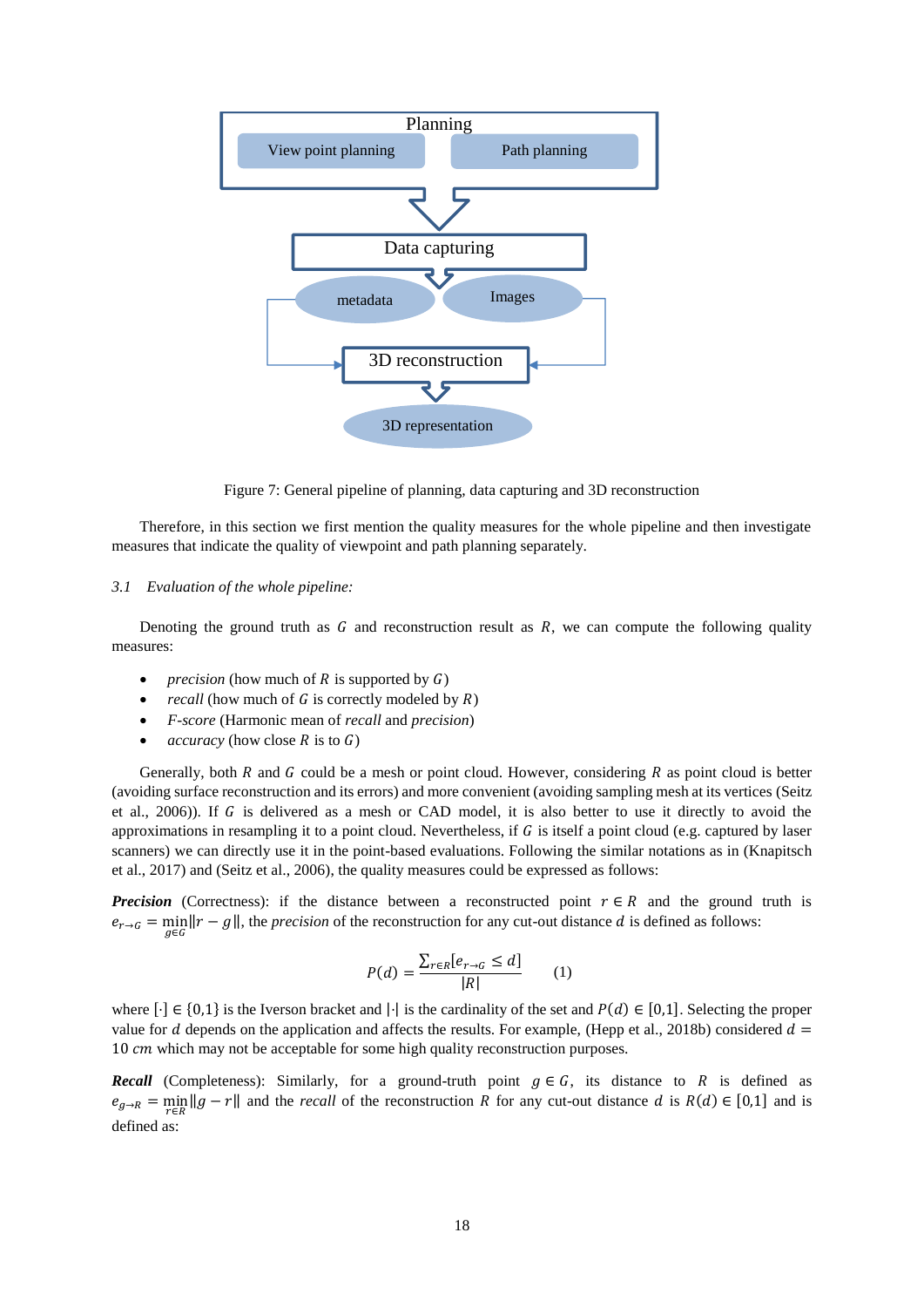$$
R(d) = \frac{\sum_{g \in G} [e_{g \to R} \le d]}{|G|} \qquad (2)
$$

*F-score*: summarizes the *precision* and *recall* in a single score as:

$$
F(d) = \frac{2P(d)R(d)}{P(d) + R(d)}\tag{3}
$$

 $F(d) \in [0,1]$  has a very important property that if either  $P(d) \to 0$  or  $R(d) \to 0$  then  $F(d) \to 0$ , which is not always valid for arithmetic mean.

*Accuracy:* Various metrics using unsigned and signed histograms of distances from R to G could be used to measure the accuracy of the reconstruction. While mean and standard deviation of distances could be used (Huang et al., 2018), the median of the distances is more robust to outliers. Another statistic which is suggested in the literature (Seitz et al., 2006) is the distance D such that  $X\%$  of the points on R are within distance D of G. Median is a special case of this measure when  $X = 50$ . In (Seitz et al., 2006)  $X = 90$  is used for computing the accuracy.

The main benefit of using signed distances compared to unsigned distances is that it gives a better sense of where and in which directions the reconstructed surface deviates from the ground truth (Maboudi et al., 2018; Seitz et al., 2006). To this end, one can visualize the distribution and inspect the trend of the signed deviations. Moreover, using unsigned distances changes the distribution of errors. In the case of normally distributed signed errors, the unsigned errors follow the folded normal distribution (Tsagris et al., 2014), whose parameters are different from the normal distribution's parameters.

To the best of our knowledge, there is no established framework for the evaluation of viewpoint planning, directly. The most common way is to report one of the metrics mentioned in the previous section as a function of the number of images for the 3D reconstruction of the object (Huang et al., 2018; Kuang et al., 2020; Peng and Isler, 2019; Smith et al., 2018). However, since these metrics are a function of both viewpoint planning quality and 3D reconstruction quality, these strategies cannot evaluate the viewpoint planning separately. The topic of establishing an evaluation pipeline and proper quality criteria is discussed in (Debus and Rodehorst, 2021). Based on the proposed pipeline, the authors evaluated some 3D UAS flight path planning algorithms. This pipeline focuses on pre-planned flight paths that have been computed based on available rough 3D models and is not transferable to planning in unseen and unknown environments that need to be explored.

Path planning quality which aims at minimizing the mission duration is also highly correlated with the number and distribution of viewpoints. Therefore, reporting mission duration as a function of measures like recall and precision (Kuang et al., 2020) depends also on view planning strategy. However, using the same viewpoints, path planning quality could be evaluated by measuring the flight path length and data capturing time. UAV battery duration and the speed at which the images can be captured are the main constraints that should be considered in path planning (Smith et al., 2018). We summarized the evaluation measures reported in the literature in [Table 3.](#page-19-1) For the sake of brevity, just model-based approaches are listed.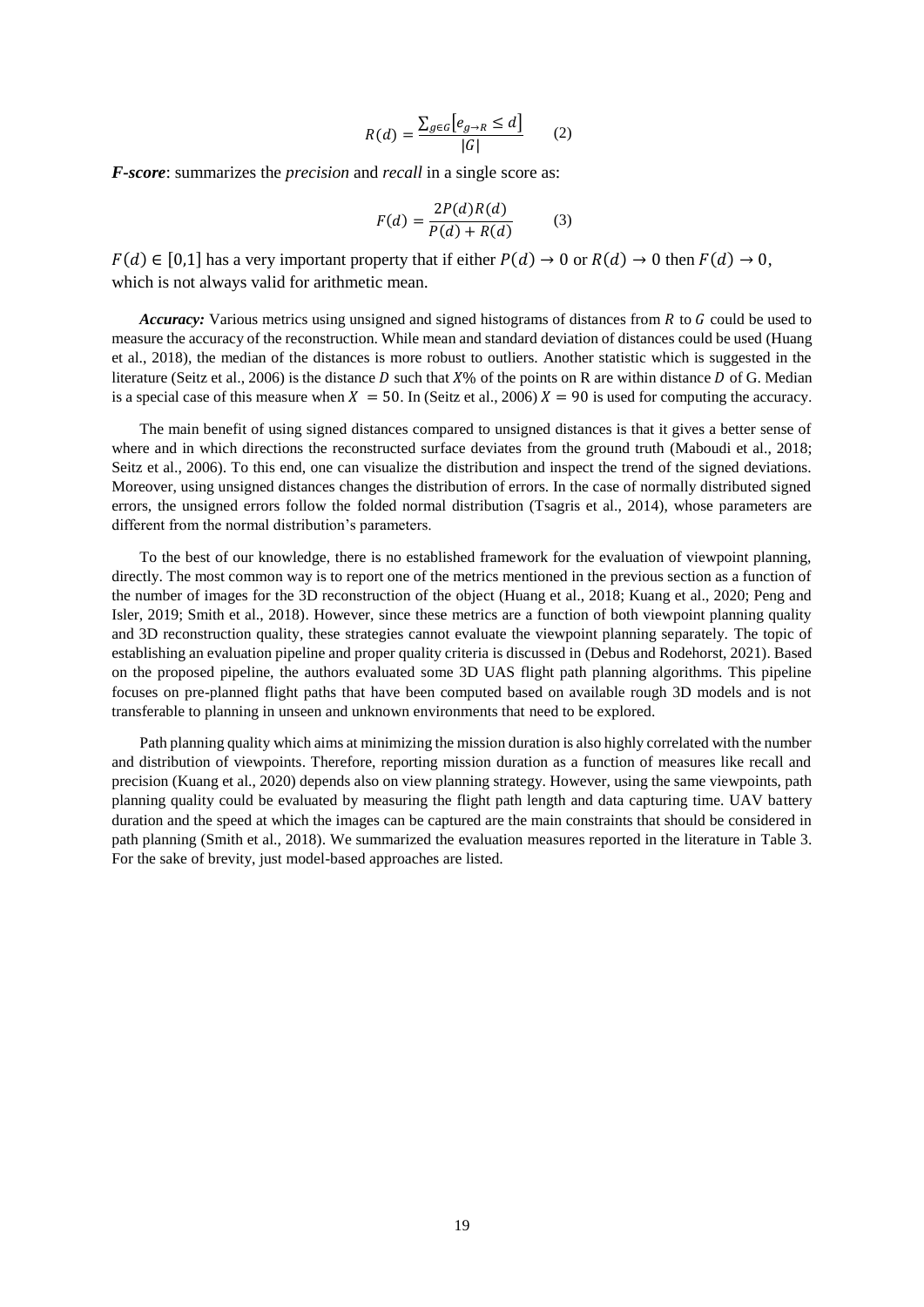<span id="page-19-1"></span>

|                        | <b>Geometric measure</b>                                                            | <b>Efficiency measure</b>                        |
|------------------------|-------------------------------------------------------------------------------------|--------------------------------------------------|
| (Hoppe et al., 2012)   | Precision: $C2M1$ (on synthetic dataset)                                            | Number of images                                 |
| (Huang et al., 2018)   | Recall: C2C <sup>2</sup><br>Accuracy: C2C (mean and RMSE)                           | Flight time, and<br>number of images             |
| (Peng and Isler, 2019) | Recall: based on depth images<br>Accuracy: Mean and standard deviation of the depth | Number of images                                 |
| (Roberts et al., 2017) | Recall: C2C<br>Accuracy: C2C                                                        | Travel budget (fixed)                            |
| (Smith et al., 2018)   | Recall: C2M (on synthetic dataset)<br>Accuracy: C2M (on synthetic dataset)          | Flight time, and<br>Flight path length           |
| (Yan et al., 2021)     | Recall: Voxel occupancy<br>Accuracy: C2M (on synthetic dataset)                     | Flight time, and<br>Flight path length           |
| (Kuang et al., 2020)   | Recall: C2M (on synthetic dataset)<br>Accuracy: C2M (RMSE)                          | Flight time, and<br>Number of images             |
| (Hepp et al., 2018b)   | Precision: C2C<br>Recall: C2C                                                       | Flight path length and<br>Number of images       |
| (Zhou et al., 2020a)   | Recall: C2M<br>Accuracy: C2M                                                        | Flight time, path length<br>and Number of images |
| (Koch et al., 2019)    | Precision: C2C<br>Recall: C2C                                                       | Flight path length and<br>Number of images       |
| (Sharma et al., 2019)  | Accuracy: Hausdorff distance (mean and RMS)                                         | Flight time                                      |

Table *3*: Evaluation measures reported in the model-based studies

There are also some attempts to combine different quality metrics to provide a unified score for both viewpoint and path planning steps to make different approaches comparable. In (Debus and Rodehorst, 2021) an evaluation pipeline is introduced which employs a normalized score for weighted combination of viewpoint and path planning quality as:

<span id="page-19-2"></span>
$$
\hat{S} = \Psi \frac{A}{L \cdot d^2} \tag{4}
$$

where  $\Psi$  is the quality factor of the flight path, L is the cost of the flight path length, A is the surface area of the 3D model, and  $d$  is the distance between camera and object. However, there is no optimal value for this normalized score and it could be used just for a relative comparison of the planning approaches. Moreover, some hyper-parameters should be added to equation [\(4\)](#page-19-2) to tune the importance of viewpoint and path planning quality measures for different applications.

# <span id="page-19-0"></span>*3.2 Outdoor 3D reconstruction benchmarks*

Preparation of reliable ground truth for the whole scene is not a straight-forward task. Usually, more than one sensor should be utilized (Bouziani et al., 2021) to capture the entire object with the accuracy of at least one level of magnitude better than the data under investigation. Therefore, many researchers perform the qualitative evaluation on real datasets, while quantitative evaluation is performed on synthetic datasets (Hepp et al., 2018b; Yan et al., 2021).

**.** 

<sup>&</sup>lt;sup>1</sup> Cloud to Mesh

<sup>2</sup> Cloud to Cloud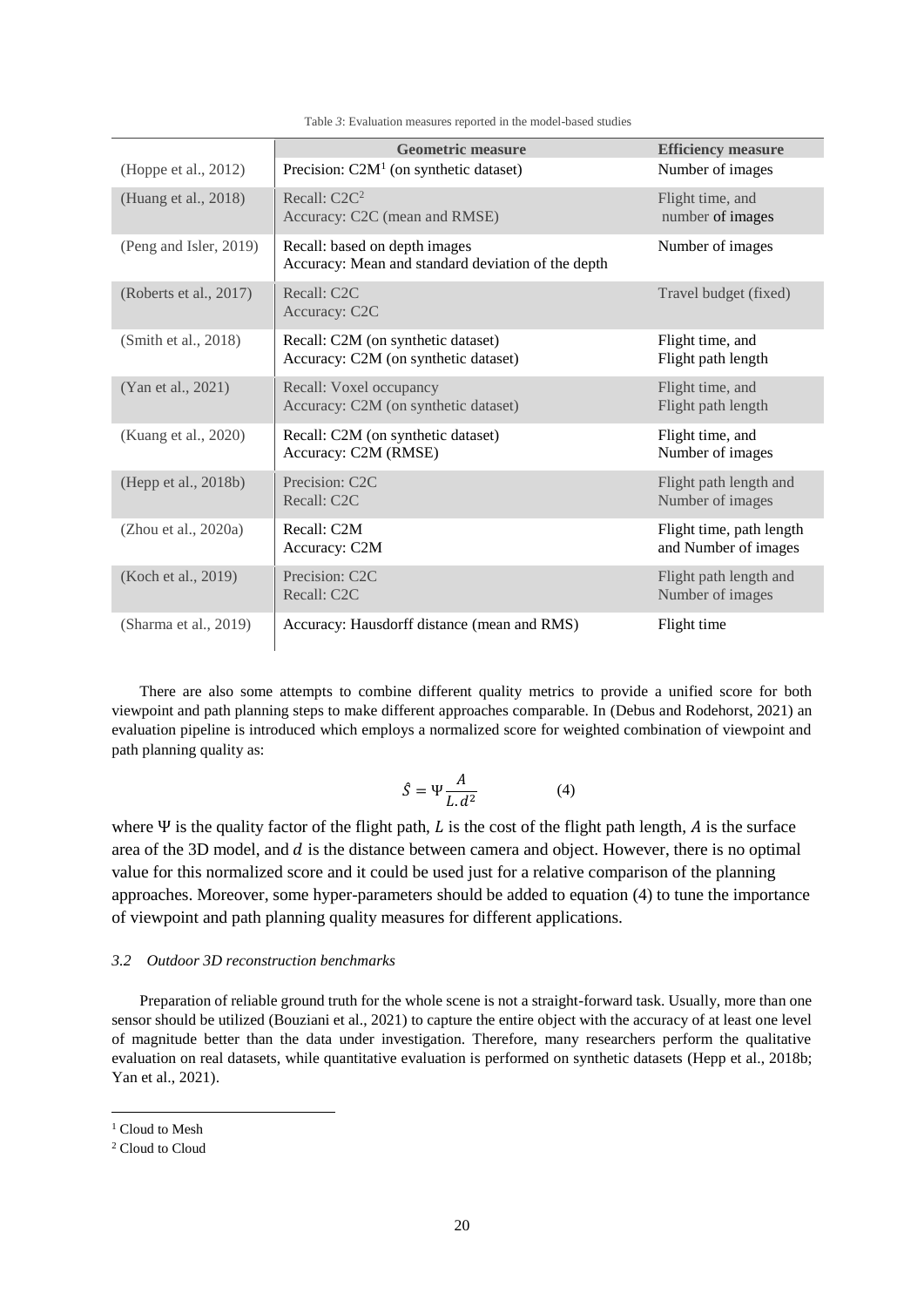Unreal Engine  $(UE<sup>1</sup>)$  is a game development engine that produces photorealistic scenes. UE is by far the most common simulation environment which is used in many researches in viewpoint and path planning field (Hepp et al., 2018b; Kuang et al., 2020; Peng and Isler, 2018; Roberts et al., 2017). An open-source Python library called UnrealCV (Qiu et al., 2017) could also be used to set the camera parameters and control a virtual camera in the simulated environments (Peng and Isler, 2019; Roberts et al., 2017). Since there is full control over the camera parameters, objects (like buildings) and also lighting and texture it is possible to create many different scenes and reconfigure their attributes that is a very useful tool for evaluation purposes. Smith et al. (2018) created a benchmark which consists of 34 uniquely different buildings in five large urban scenes and packaged them within a release project of UE, which is publicly accessible via their project website<sup>2</sup>. The authors developed a new synthetic benchmark dataset and simulation environment for UAV path planning problem in urban environments making it possible to quantitatively evaluate other viewpoints and path planning algorithms. A small part of one of synthetic samples from this benchmark is illustrated in [Figure 8a](#page-20-0). Microsoft AirSim (Shah et al., 2017), an open-source UAV simulator built on Unreal Engine, is also employed in the literature to simulate the flight process and plan the UAV flight path (Arce Munoz, 2020; Kuang et al., 2020).

Unity game engine<sup>3</sup> is another environment that is employed in (Sharma et al., 2019) to create a 3D scene (see [Figure 8b](#page-20-0)). Scripting capabilities of the game engine provides the possibility to capture the images using a virtual camera. An experimental Unity release of AirSim is also announced<sup>4</sup>. In some studies like (Koch et al., 2019) the authors generated their synthetic dataset (see [Figure 8c](#page-20-0).) using other environments e.g. open-source computer graphics software Blender (Blender\_Online\_Community, 2018) which is a well-known 3D modeling and rendering package. 3D architecture models from the 3D Ware-house of SketchUp<sup>5</sup> are also used (Huang et al., 2018). The authors used the Gazebo robot simulator<sup>6</sup> for simulation and controlling the platform.



Figure 8: Three examples of synthetic environments: a) Part of one of the synthetic samples from (Smith et al., 2018) left part of the scene is shown after texturing, while the right side is shown before texturing. b) A series of building in Unity engine<sup>7</sup> . c) synthetic dataset created in (Koch et al., 2019) using Blender.

<span id="page-20-0"></span>Terragen<sup>8,</sup> a scenery generator program, is another environment employed in the literature (Liu et al., 2019; Martin et al., 2015). Recently, the concept of an autonomous environment generator for UAV-based simulation based on machine learning algorithms is introduced in (Nakama et al., 2021). Based on satellite images, this approach introduced the concept of procedurally generating, scaling, and placing 3D models to create a realistic environment. The interested reader can refer to (Hentati et al., 2018; Nakama et al., 2021) for more details on simulation environments.

**.** 

<sup>1</sup> <https://www.unrealengine.com/en-US/>

<sup>2</sup> <https://vccimaging.org/Publications/Smith2018UAVPathPlanning/>

<sup>3</sup> <https://unity.com/>

<sup>4</sup> <https://microsoft.github.io/AirSim/>

<sup>5</sup> <https://3dwarehouse.sketchup.com/>

<sup>6</sup> [http://gazebosim.org](http://gazebosim.org/)

<sup>7</sup> <https://unityassetsfreedom.club/download/town-constructor-pack/>

<sup>8</sup> <https://planetside.co.uk/>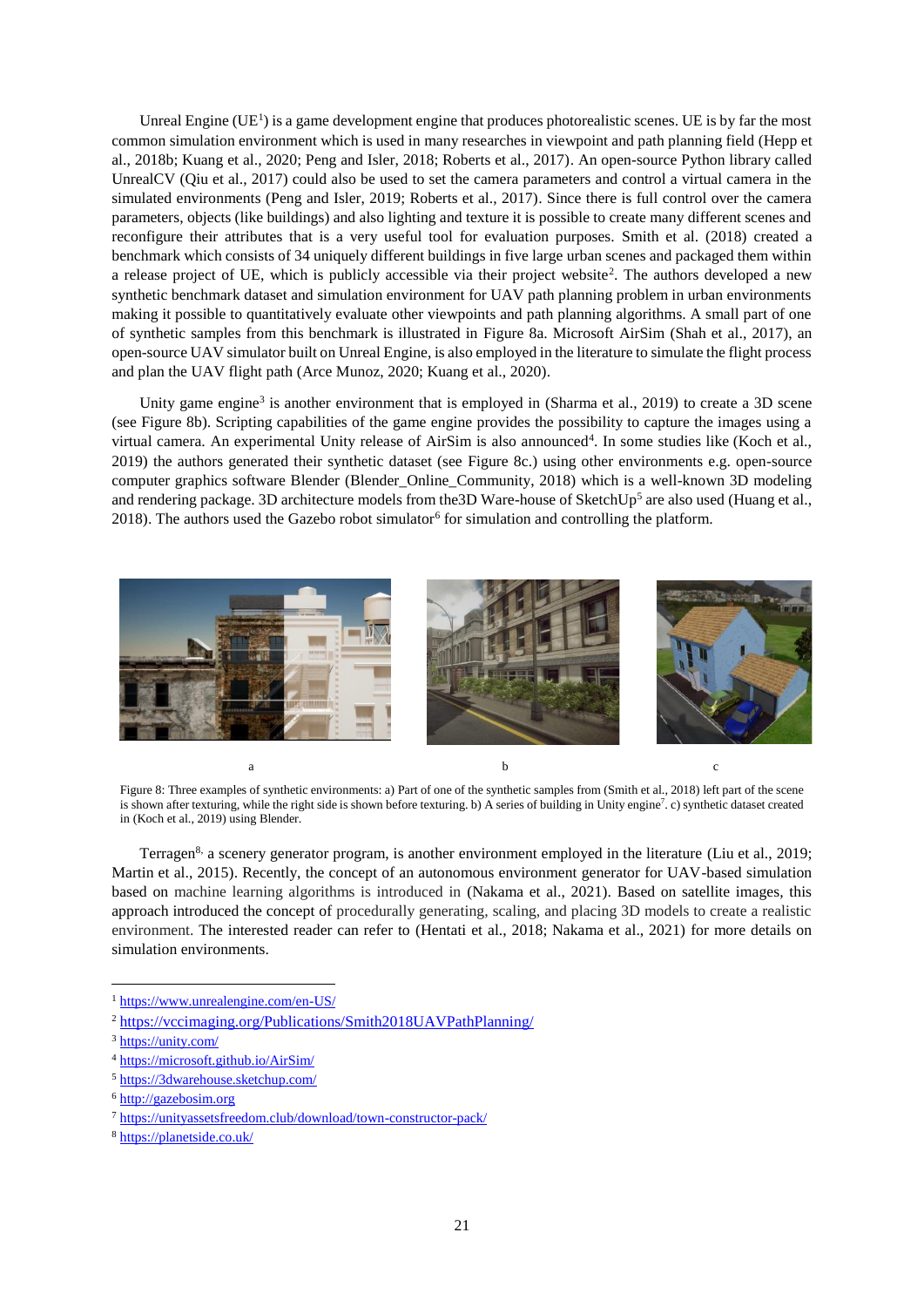## **4 Discussion and future trends**

Although much work and progress are observable in the field of viewpoint and path planning, existing algorithms are far from the last word on this topic, and there is plenty of exciting work left to do. In this section, we discuss the current challenges in viewpoint and path planning approaches which show the direction for future research on this topic.

Most of the model-free approaches rely on NBV and rapidly traverse along the direction that decreases the model uncertainty without using any prior information about the scene and object. Although this is very efficient for fast exploration of the objects, their local search strategy within a non-linear objective function *may get stuck in local minima*. It cannot guarantee a complete coverage of the object, especially its details. Furthermore, most model-free methods use stereo cameras or depth cameras to capture data for 3D reconstruction. It means the platform should get close enough to the object. Although it is feasible for indoor applications and small objects, it could be very time-consuming or even impossible for large-scale 3D reconstruction purposes. On the other hand, having *a-priori* knowledge of the general geometry enables the explore-and-exploit methods to optimize the coverage and accuracy of the results globally leading to high-quality results and smoother trajectories. However, most of the existing explore-and-exploit approaches are off-line and do not update the computed poses based on the online feedback from the data capturing unit. Therefore, considering the current computational power of on-board processing units, refining the global design of the poses and updating them locally based on the feedback from the acquired images could be a very interesting direction for future research. Nowadays, this idea could also be more realistic with the availability of very fast data transfer technologies like 5G and the popularity of cloud-based processing. This also could close the gap between two flight missions (exploration and exploitation) which requires two visits from the site, which is not always possible in practice.

Like almost all other projects in engineering, one interesting direction could be *as-planned vs. as-is*  investigation. Even in the case of a perfect planning, many other issues could affect the final outcome. Hardware limitations, meteorological conditions, objects complexities, and sensor-object relative conditions are the main factors that can greatly increase the uncertainty of the motion and state of the MAV or the quality of the final product. GNSS hardware and setup is an example in this regard which affects the data capturing quality. Although GNSS provides valuable information for UAV-based data capturing and processing, when the platforms fly at a low distance to the object of interest or under the structures like bridges, the GNSS signal can be strongly disturbed. Therefore, integrating visual SLAM and GNSS-based navigation and data capturing could be an interesting topic to have the best of both worlds. Drift on the gimbal and the magnetometer compass affects capturing the data with the already planned angles. Furthermore, due to safety issues e.g., minimum controllable flight height, some lower parts of the structures cannot be well captured and reconstructed (Kuang et al., 2020). To the best of our knowledge, most of the current approaches are designed for ideal conditions and neglect the effect of wind and other meteorological conditions. For example, wind affects the platform's ability to reach the planned viewpoints. Some studies (Kim and Eustice, 2015; Papachristos et al., 2019b) addressed the problems occurring by fast motion of the platform by considering the localization uncertainty of SLAM for view planning. They integrated exploration or coverage planning with an active SLAM approach, which aims to minimize the localization uncertainty of SLAM. They produced navigation paths tracking many SLAM features to reduce localization uncertainty. However, although their methods improved the localization accuracy, MAVs are still unable to navigate quickly because the generated paths do not satisfy MAV's dynamic properties. The integration of the active SLAM approaches (Kim and Eustice, 2015; Papachristos et al., 2019b) and the fast motion generation methods (Cieslewski et al., 2017; Dharmadhikari et al., 2020) could be another direction for future work. Since battery limitation (flight time) is a challenge for almost all systems, multi-agent systems like (He et al., 2021) seem to be very effective for large-scale 3D reconstruction purposes. However, current challenges like efficient and reliable tasks distribution between the agent are still challenging.

Besides all deviations caused by hardware imperfection and environmental conditions, the *appearance of the objects with different materials* can also affect the quality of 3D reconstruction. Shadow and illumination are also very important factors that can hinder reaching a high-fidelity 3D model. Reflective or low-texture surfaces like glass should also be considered. Moreover, since the texture is related to scale, it can pose another constraint on viewpoint planning which affects the acceptable distance between the sensor and low-texture parts of the objects. Hence, deviation of as-is poses of the captured images from as-planned ones necessitates an iterative closed-loop and online feedback between data capturing and planning modules that could be another direction for future research.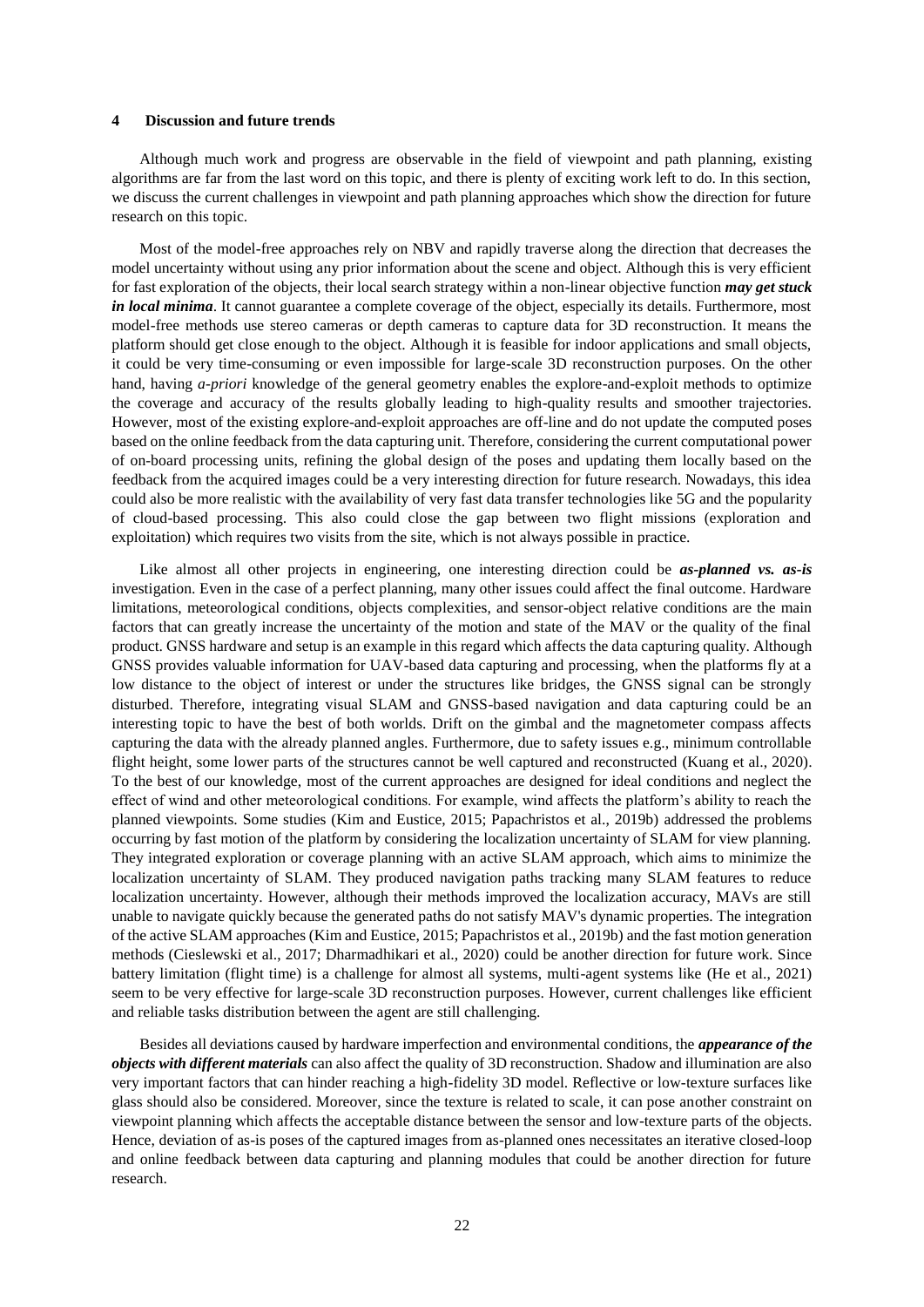Since the perception of the surrounding environment is a key for collision-free UAV flight, commercial UAVs are equipped with some algorithms/sensors to perform a safe flight. However, when *dealing with dynamic scenes* (which is the case in many real scenarios), other considerations like moving objects detection also comes into play and should be considered in data capturing. Recently, (Tullu et al., 2021) employed a YoLO object detector (Redmon and Farhadi, 2018) to find obstacles and pedestrians in UAV's navigation environment. This would also be important to avoid any occlusion caused by moving objects between the sensor and the object of interest.

While some algorithms prioritize reconstruction quality, others emphasize the flight time (equivalently trajectory length or the number of images). Future research could also concentrate on finding reasonable and flexible solutions that can switch between these two possibilities or even add some hyperparameters for *tuning the importance of 3D reconstruction quality and the trajectory length* in order to fulfill the requirements of different applications.

*AI and Machine learning-based approaches:* Some studies recently applied machine learning techniques for viewpoint and path planning. Hepp et al. (2018a) proposed an NBV planning method where the viewpoint's utility is computed from a 3D convolutional neural network (CNN). The method used a multi-scale voxel representation of a partially explored scene as an input of the CNN. It trains utility scores of viewpoints from an oracle with access to ground truth information. Peralta et al. (Peralta et al., 2020) also proposed a learning-based NBV planning method for scanning houses. They provide a dataset of 3D house models for training NBV policies. The Authors trained a deep Q-network (Lillicrap et al., 2016) and deep deterministic policy gradient (Lillicrap et al., 2016) based on the house dataset. Zeng et al. (2020) proposed a deep-learning network for NBV planning, which directly uses raw point cloud data instead of a volumetric model. The network extracts the feature of partially reconstructed point cloud and predicts the information gain of viewpoints from the extracted feature. This network can estimate an information gain more efficiently than the conventional ray-casting approaches. An exploration planning method based on deep reinforcement learning is proposed in (Zhu et al., 2018). This method trains topological information of an office-like environment, which provides a guide to efficiently compute the visiting sequence for unexplored regions. Martin et al. (2016) proposed using genetic algorithms to optimize viewpoint planning for accurate 3D reconstruction using small UAVs. The coverage and accuracy of the generated model are formulated in the objective function of the Genetic algorithms. The objective function is defined based on the number of visible terrain points in the images of a solution set and the need to capture terrain points from multiple angles. The evaluation results show the improvement in the completeness and standard deviations of case studies in comparison with the basic grid survey. A hierarchical framework for path generation, coverage path planning, and dynamic obstacle avoidance is presented in (Lei et al., 2022). Satellite images and maps of farms were used via a deep learning method for path planning. A faster R-CNN network (Ren et al., 2017) localizes and identifies objects and obstacles of humans and vehicles. Xie et al. (2021) proposed a deep reinforcement learning approach for path planning in a dynamic environment. They formulated this issue as a Partially Observable Markov Decision Process and solved it by utilizing the local information and relative distance without global information. Historical state-action sequences and multi-sensors are used by the proposed method to achieve more reasonable decision-making. Although there is a rich body of literature on AI-based path and coverage planning (Aggarwal and Kumar, 2020; Kaba et al., 2017; Pehlivanoglu and Pehlivanoglu, 2021; Sonmez et al., 2015; Zhang et al., 2021; Zhao et al., 2018; Zhou et al., 2021), viewpoint planning for 3D reconstruction based on AI and machine/deep learning approaches are still in its infancy and there is a large room to deepen the insight into this topic.

## **Acknowledgments**

This research is funded by the German Research Foundation (DFG) – TRR 277/1 2020 - Project number 414265976. M.Maboudi and M. Gerke would like to thank the DFG for the support within the SFB/Transregio 277- Additive manufacturing in construction. (Subproject C06).

# **References**

Acharya, B.S., Bhandari, M., Bandini, F., Pizarro, A., Perks, M., Joshi, D.R., Wang, S., Dogwiler, T., Ray, R.L., Kharel, G., Sharma, S., 2021. Unmanned Aerial Vehicles in Hydrology and Water Management: Applications, Challenges, and Perspectives. Water Resour. Res. 57, e2021WR029925. https://doi.org/10.1029/2021WR029925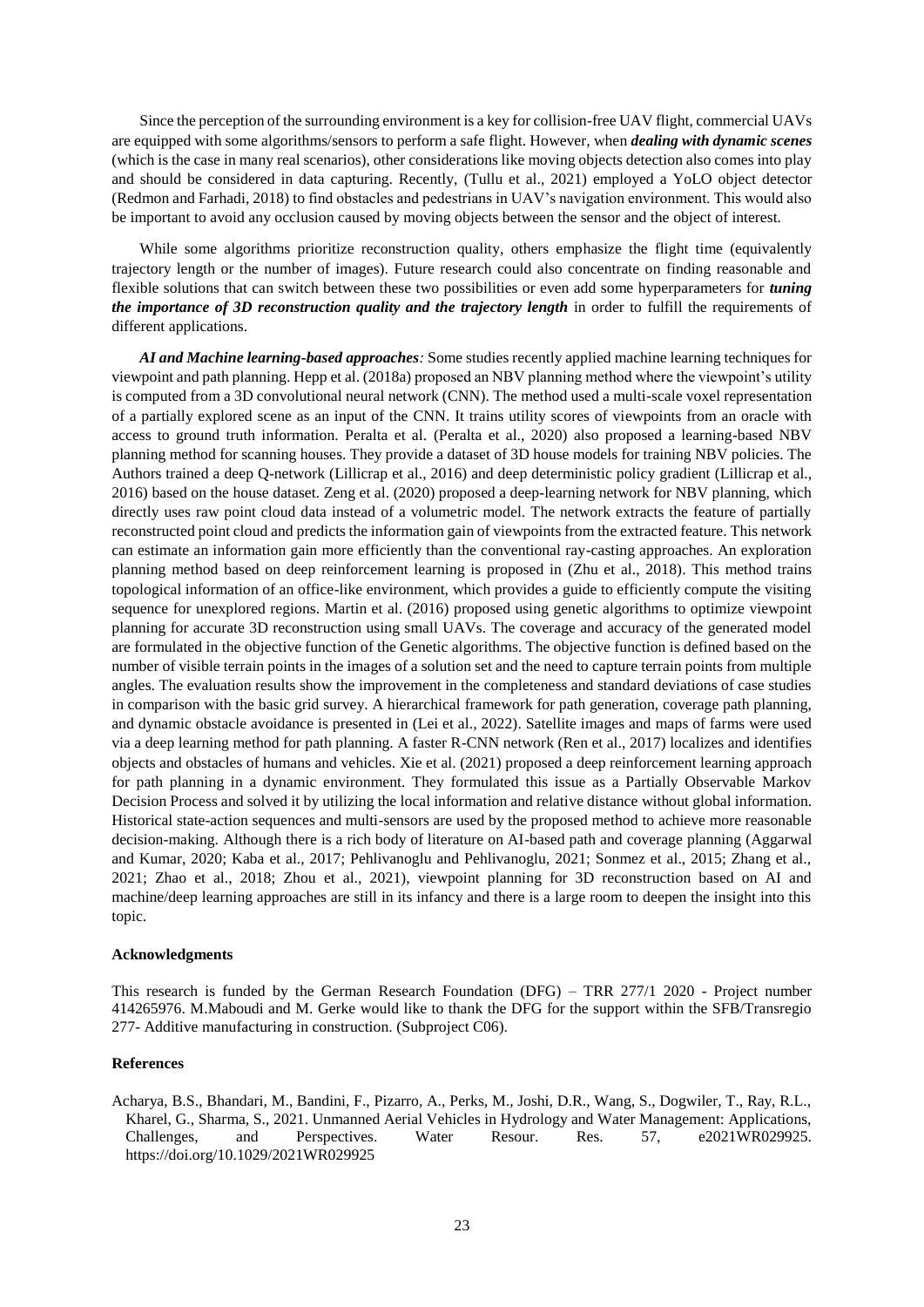- Aggarwal, S., Kumar, N., 2020. Path planning techniques for unmanned aerial vehicles: A review, solutions, and challenges. Comput. Commun. 149, 270–299. https://doi.org/10.1016/J.COMCOM.2019.10.014
- Agisoft, 2022. Agisoft: Mission planning for complex structures [WWW Document]. URL https://agisoft.freshdesk.com/support/solutions/articles/31000157953-mission-planning-for-complexstructures (accessed 2.20.22).
- Ahmadabadian, A.H., Robson, S., Boehm, J., Shortis, M., 2014. Stereo-imaging network design for precise and dense 3d reconstruction. Photogramm. Rec. 29, 317–336. https://doi.org/10.1111/phor.12076
- Almadhoun, R., Taha, T., Seneviratne, L., Dias, J., Cai, G., 2016. A survey on inspecting structures using robotic systems: Int. J. Adv. Robot. Syst. 13, 1–18. https://doi.org/10.1177/1729881416663664
- Almadhoun, R., Taha, T., Seneviratne, L., Zweiri, Y., 2019. A survey on multi-robot coverage path planning for model reconstruction and mapping. SN Appl. Sci. 2019 18 1, 1–24. https://doi.org/10.1007/S42452-019-0872- Y
- Aloimonos, J., Weiss, I., Bandyopadhyay, A., 1988. Active vision. Int. J. Comput. Vis. 1987 14 1, 333–356. https://doi.org/10.1007/BF00133571
- Alsadik, B., Remondino, F., 2020. Flight Planning for LiDAR-Based UAS Mapping Applications. ISPRS Int. J. Geo-Information 2020, Vol. 9, Page 378 9, 378. https://doi.org/10.3390/IJGI9060378
- Arce Munoz, S., 2020. Optimized 3D Reconstruction for Infrastructure Inspection with Automated Structure from Motion and Machine Learning Methods Learning Methods. Brigham Young University.
- Basiri, A., Mariani, V., Silano, G., Aatif, M., Iannelli, L., Glielmo, L., 2022. A survey on the application of pathplanning algorithms for multi-rotor UAVs in precision agriculture. J. Navig. 1–20. https://doi.org/10.1017/S0373463321000825
- Batinovic, A., Ivanovic, A., Petrovic, T., Bogdan, S., 2022. A Shadowcasting-Based Next-Best-View Planner for Autonomous 3D Exploration. IEEE Robot. Autom. Lett. 7, 2969–2976. https://doi.org/10.1109/LRA.2022.3146586
- Batinovic, A., Petrovic, T., Ivanovic, A., Petric, F., Bogdan, S., 2021. A Multi-Resolution Frontier-Based Planner for Autonomous 3D Exploration. IEEE Robot. Autom. Lett. 6. https://doi.org/10.1109/LRA.2021.3068923
- Bircher, A., Alexis, K., Burri, M., Oettershagen, P., Omari, S., Mantel, T., Siegwart, R., 2015. Structural inspection path planning via iterative viewpoint resampling with application to aerial robotics, in: International Conference on Robotics and Automation. IEEE, pp. 6423–6430. https://doi.org/10.1109/ICRA.2015.7140101
- Bircher, A., Kamel, M., Alexis, K., Oleynikova, H., Siegwart, R., 2018. Receding horizon path planning for 3D exploration and surface inspection. Auton. Robots 42. https://doi.org/10.1007/s10514-016-9610-0
- Bircher, A., Kamel, M., Alexis, K., Oleynikova, H., Siegwart, R., 2016. Receding horizon next-best-view planner for 3D exploration, in: Proceedings - IEEE International Conference on Robotics and Automation. https://doi.org/10.1109/ICRA.2016.7487281
- Blender\_Online\_Community, 2018. Blender a 3D modelling and rendering package. Stichting Blender Foundation, Amsterdam.
- Bogaerts, B., Sels, S., Vanlanduit, S., Penne, R., 2019. Near-Optimal Path Planning for Complex Robotic Inspection Tasks 1–16.
- Bolourian, N., Hammad, A., 2020. LiDAR-equipped UAV path planning considering potential locations of defects for bridge inspection. Autom. Constr. 117, 103250. https://doi.org/10.1016/J.AUTCON.2020.103250
- Bouziani, M., Chaaba, H., Ettarid, M., 2021. Evaluation of 3D Building Model using Terrestrial Laser Scanning and Drone Photogrammetry. Int. Arch. Photogramm. Remote Sens. Spat. Inf. Sci. - ISPRS Arch. 46, 39–42. https://doi.org/10.5194/ISPRS-ARCHIVES-XLVI-4-W4-2021-39-2021
- Bucker, A., Bonatti, R., Scherer, S., 2020. Do You See What I See? Coordinating Multiple Aerial Cameras for Robot Cinematography.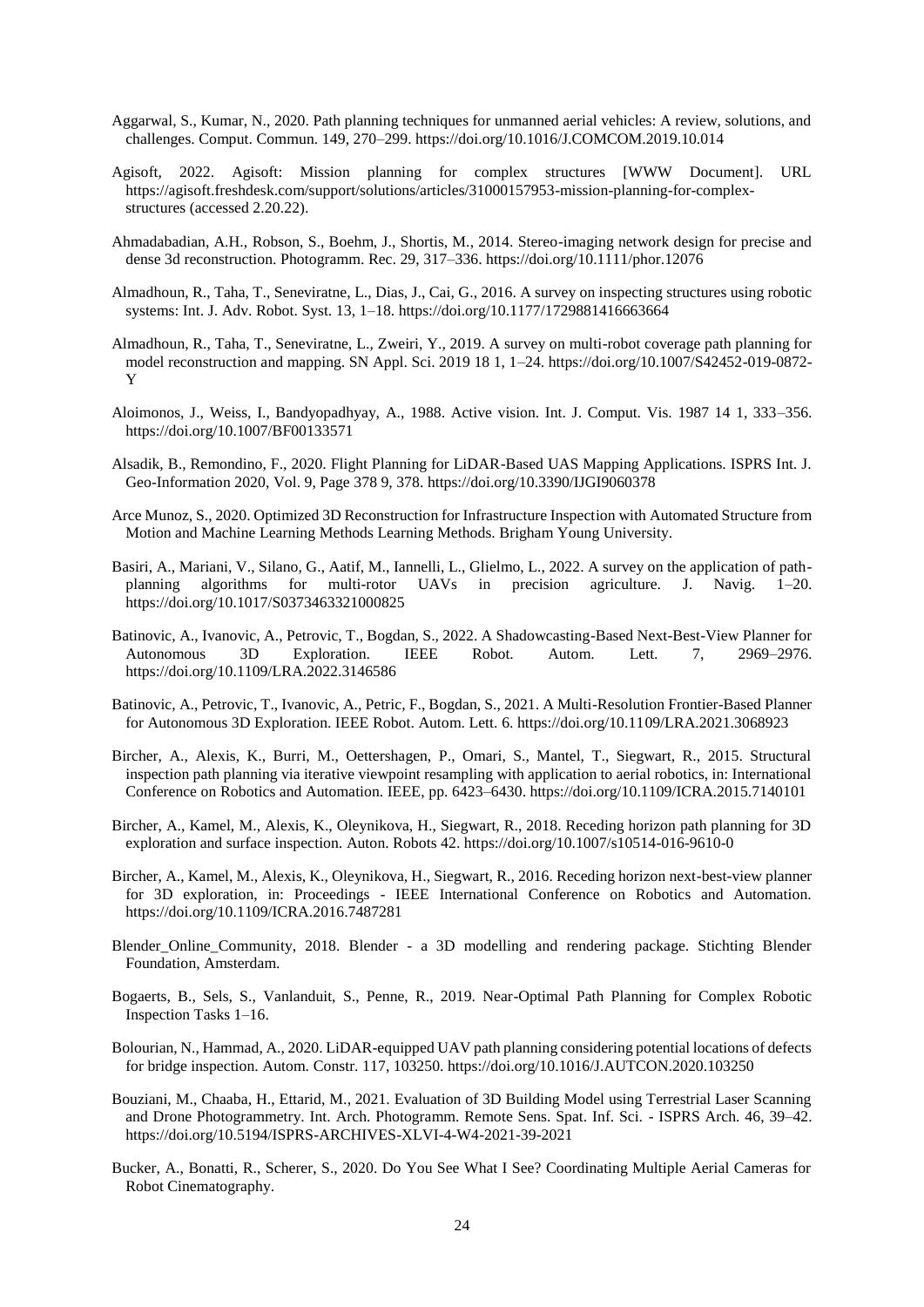- Cao, C., Zhu, H., Choset, H., Zhang, J., 2021. TARE: A Hierarchical Framework for Efficiently Exploring Complex 3D Environments. https://doi.org/10.15607/rss.2021.xvii.018
- Charrow, B., Kahn, G., Patil, S., Liu, S., Goldberg, K., Abbeel, P., Michael, N., Kumar, V., 2015a. Informationtheoretic planning with trajectory optimization for dense 3D mapping. Robot. Sci. Syst. 11. https://doi.org/10.15607/RSS.2015.XI.003
- Charrow, B., Liu, S., Kumar, V., Michael, N., 2015b. Information-theoretic mapping using Cauchy-Schwarz Quadratic Mutual Information. Proc. - IEEE Int. Conf. Robot. Autom. 2015-June, 4791–4798. https://doi.org/10.1109/ICRA.2015.7139865
- Chekuri, C., Pál, M., 2005. A recursive greedy algorithm for walks in directed graphs. Proc. Annu. IEEE Symp. Found. Comput. Sci. FOCS 2005, 245–253. https://doi.org/10.1109/SFCS.2005.9
- Chen, S., Li, Y., Kwok, N.M., 2011. Active vision in robotic systems: A survey of recent developments: Int. J. Rob. Res. 30, 1343–1377. https://doi.org/10.1177/0278364911410755
- Chen, S.Y., Li, Y.F., 2005. Vision sensor planning for 3-D model acquisition. IEEE Trans. Syst. Man, Cybern. Part B Cybern. 35. https://doi.org/10.1109/TSMCB.2005.846907
- Cieslewski, T., Kaufmann, E., Scaramuzza, D., 2017. Rapid exploration with multi-rotors: A frontier selection method for high speed flight, in: IEEE International Conference on Intelligent Robots and Systems. https://doi.org/10.1109/IROS.2017.8206030
- Connolly, C.I., 1985. The determination of next best views. Proc. IEEE Int. Conf. Robot. Autom. 432–435. https://doi.org/10.1109/ROBOT.1985.1087372
- DadrasJavan, F., Samadzadegan, F., Seyed Pourazar, S.H., Fazeli, H., 2019. UAV-based multispectral imagery for fast Citrus Greening detection. J. Plant Dis. Prot. 2019 1264 126, 307–318. https://doi.org/10.1007/S41348- 019-00234-8
- Dai, A., Papatheodorou, S., Funk, N., Tzoumanikas, D., Leutenegger, S., 2020. Fast Frontier-based Informationdriven Autonomous Exploration with an MAV, in: Proceedings - IEEE International Conference on Robotics and Automation. https://doi.org/10.1109/ICRA40945.2020.9196707
- Daudelin, J., Campbell, M., 2017. An Adaptable, Probabilistic, Next-Best View Algorithm for Reconstruction of Unknown 3-D Objects. IEEE Robot. Autom. Lett. 2. https://doi.org/10.1109/LRA.2017.2660769
- Debus, P., Rodehorst, V., 2021. Evaluation of 3D Uas Flight Path Planning Algorithms. Int. Arch. Photogramm. Remote Sens. Spat. Inf. Sci. XLIII-B1-2, 157–164. https://doi.org/10.5194/isprs-archives-xliii-b1-2021-157- 2021
- Dellaert, F., Kaess, M., 2006. Square root SAM: Simultaneous localization and mapping via square root information smoothing, in: International Journal of Robotics Research. https://doi.org/10.1177/0278364906072768
- Delmerico, J., Isler, S., Sabzevari, R., Scaramuzza, D., 2018. A comparison of volumetric information gain metrics for active 3D object reconstruction. Auton. Robots 42. https://doi.org/10.1007/s10514-017-9634-0
- Deris, A., Trigonis, I., Aravanis, A., Stathopoulou, E.K., 2017. Depth cameras on UAVs: A first approach, in: International Archives of the Photogrammetry, Remote Sensing and Spatial Information Sciences. International Society for Photogrammetry and Remote Sensing, pp. 231–236. https://doi.org/10.5194/ISPRS-ARCHIVES-XLII-2-W3-231-2017
- Dharmadhikari, M., Dang, T., Solanka, L., Loje, J., Nguyen, H., Khedekar, N., Alexis, K., 2020. Motion Primitives-based Path Planning for Fast and Agile Exploration using Aerial Robots, in: Proceedings - IEEE International Conference on Robotics and Automation. https://doi.org/10.1109/ICRA40945.2020.9196964
- Dissanayake, G., Sukkarieh, S., Nebot, E., Durrant-Whyte, H., 2001. The aiding of a low-cost strapdown inertial measurement unit using vehicle model constraints for land vehicle applications. IEEE Trans. Robot. Autom. 17. https://doi.org/10.1109/70.964672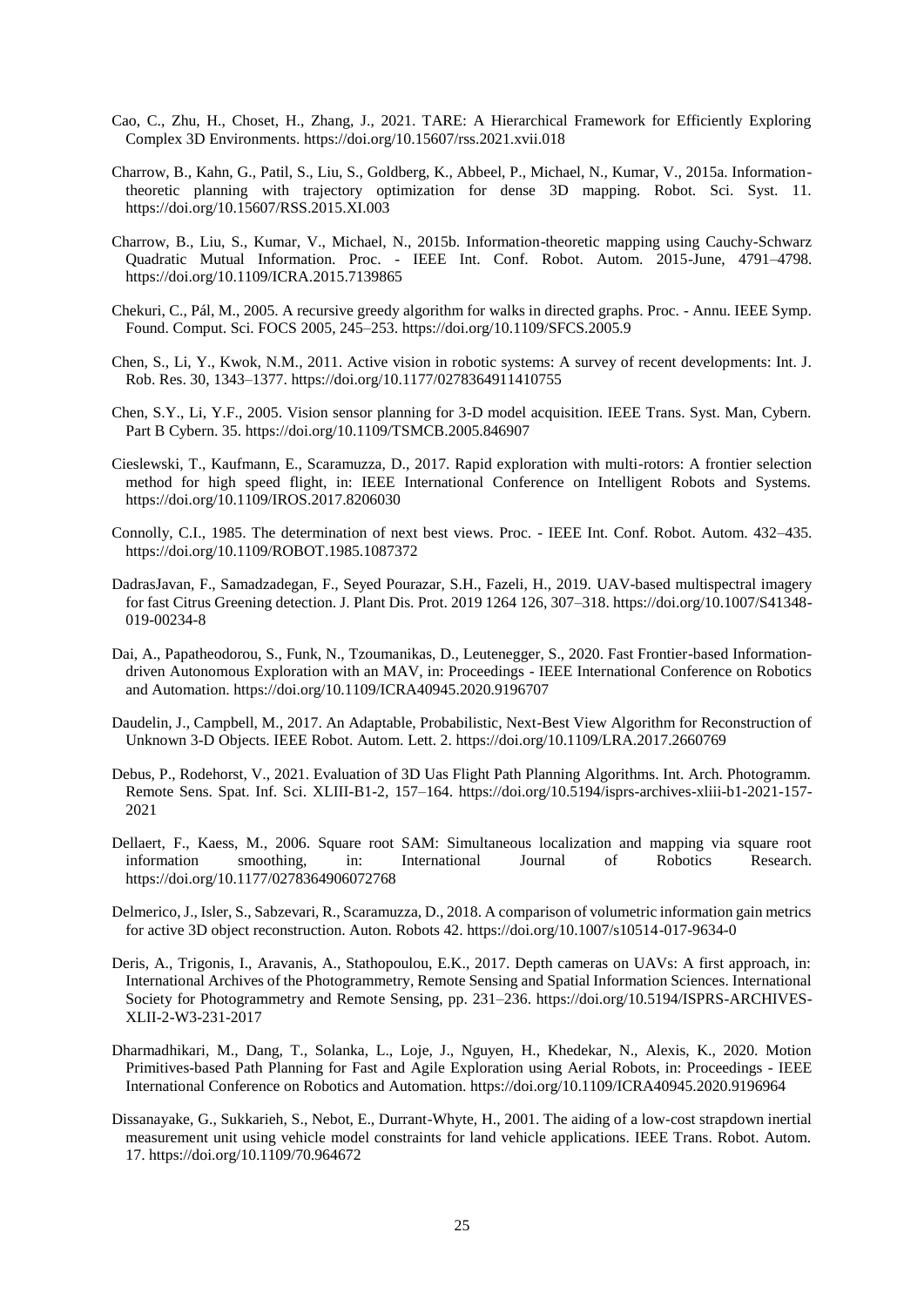- Eltner, A., Hoffmeister, D., Kaiser, A., Karrasch, P., Klingbeil, L., Stöcker, C., Rovere, A., 2022. UAVs for the Environmental Sciences; Methods and Applications.
- Eskandari, R., Mahdianpari, M., Mohammadimanesh, F., Salehi, B., Brisco, B., Homayouni, S., 2020. Metaanalysis of Unmanned Aerial Vehicle (UAV) Imagery for Agro-environmental Monitoring Using Machine Learning and Statistical Models. Remote Sens. 2020, Vol. 12, Page 3511 12, 3511. https://doi.org/10.3390/RS12213511
- Estrada, C., Neira, J., Tardós, J.D., 2005. Hierarchical SLAM: Real-time accurate mapping of large environments. IEEE Trans. Robot. 21. https://doi.org/10.1109/TRO.2005.844673
- Fang, B., Zhan, Z., 2020. A visual SLAM method based on point-line fusion in weak-matching scene: Int. J. Adv. Robot. Syst. 17. https://doi.org/10.1177/1729881420904193
- Fiz, J.I., Martín, P.M., Cuesta, R., Subías, E., Codina, D., Cartes, A., 2022. Examples and Results of Aerial Photogrammetry in Archeology with UAV: Geometric Documentation, High Resolution Multispectral Analysis, Models and 3D Printing. Drones 2022, Vol. 6, Page 59 6, 59. https://doi.org/10.3390/DRONES6030059
- Fraser, C., 1984. Network design considerations for non-topographic photogrammetry. Photogramm. Eng. Remote Sens. 50, 1115–1126.
- Galceran, E., Carreras, M., 2013. A survey on coverage path planning for robotics. Rob. Auton. Syst. 61, 1258– 1276. https://doi.org/10.1016/J.ROBOT.2013.09.004
- Golden, B.L., Levy, L., Vohra, R., 1987. The orienteering problem. Nav. Res. Logist. 34, 307–318. https://doi.org/10.1002/1520-6750(198706)
- González-Jorge, H., Martínez-Sánchez, J., Bueno, M., Arias, P., 2017. Unmanned Aerial Systems for Civil Applications: A Review. Drones 2017, Vol. 1, Page 2 1, 2. https://doi.org/10.3390/DRONES1010002
- Gu, X., Fan, Z., Zhu, S., Dai, Z., Tan, F., Tan, P., 2020. Cascade Cost Volume for High-Resolution Multi-View Stereo and Stereo Matching, in: Proceedings of the IEEE Computer Society Conference on Computer Vision and Pattern Recognition. https://doi.org/10.1109/CVPR42600.2020.00257
- Gunawan, A., Lau, H.C., Vansteenwegen, P., 2016. Orienteering Problem: A survey of recent variants, solution approaches and applications. Eur. J. Oper. Res. 255, 315–332. https://doi.org/10.1016/J.EJOR.2016.04.059
- Hardouin, G., Morbidi, F., Moras, J., Marzat, J., Mouaddib, E.M., 2020. Surface-driven Next-Best-View planning for exploration of large-scale 3D environments, in: IFAC-PapersOnLine. https://doi.org/10.1016/j.ifacol.2020.12.2376
- He, K., Gkioxari, G., Dollar, P., Girshick, R., 2017. Mask R-CNN, in: 2017 IEEE International Conference on Computer Vision (ICCV). IEEE, pp. 2980–2988. https://doi.org/10.1109/ICCV.2017.322
- He, W., Qi, X., Liu, L., 2021. A novel hybrid particle swarm optimization for multi-UAV cooperate path planning. Appl. Intell. 51, 7350–7364. https://doi.org/10.1007/S10489-020-02082-8
- Heng, L., Gotovos, A., Krause, A., Pollefeys, M., 2015. Efficient visual exploration and coverage with a micro aerial vehicle in unknown environments. Proc. - IEEE Int. Conf. Robot. Autom. 2015-June, 1071–1078. https://doi.org/10.1109/ICRA.2015.7139309
- Hentati, A.I., Krichen, L., Fourati, M., Fourati, L.C., 2018. Simulation Tools, Environments and Frameworks for UAV Systems Performance Analysis. 2018 14th Int. Wirel. Commun. Mob. Comput. Conf. IWCMC 2018 1495–1500. https://doi.org/10.1109/IWCMC.2018.8450505
- Hepp, B., 2018. Planning for Autonomous Micro-Aerial Vehicles with Applications to Filming and 3D Modeling. ETH Zürich.
- Hepp, B., Dey, D., Sinha, S.N., Kapoor, A., Joshi, N., Hilliges, O., 2018a. Learn-to-score: Efficient 3D scene exploration by predicting view utility. Lect. Notes Comput. Sci. (including Subser. Lect. Notes Artif. Intell. Lect. Notes Bioinformatics) 11219 LNCS, 455–472. https://doi.org/10.1007/978-3-030-01267-0\_27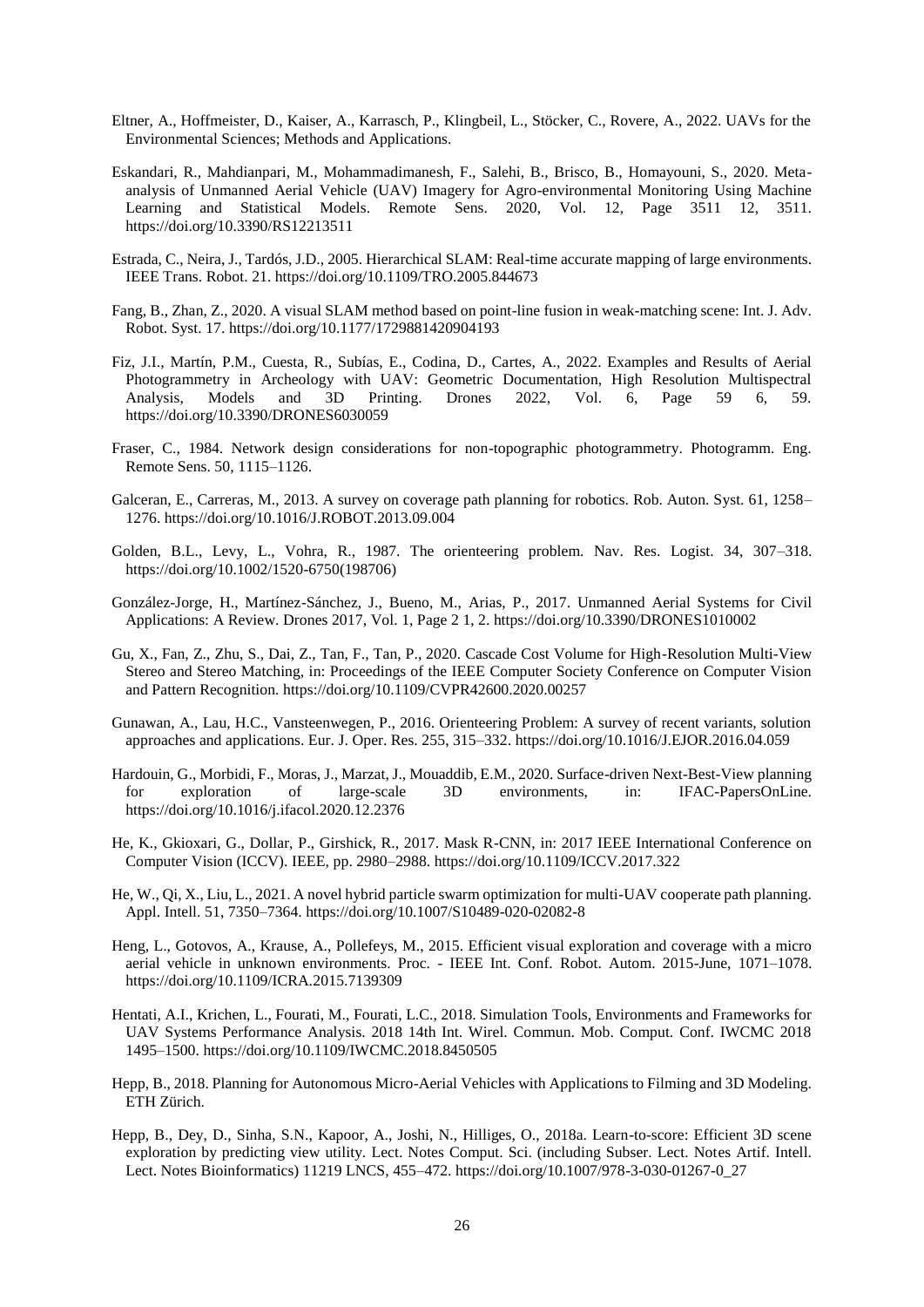- Hepp, B., Niebner, M., Hilliges, O., 2018b. Plan3D: Viewpoint and trajectory optimization for aerial multi-view stereo reconstruction. ACM Trans. Graph. 38, 1–17. https://doi.org/10.1145/3233794
- Hoppe, C., Wendel, A., Zollmann, S., Pirker, K., Irschara, A., Bischof, H., Kluckner, S., 2012. Photogrammetric Camera Network Design for Micro Aerial Vehicles Photogrammetric Camera Network Design for Micro Aerial Vehicles, in: 17th Computer Vision Winter Workshop.
- Hornung, A., Wurm, K.M., Bennewitz, M., Stachniss, C., Burgard, W., 2013. OctoMap: An efficient probabilistic 3D mapping framework based on octrees. Auton. Robots 34. https://doi.org/10.1007/s10514-012-9321-0
- Hornung, A., Zeng, B., Kobbelt, L., 2008. Image selection for improved multi-view stereo. 26th IEEE Conf. Comput. Vis. Pattern Recognition, CVPR. https://doi.org/10.1109/CVPR.2008.4587688
- Hosseininaveh, A., Remondino, F., 2021. An imaging network design for UGV-based 3D reconstruction of buildings. Remote Sens. 13, 1–28. https://doi.org/10.3390/rs13101923
- Huang, P., Lin, L., Xu, K., Huang, H., 2020. Autonomous Outdoor Scanning via Online Topological and Geometric Path Optimization. IEEE Trans. Intell. Transp. Syst. 1–14. https://doi.org/10.1109/TITS.2020.3039557
- Huang, R., Zou, D., Vaughan, R., Tan, P., 2018. Active Image-Based Modeling with a Toy Drone, in: IEEE International Conference on Robotics and Automation. Institute of Electrical and Electronics Engineers Inc., pp. 6124–6131. https://doi.org/10.1109/ICRA.2018.8460673
- Jacob-Loyola, N., Muñoz-La Rivera, F., Herrera, R.F., Atencio, E., 2021. Unmanned aerial vehicles (Uavs) for physical progress monitoring of construction. Sensors 21. https://doi.org/10.3390/S21124227
- Jing, W., Deng, D., Wu, Y., Shimada, K., 2020. Multi-UAV coverage path planning for the inspection of large and complex structures. IEEE Int. Conf. Intell. Robot. Syst. 1480–1486. https://doi.org/10.1109/IROS45743.2020.9341089
- Jing, W., Deng, D., Xiao, Z., Liu, Y., Shimada, K., 2019. Coverage Path Planning using Path Primitive Sampling and Primitive Coverage Graph for Visual Inspection. IEEE Int. Conf. Intell. Robot. Syst. 1472–1479. https://doi.org/10.1109/IROS40897.2019.8967969
- Jing, W., Polden, J., Tao, P.Y., Lin, W., Shimada, K., 2016. View planning for 3D shape reconstruction of buildings with unmanned aerial vehicles, in: 14th International Conference on Control, Automation, Robotics and Vision, ICARCV 2016. IEEE. https://doi.org/10.1109/ICARCV.2016.7838774
- Just, G.E., Pellenz, M.E., De Paula Lima, L.A., Chang, B.S., Souza, R.D., Montejo-Sánchez, S., 2020. UAV Path Optimization for Precision Agriculture Wireless Sensor Networks. Sensors 2020, Vol. 20, Page 6098 20, 6098. https://doi.org/10.3390/S20216098
- Kaba, M.D., Uzunbas, M.G., Lim, S.N., 2017. A reinforcement learning approach to the view planning problem, in: 30th IEEE Conference on Computer Vision and Pattern Recognition, CVPR 2017. pp. 5094–5102. https://doi.org/10.1109/CVPR.2017.541
- Karaman, S., Frazzoli, E., 2011. Sampling-based algorithms for optimal motion planning: http://dx.doi.org/10.1177/0278364911406761 30, 846–894. https://doi.org/10.1177/0278364911406761
- Kazhdan, M., Hoppe, H., 2013. Screened poisson surface reconstruction. ACM Trans. Graph. 32. https://doi.org/10.1145/2487228.2487237
- Kerle, N., Nex, F., Gerke, M., Duarte, D., Vetrivel, A., 2019. UAV-Based Structural Damage Mapping: A Review. ISPRS Int. J. Geo-Information 9, 14. https://doi.org/10.3390/ijgi9010014
- Kim, A., Eustice, R.M., 2015. Active visual SLAM for robotic area coverage: Theory and experiment. Int. J. Rob. Res. 34. https://doi.org/10.1177/0278364914547893
- Knapitsch, A., Park, J., Zhou, Q.-Y., Koltun, V., 2017. Tanks and Temples: Benchmarking Large-Scale Scene Reconstruction. ACM Trans. Graph. 36, 1–13. https://doi.org/10.1145/3072959.3073599
- Koch, T., 2020. Automated and Precise 3D Building Reconstruction using UAVs. TU Munich.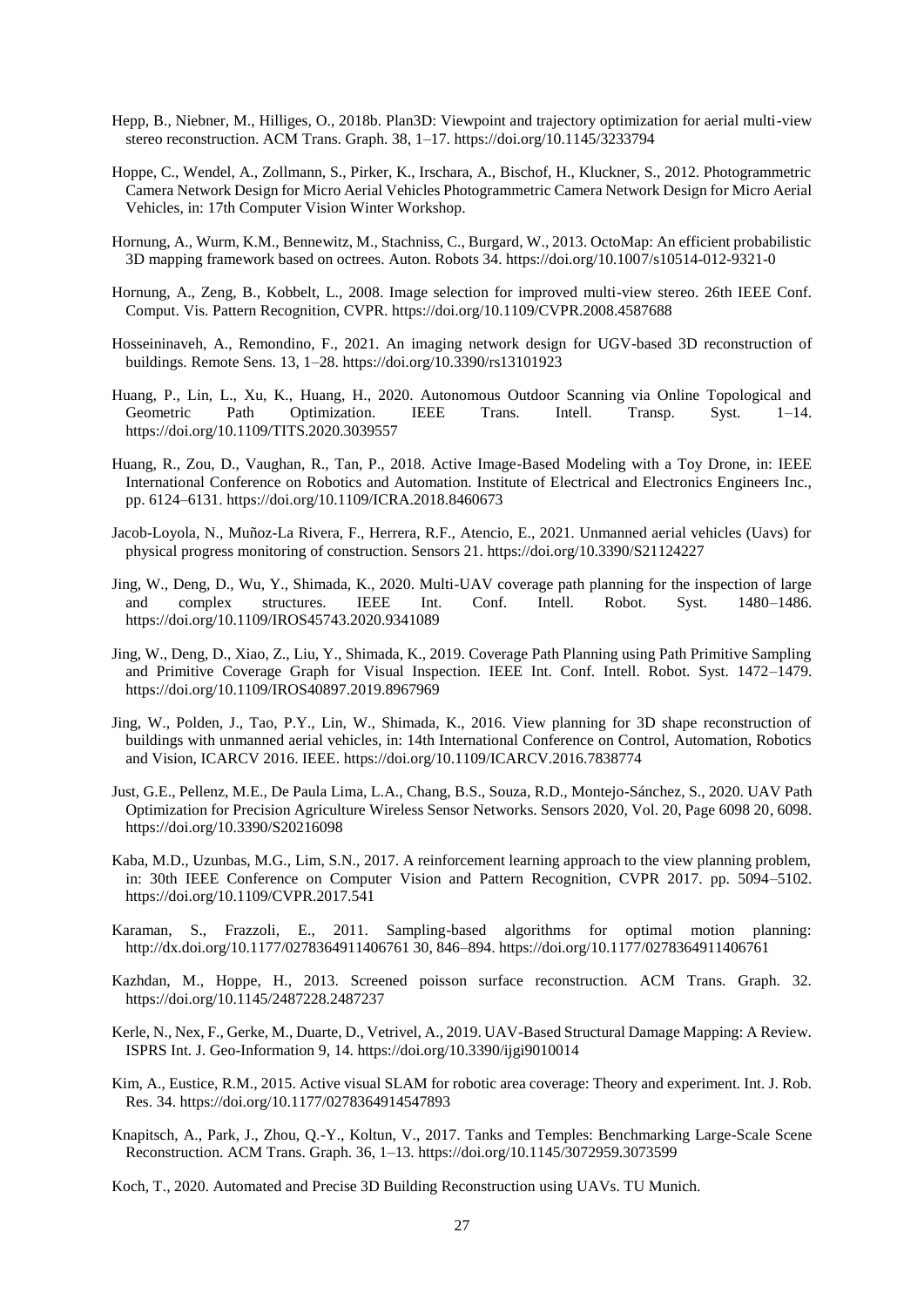- Koch, T., Körner, M., Fraundorfer, F., 2019. Automatic and Semantically-Aware 3D UAV Flight Planning for Image-Based 3D Reconstruction. Remote Sens. 11, 1550. https://doi.org/10.3390/rs11131550
- Kompis, Y., Bartolomei, L., Mascaro, R., Teixeira, L., Chli, M., 2021. Informed Sampling Exploration Path Planner for 3D Reconstruction of Large Scenes. https://doi.org/10.3929/ethz-b-000501333
- Kuang, Q., Wu, J., Pan, J., Zhou, B., 2020. Real-Time UAV Path Planning for Autonomous Urban Scene Reconstruction, in: International Conference on Robotics and Automation. IEEE, pp. 1156–1162. https://doi.org/10.1109/ICRA40945.2020.9196558
- Lee, I.D., Seo, J.H., Kim, Y.M., Choi, J., Han, S., Yoo, B., 2020. Automatic Pose Generation for Robotic 3-D Scanning of Mechanical Parts. IEEE Trans. Robot. 36, 1219–1238. https://doi.org/10.1109/TRO.2020.2980161
- Lei, T., Luo, C., Jan, G.E., Bi, Z., 2022. Deep Learning-Based Complete Coverage Path Planning With Re-Joint and Obstacle Fusion Paradigm. Front. Robot. AI 9, 1–14. https://doi.org/10.3389/frobt.2022.843816
- Leonard, J.J., Durrant-Whyte, H.F., 1991. Simultaneous map building and localization for an autonomous mobile robot, in: IROS '91:IEEE/RSJ International Workshop on Intelligent Robots and Systems. IEEE, pp. 1442– 1447. https://doi.org/10.1109/IROS.1991.174711
- Li, Y., Liu, C., 2018. Applications of multirotor drone technologies in construction management. Int. J. Constr. Manag. 19, 401–412. https://doi.org/10.1080/15623599.2018.1452101
- Lillicrap, T.P., Hunt, J.J., Pritzel, A., Heess, N., Erez, T., Tassa, Y., Silver, D., Wierstra, D., 2016. Continuous control with deep reinforcement learning, in: 4th International Conference on Learning Representations, ICLR 2016 - Conference Track Proceedings.
- Liu, C., Zhang, S., Akbar, A., 2019. Ground Feature Oriented Path Planning for Unmanned Aerial Vehicle Mapping. IEEE J. Sel. Top. Appl. Earth Obs. Remote Sens. 12, 1175–1187. https://doi.org/10.1109/JSTARS.2019.2899369
- Long, J., Shelhamer, E., Darrell, T., 2015. Fully convolutional networks for semantic segmentation. Proc. IEEE Comput. Soc. Conf. Comput. Vis. Pattern Recognit. 07-12-June-2015, 431–440. https://doi.org/10.1109/CVPR.2015.7298965
- Maboudi, M., Alamouri, A., López De Arriba, V., Bajauri, M.S., Berger, C., Gerke, M., 2021. Drone-Based Container Crane Inspection: Concept, Challenges and Preliminary Results, in: ISPRS Annals of the Photogrammetry, Remote Sensing and Spatial Information Sciences. pp. 121–128. https://doi.org/10.5194/ISPRS-ANNALS-V-1-2021-121-2021
- Maboudi, M., Bánhidi, D., Gerke, M., 2018. Investigation of Geometric Performance of an Indoor Mobile Mapping System, in: ISPRS - International Archives of the Photogrammetry, Remote Sensing and Spatial Information Sciences. pp. 637–642. https://doi.org/10.5194/isprs-archives-XLII-2-637-2018
- Maldonado, O.A.M., Hadfield, S., Pugeault, N., Bowden, R., 2016. Next-Best Stereo: Extending Next-Best View Optimisation For Collaborative Sensors, in: Proceedings of the British Machine Vision Conference (BMVC). pp. 65.1-65.12. https://doi.org/10.5244/C.30.65
- Malihi, S., Zoej, M.J.V., Hahn, M., Mokhtarzade, M., 2018. Window Detection from UAS-Derived Photogrammetric Point Cloud Employing Density-Based Filtering and Perceptual Organization. Remote Sens. 2018, Vol. 10, Page 1320 10, 1320. https://doi.org/10.3390/RS10081320
- Martin, R.A., Rojas, I., Franke, K., Hedengren, J.D., 2015. Evolutionary View Planning for Optimized UAV Terrain Modeling in a Simulated Environment. Remote Sens. 2016, Vol. 8, Page 26 8, 26. https://doi.org/10.3390/RS8010026
- Mason, S., 1997. Heuristic Reasoning Strategy for Automated Sensor Placement. Photogramm. Eng. Remote Sens. 63, 1093–1102.
- Mauro, M., Riemenschneider, H., Signoroni, A., Leonardi, R., Van Gool, L., 2014. A unified framework for content-aware view selection and planning through view importance. Proc. BMVC 2014 1–11.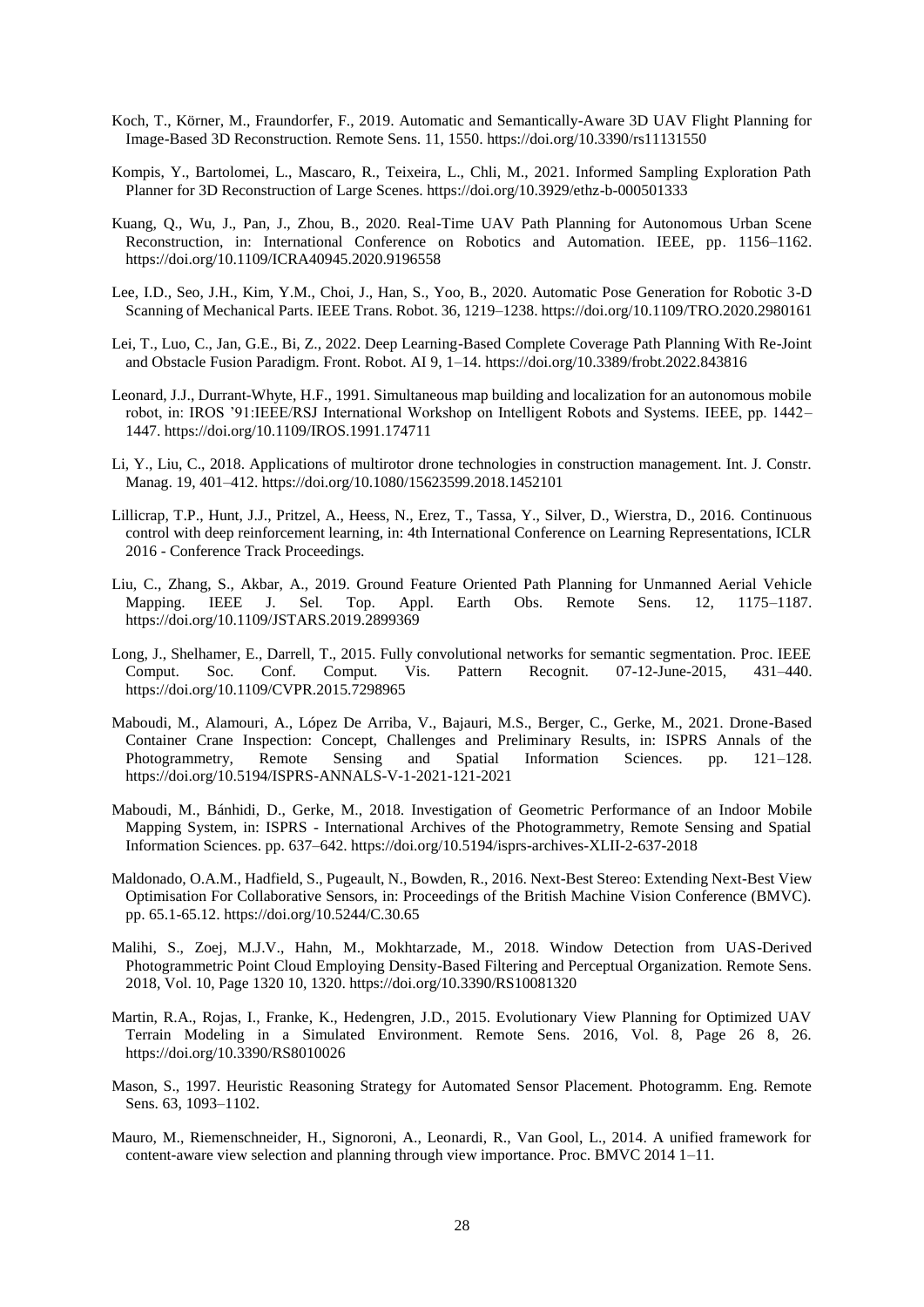- Meng, Z., Qin, H., Chen, Z., Chen, X., Sun, H., Lin, F., Ang, M.H., 2017. A two-stage optimized next-view planning framework for 3-D unknown environment exploration, and structural reconstruction. IEEE Robot. Autom. Lett. 2. https://doi.org/10.1109/LRA.2017.2655144
- Monica, R., Aleotti, J., 2018. Contour-based next-best view planning from point cloud segmentation of unknown objects. Auton. Robots 42. https://doi.org/10.1007/s10514-017-9618-0
- Montemerlo, M., Thrun, S., Koller, D., Wegbreit, B., 2002. FastSLAM: A factored solution to the simultaneous localization and mapping problem, in: Proceedings of the National Conference on Artificial Intelligence.
- Moravec, H.P., Elfes, A., 1985. High resolution maps from wide angle sonar, in: Proceedings IEEE International Conference on Robotics and Automation. https://doi.org/10.1109/ROBOT.1985.1087316
- Mostegel, C., Rumpler, M., Fraundorfer, F., Bischof, H., 2016. UAV-Based Autonomous Image Acquisition with Multi-view Stereo Quality Assurance by Confidence Prediction, in: IEEE Computer Society Conference on Computer Vision and Pattern Recognition Workshops. IEEE Computer Society, pp. 1–10. https://doi.org/10.1109/CVPRW.2016.8
- Mur-Artal, R., Montiel, J.M.M., Tardos, J.D., 2015. ORB-SLAM: A Versatile and Accurate Monocular SLAM System. IEEE Trans. Robot. 31. https://doi.org/10.1109/TRO.2015.2463671
- Nagasawa, R., Mas, E., Moya, L., Koshimura, S., 2021. Model-based analysis of multi-UAV path planning for surveying postdisaster building damage. Sci. Reports 2021 111 11, 1–14. https://doi.org/10.1038/s41598-021- 97804-4
- Nakama, J., Parada, R., Matos-Carvalho, J.P., Azevedo, F., Pedro, D., Campos, L., 2021. Autonomous Environment Generator for UAV-Based Simulation. Appl. Sci. 11, 2185. https://doi.org/10.3390/app11052185
- Newcombe, R.A., Izadi, S., Hilliges, O., Molyneaux, D., Kim, D., Davison, A.J., Kohli, P., Shotton, J., Hodges, S., Fitzgibbon, A., 2011. KinectFusion: Real-time dense surface mapping and tracking, in: 2011 10th IEEE International Symposium on Mixed and Augmented Reality, ISMAR 2011. https://doi.org/10.1109/ISMAR.2011.6092378
- Nex, F., Armenakis, C., Cramer, M., Cucci, D.A., Gerke, M., Honkavaara, E., Kukko, A., Persello, C., Skaloud, J., 2022. UAV in the advent of the twenties: Where we stand and what is next. ISPRS J. Photogramm. Remote Sens. 184, 215–242. https://doi.org/10.1016/J.ISPRSJPRS.2021.12.006
- Oleynikova, H., Taylor, Z., Fehr, M., Siegwart, R., Nieto, J., 2017. Voxblox: Incremental 3D Euclidean Signed Distance Fields for on-board MAV planning, in: IEEE International Conference on Intelligent Robots and Systems. https://doi.org/10.1109/IROS.2017.8202315
- Oßwald, S., Bennewitz, M., Burgard, W., Stachniss, C., 2016. Speeding-Up Robot Exploration by Exploiting Background Information. IEEE Robot. Autom. Lett. 1. https://doi.org/10.1109/LRA.2016.2520560
- Panda, M., Das, B., Subudhi, B., Pati, B.B., 2020. A Comprehensive Review of Path Planning Algorithms for Autonomous Underwater Vehicles. Int. J. Autom. Comput. 2019 173 17, 321–352. https://doi.org/10.1007/S11633-019-1204-9
- Papachristos, C., Kamel, M., Popović, M., Khattak, S., Bircher, A., Oleynikova, H., Dang, T., Mascarich, F., Alexis, K., Siegwart, R., 2019a. Autonomous Exploration and Inspection Path Planning for Aerial Robots Using the Robot Operating System. Stud. Comput. Intell. 778, 67–111. https://doi.org/10.1007/978-3-319-91590-6\_3
- Papachristos, C., Mascarich, F., Khattak, S., Dang, T., Alexis, K., 2019b. Localization uncertainty-aware autonomous exploration and mapping with aerial robots using receding horizon path-planning. Auton. Robots 43. https://doi.org/10.1007/s10514-019-09864-1
- Pehlivanoglu, Y.V., Pehlivanoglu, P., 2021. An enhanced genetic algorithm for path planning of autonomous UAV in target coverage problems. Appl. Soft Comput. 112, 107796. https://doi.org/https://doi.org/10.1016/j.asoc.2021.107796
- Peng, C., Isler, V., 2020. Visual coverage path planning for urban environments. IEEE Robot. Autom. Lett. 5, 5961–5968. https://doi.org/10.1109/LRA.2020.3010745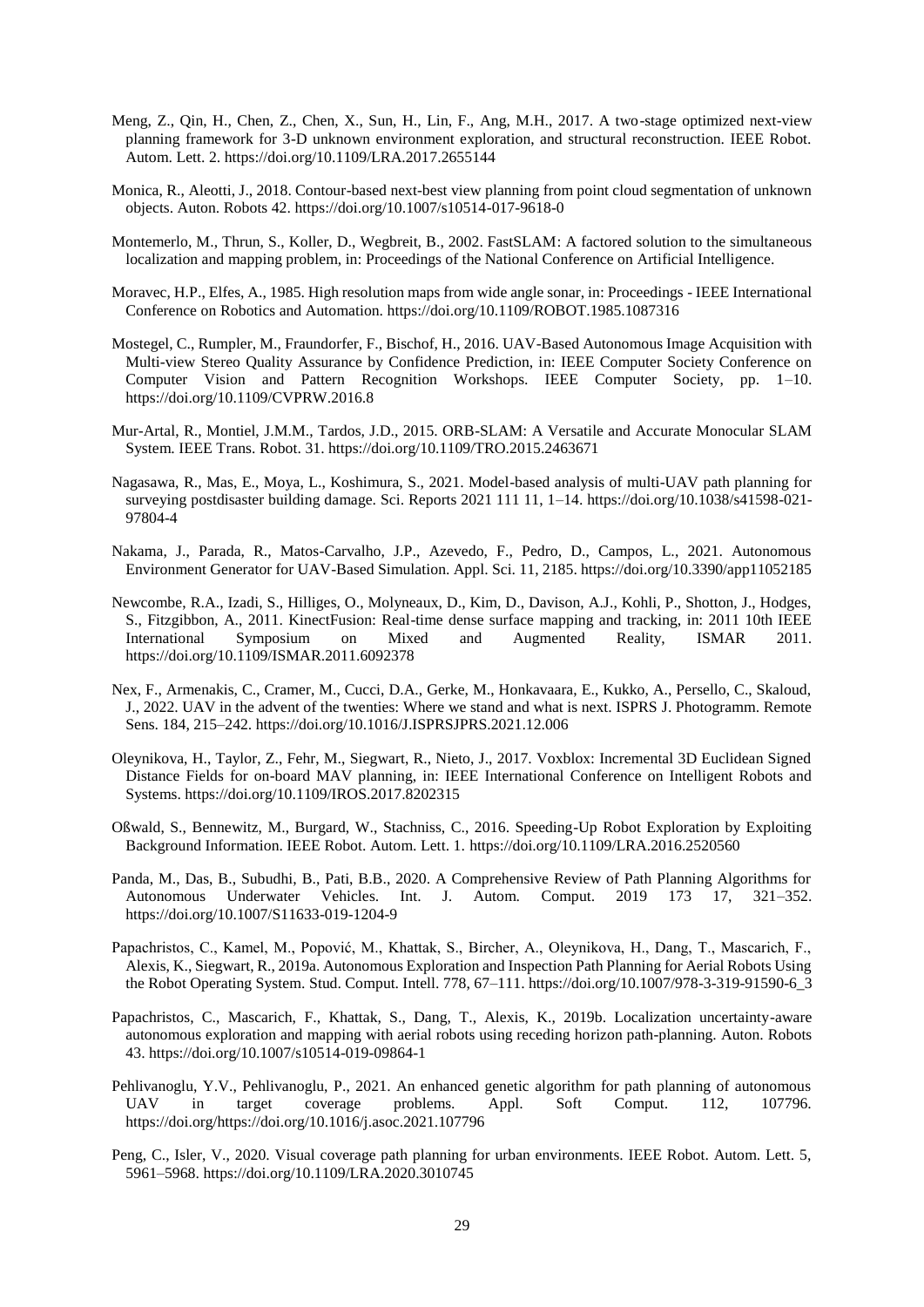- Peng, C., Isler, V., 2019. Adaptive View Planning for Aerial 3D Reconstruction, in: Proceedings IEEE International Conference on Robotics and Automation. Institute of Electrical and Electronics Engineers Inc., pp. 2981–2987.
- Peng, C., Isler, V., 2018. View Selection with Geometric Uncertainty Modelling, in: Robotics: Science and Systems. https://doi.org/10.15607/RSS.2018.XIV.025
- Peng, C., Isler, V., 2017. Optimal Reconstruction with a Small Number of Views. CoRR abs/1704.0.
- Peralta, D., Casimiro, J., Nilles, A.M., Aguilar, J.A., Atienza, R., Cajote, R., 2020. Next-Best View Policy for 3D Reconstruction, in: Lecture Notes in Computer Science (Including Subseries Lecture Notes in Artificial Intelligence and Lecture Notes in Bioinformatics). https://doi.org/10.1007/978-3-030-66823-5\_33
- Pizzoli, M., Forster, C., Scaramuzza, D., 2014. REMODE: Probabilistic, monocular dense reconstruction in real time, in: Proceedings - IEEE International Conference on Robotics and Automation. https://doi.org/10.1109/ICRA.2014.6907233
- Popovic, M., Hitz, G., Nieto, J., Sa, I., Siegwart, R., Galceran, E., 2017. Online informative path planning for active classification using UAVs. Proc. - IEEE Int. Conf. Robot. Autom. 5753–5758. https://doi.org/10.1109/ICRA.2017.7989676
- Qin, H., Meng, Z., Meng, W., Chen, X., Sun, H., Lin, F., Ang, M.H., 2019. Autonomous Exploration and Mapping System Using Heterogeneous UAVs and UGVs in GPS-Denied Environments. IEEE Trans. Veh. Technol. 68, 1339–1350. https://doi.org/10.1109/TVT.2018.2890416
- Qiu, W., Zhong, F., Zhang, Y., Qiao, S., Xiao, Z., Kim, T.S., Wang, Y., Yuille, A., 2017. UnrealCV: Virtual worlds for computer vision. MM 2017 - Proc. 2017 ACM Multimed. Conf. 1221–1224. https://doi.org/10.1145/3123266.3129396
- Radoglou-Grammatikis, P., Sarigiannidis, P., Lagkas, T., Moscholios, I., 2020. A compilation of UAV applications for precision agriculture. Comput. Networks 172, 107148. https://doi.org/10.1016/J.COMNET.2020.107148
- Rakha, T., Gorodetsky, A., 2018. Review of Unmanned Aerial System (UAS) applications in the built environment: Towards automated building inspection procedures using drones. Autom. Constr. 93, 252–264. https://doi.org/10.1016/J.AUTCON.2018.05.002
- Redmon, J., Farhadi, A., 2018. YOLOv3: An Incremental Improvement. https://doi.org/10.48550/arxiv.1804.02767
- Ren, S., He, K., Girshick, R., Sun, J., 2017. Faster R-CNN: Towards Real-Time Object Detection with Region Proposal Networks. IEEE Trans. Pattern Anal. Mach. Intell. 39, 1137–1149. https://doi.org/10.1109/TPAMI.2016.2577031
- Roberts, M., 2019. Trajectory optimization methods for drone cameras.
- Roberts, M., Shah, S., Dey, D., Truong, A., Sinha, S., Kapoor, A., Hanrahan, P., Joshi, N., 2017. Submodular Trajectory Optimization for Aerial 3D Scanning, in: Proceedings of the IEEE International Conference on Computer Vision. IEEE, pp. 5334–5343. https://doi.org/10.1109/ICCV.2017.569
- Rottensteiner, F., Sohn, G., Gerke, M., Wegner, J.D., Breitkopf, U., Jung, J., 2014. Results of the ISPRS benchmark on urban object detection and 3D building reconstruction. ISPRS J. Photogramm. Remote Sens. 93, 256–271. https://doi.org/10.1016/J.ISPRSJPRS.2013.10.004
- Saadatseresht, M., Samadzadegan, F., Azizi, A., 2005. Automatic camera placement in vision metrology based on a fuzzy inference system. Photogramm. Eng. Remote Sensing 71, 1375–1385. https://doi.org/10.14358/PERS.71.12.1375
- Sadeghi, A., Asghar, A.B., Smith, S.L., 2019. On Minimum Time Multi-Robot Planning with Guarantees on the Total Collected Reward, in: International Symposium on Multi-Robot and Multi-Agent Systems, MRS 2019. Institute of Electrical and Electronics Engineers Inc., pp. 16–22. https://doi.org/10.1109/MRS.2019.8901079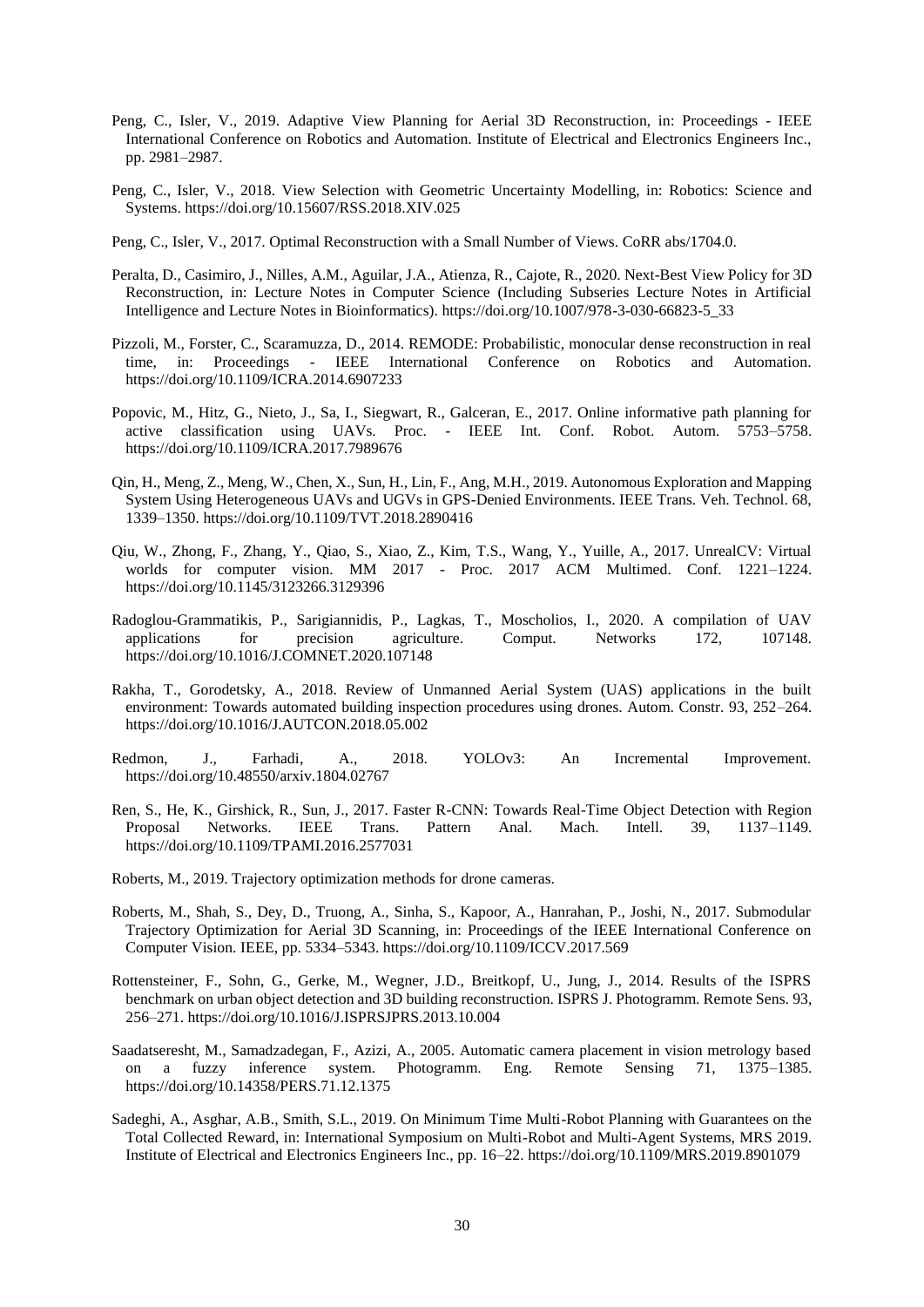- Sahebdivani, S., Arefi, H., Maboudi, M., 2020. Rail Track Detection and Projection-Based 3D Modeling from UAV Point Cloud. Sensors 20, 5220. https://doi.org/10.3390/s20185220
- Saponaro, M., Capolupo, A., Tarantino, E., Fratino, U., 2019. Comparative Analysis of Different UAV-Based Photogrammetric Processes to Improve Product Accuracies. Lect. Notes Comput. Sci. (including Subser. Lect. Notes Artif. Intell. Lect. Notes Bioinformatics) 11622 LNCS, 225–238. https://doi.org/10.1007/978-3-030- 24305-0\_18
- Scaramuzza, D., Achtelik, M.C., Doitsidis, L., Friedrich, F., Kosmatopoulos, E., Martinelli, A., Achtelik, M.W., Chli, M., Chatzichristofis, S., Kneip, L., Gurdan, D., Heng, L., Lee, G.H., Lynen, S., Pollefeys, M., Renzaglia, A., Siegwart, R., Stumpf, J.C., Tanskanen, P., Troiani, C., Weiss, S., Meier, L., 2014. Vision-controlled micro flying robots: From system design to autonomous navigation and mapping in GPS-denied environments. IEEE Robot. Autom. Mag. 21, 26–40. https://doi.org/10.1109/MRA.2014.2322295
- Schmid, K., Hirschmüller, H., Dömel, A., Grixa, I., Suppa, M., Hirzinger, G., 2012. View planning for multi-view stereo 3D Reconstruction using an autonomous multicopter. J. Intell. Robot. Syst. Theory Appl. 65, 309–323. https://doi.org/10.1007/s10846-011-9576-2
- Schmid, L., Pantic, M., Khanna, R., Ott, L., Siegwart, R., Nieto, J., 2020. An Efficient Sampling-Based Method for Online Informative Path Planning in Unknown Environments. IEEE Robot. Autom. Lett. 5. https://doi.org/10.1109/LRA.2020.2969191
- Schönberger, J.L., Zheng, E., Frahm, J.M., Pollefeys, M., 2016. Pixelwise View Selection for Unstructured Multi-View Stereo. Lect. Notes Comput. Sci. (including Subser. Lect. Notes Artif. Intell. Lect. Notes Bioinformatics) 9907 LNCS, 501–518. https://doi.org/10.1007/978-3-319-46487-9\_31
- Scott, W.R., Roth, G., Rivest, J.F., 2003. View planning for automated three-dimensional object reconstruction and inspection. ACM Comput. Surv. 35, 64–96. https://doi.org/10.1145/641865.641868
- Seitz, S.M., Curless, B., Diebel, J., Scharstein, D., Szeliski, R., 2006. A comparison and evaluation of multi-view stereo reconstruction algorithms. Proc. IEEE Comput. Soc. Conf. Comput. Vis. Pattern Recognit. 1, 519–526. https://doi.org/10.1109/CVPR.2006.19
- Seo, J., Duque, L., Wacker, J., 2018. Drone-enabled bridge inspection methodology and application. Autom. Constr. 94, 112–126. https://doi.org/10.1016/J.AUTCON.2018.06.006
- Shade, R., Newman, P., 2011. Choosing where to go: Complete 3D exploration with Stereo, in: Proceedings IEEE International Conference on Robotics and Automation. https://doi.org/10.1109/ICRA.2011.5980121
- Shah, S., Dey, D., Lovett, C., Kapoor, A., 2017. AirSim: High-Fidelity Visual and Physical Simulation for Autonomous Vehicles, in: Field and Service Robotics Conference (FSR 2017). Springer Science and Business Media B.V., pp. 621–635. https://doi.org/10.48550/arxiv.1705.05065
- Shang, Z., Bradley, J., Shen, Z., 2020. A co-optimal coverage path planning method for aerial scanning of complex structures. Expert Syst. Appl. 158, 113535. https://doi.org/10.1016/J.ESWA.2020.113535
- Sharma, O., Arora, N., Sagar, H., 2019. Image Acquisition for High Quality Architectural Reconstruction, in: Graphics Interface 2019. Kingston, Ontario. https://doi.org/10.20380/GI2019.18
- Shen, S., Michael, N., Kumar, V., 2012. Autonomous indoor 3D exploration with a micro-aerial vehicle. Proc. IEEE Int. Conf. Robot. Autom. 9–15. https://doi.org/10.1109/ICRA.2012.6225146
- Smith, N., Moehrle, N., Goesele, M., Heidrich, W., 2018. Aerial path planning for urban scene reconstruction: A continuous optimization method and benchmark, in: SIGGRAPH Asia 2018 Technical Papers, SIGGRAPH Asia 2018. https://doi.org/10.1145/3272127.3275010
- Song, S., Jo, S., 2018. Surface-Based Exploration for Autonomous 3D Modeling. Proc. IEEE Int. Conf. Robot. Autom. 4319–4326. https://doi.org/10.1109/ICRA.2018.8460862
- Song, S., Jo, S., 2017. Online inspection path planning for autonomous 3D modeling using a micro-aerial vehicle, in: IEEE International Conference on Robotics and Automation (ICRA). https://doi.org/10.1109/ICRA.2017.7989737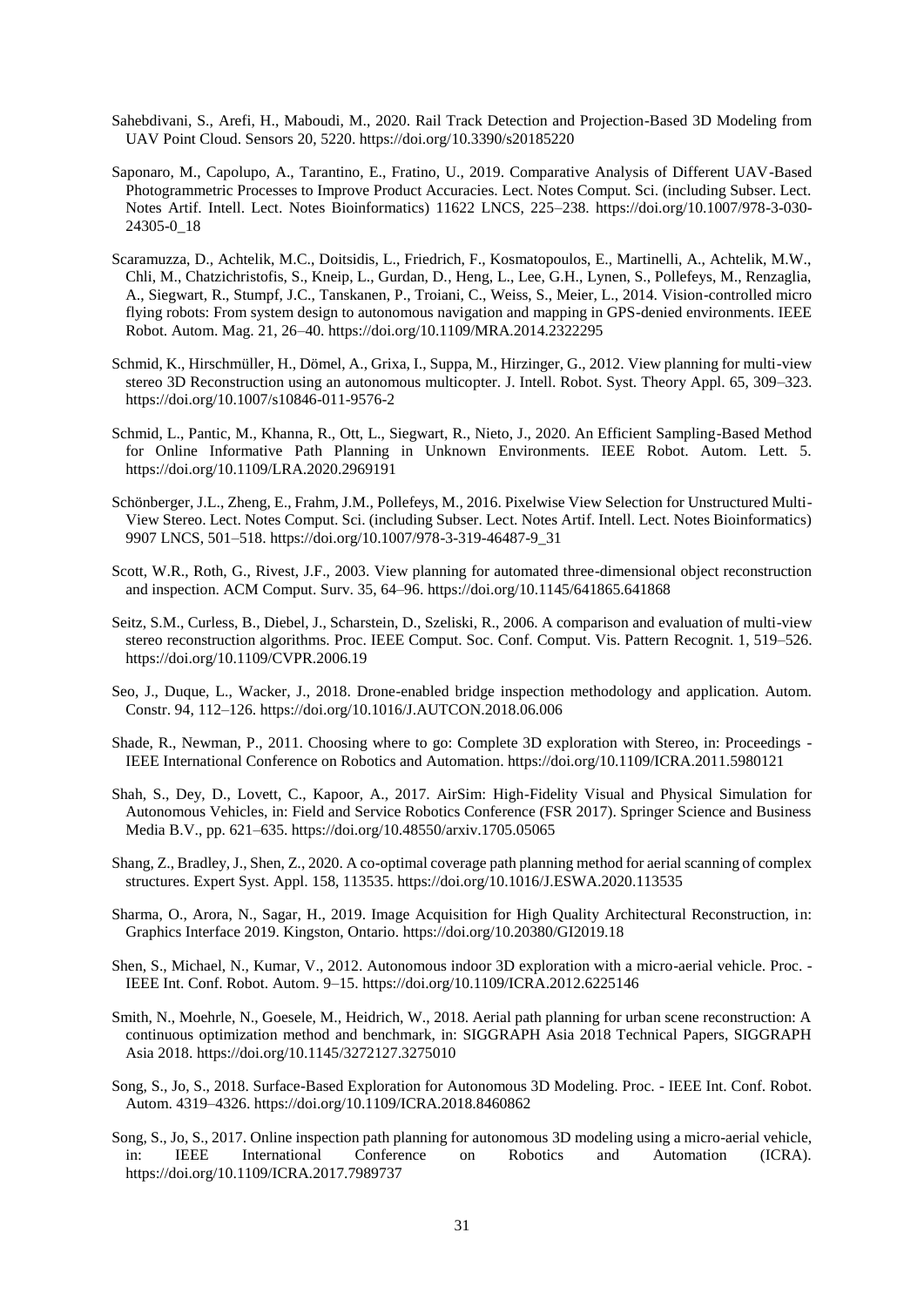- Song, S., Kim, D., Choi, S., 2021. View Path Planning via Online Multiview Stereo for 3-D Modeling of Large-Scale Structures. IEEE Trans. Robot. 38, 372–390. https://doi.org/10.1109/tro.2021.3083197
- Song, S., Kim, D., Jo, S., 2020a. Online coverage and inspection planning for 3D modeling. Auton. Robot. 2020 448 44, 1431–1450. https://doi.org/10.1007/S10514-020-09936-7
- Song, S., Kim, D., Jo, S., 2020b. Active 3D Modeling via Online Multi-View Stereo. Proc. IEEE Int. Conf. Robot. Autom. 5284–5291. https://doi.org/10.1109/ICRA40945.2020.9197089
- Sonmez, A., Kocyigit, E., Kugu, E., 2015. Optimal path planning for UAVs using Genetic Algorithm. 2015 Int. Conf. Unmanned Aircr. Syst. ICUAS 2015 50–55. https://doi.org/10.1109/ICUAS.2015.7152274
- Stache, F., Westheider, J., Magistri, F., Popovic, M., Stachniss, C., 2021. Adaptive path planning for UAV-based multi-resolution semantic segmentation. 2021 10th Eur. Conf. Mob. Robot. ECMR 2021 - Proc. https://doi.org/10.1109/ECMR50962.2021.9568788
- Sun, Y., Huang, Q., Hsiao, D.-Y., Guan, L., Hua, G., 2021. Learning View Selection for 3D Scenes. Proc. IEEE/CVF Conf. Comput. Vis. Pattern Recognit. 14464–14473.
- Sun, Y., Ma, O., 2022. Automating Aircraft Scanning for Inspection or 3D Model Creation with a UAV and Optimal Path Planning. Drones 2022, Vol. 6, Page 87 6, 87. https://doi.org/10.3390/DRONES6040087
- Tan, C.S., Mohd-Mokhtar, R., Arshad, M.R., 2021. A Comprehensive Review of Coverage Path Planning in Robotics Using Classical and Heuristic Algorithms. IEEE Access 9, 119310–119342. https://doi.org/10.1109/ACCESS.2021.3108177
- Torresan, C., Berton, A., Carotenuto, F., Di Gennaro, S.F., Gioli, B., Matese, A., Miglietta, F., Vagnoli, C., Zaldei, A., Wallace, L., 2016. Forestry applications of UAVs in Europe: a review. Int. J. Remote Sens. 38, 2427–2447. https://doi.org/10.1080/01431161.2016.1252477
- Tsagris, M., Beneki, C., Hassani, H., 2014. On the Folded Normal Distribution. Math. 2014, Vol. 2, Pages 12-28 2, 12–28. https://doi.org/10.3390/MATH2010012
- Tullu, A., Endale, B., Wondosen, A., Hwang, H.-Y., 2021. Machine Learning Approach to Real-Time 3D Path Planning for Autonomous Navigation of Unmanned Aerial Vehicle. Appl. Sci. 11, 4706. https://doi.org/10.3390/APP11104706
- Ułanowicz, L., Sabak, R., 2021. Unmanned aerial vehicles supporting imagery intelligence using the structured light technology. Arch. Transp. 58, 35–45. https://doi.org/10.5604/01.3001.0014.8796
- Umari, H., Mukhopadhyay, S., 2017. Autonomous robotic exploration based on multiple rapidly-exploring randomized trees, in: IEEE International Conference on Intelligent Robots and Systems. https://doi.org/10.1109/IROS.2017.8202319
- Valente, J., Cerro, J. Del, Barrientos, A., Sanz, D., 2013. Aerial coverage optimization in precision agriculture management: A musical harmony inspired approach. Comput. Electron. Agric. 99, 153–159. https://doi.org/10.1016/J.COMPAG.2013.09.008
- Vansteenwegen, P., Souffriau, W., Oudheusden, D. Van, 2011. The orienteering problem: A survey. Eur. J. Oper. Res. 209, 1–10. https://doi.org/10.1016/J.EJOR.2010.03.045
- Vasquez-Gomez, J.I., Lopez-Damian, E., Sucar, L.E., 2009. View planning for 3D object reconstruction, in: IEEE/RSJ International Conference on Intelligent Robots and Systems, IROS 2009. pp. 4015–4020. https://doi.org/10.1109/IROS.2009.5354383
- Vasquez-Gomez, J.I., Sucar, L.E., Murrieta-Cid, R., 2017. View/state planning for three-dimensional object reconstruction under uncertainty. Auton. Robots 41. https://doi.org/10.1007/s10514-015-9531-3
- Wang, C., Ma, H., Chen, W., Liu, L., Meng, M.Q.H., 2020. Efficient Autonomous Exploration with Incrementally Built Topological Map in 3-D Environments. IEEE Trans. Instrum. Meas. 69, 9853–9865. https://doi.org/10.1109/TIM.2020.3001816
- Whelan, T., Kaess, M., Johannsson, H., Fallon, M., Leonard, J.J., McDonald, J., 2014. Real-time large-scale dense